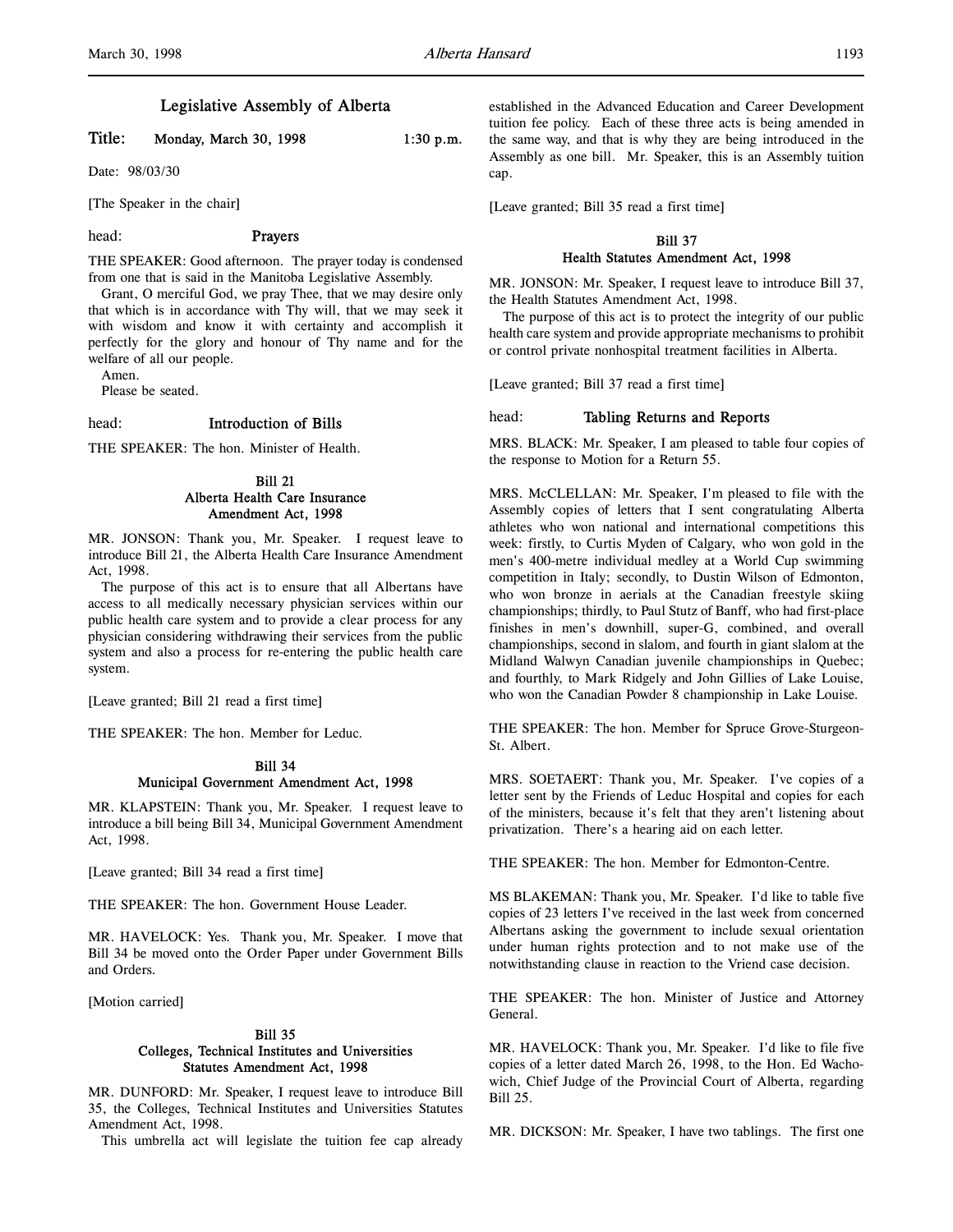The second tabling is a report from the Health Facilities Review Committee addressed to Mr. McCaig, chairman of the Calgary regional health authority, dated December 22, 1997.

Thank you.

### head: Introduction of Guests

THE SPEAKER: The hon. Member for Edmonton-Riverview.

MRS. SLOAN: Thank you, Mr. Speaker. It gives me great pleasure to rise today and introduce Mineko Fujikura-Blakeman, an Edmonton-Riverview constituent, and two guests accompanying her: Hiroki Sakai, a student of law from Japan, and Shu-chen Yang, a student of business from Taiwan. I would ask the members of the Assembly to give them a warm welcome.

Thank you.

THE SPEAKER: The hon. Member for Calgary-North West.

MR. MELCHIN: Thank you, Mr. Speaker. I am pleased to rise today and introduce to you and through you to members of the Assembly a number of constituents from Calgary-North West. There are 12 girls from the 188th Pathfinder unit in Calgary-North West, and they are accompanied by three of their leaders. I'd like to introduce their leaders as well: Sharon Kulbida, Marion Mackie, and Arlene Dickson. I understand they're not just here to observe the government in action, but it's rumoured that they may be interested in viewing the hon. Member for Calgary-Buffalo. Arlene Dickson is the wife of the Member for Calgary-Buffalo. If they'd rise and accept the warm welcome.

THE SPEAKER: The hon. Member for Calgary-West.

MS KRYCZKA: Thank you, Mr. Speaker. I'm very pleased to introduce today a very fine young man who is a constituent of Calgary-West, Gordon Van Vliet. Gordon is a second-year law student at the University of Alberta. I would like Gordon to receive the traditional warm welcome of this Assembly today.

THE SPEAKER: The hon. Member for Spruce Grove-Sturgeon-St. Albert.

MRS. SOETAERT: Thank you, Mr. Speaker. It's my pleasure today to introduce to you and through you to members of the Assembly a very involved person from Leduc. Christine Burdett is a trustee at Black Gold regional division and also the spokesperson for Friends of the Leduc Hospital, who are hosting a conference this weekend. They're very concerned about the privatization of health care. I would ask Christine to please rise and receive the warm welcome of the Assembly.

THE SPEAKER: And now the hon. Member for Edmonton-Meadowlark with a very special introduction.

#### 1:40

MS LEIBOVICI: That's right, Mr. Speaker. It gives me great honour this afternoon to introduce to you and through you 36 girls from the Alberta Girls' Parliament and their group leaders. There are 36 girls, as I indicated, from at least 12 communities across Alberta, from as far north as Grande Prairie to as far south as

Foremost. They are here today to watch the proceedings in the Legislative Assembly. There are representatives from the Girl Guides, 4-H clubs, and the Canadian Girls in Training.

The Alberta Girls' Parliament is in its 27th session, and it's sponsored by the Girl Guides. They're involved in four days of a model Parliament being held at the Bennett Centre. Their theme this year is the lifestyle of Alberta's superwomen, and we all know that they are the future Alberta superwomen sitting up in the balcony. For those of you who've had an opportunity to hear their impromptu singing, you'll also know that they are very powerful singers as well.

They're accompanied by Mrs. Sue Schroder, Mrs. Kathi DesChene, Mrs. Mary Waugh, Mrs. Bernadette O'Connor, and Miss Sam Maupin and are seated in the members' gallery. If the hon. members of the Alberta Girls' Parliament would please rise, they will receive the warm welcome of the House.

THE SPEAKER: The hon. Member for Little Bow.

MR. McFARLAND: Thank you, Mr. Speaker. It's my pleasure today to introduce to you and through you to members of the Assembly a couple of fourth generation Albertans. I would like them to rise when I introduce them. They're in to see if their dad will come home and help them with the calving. They farm out in the Andrew area from the constituency of Vegreville-Viking. Would grade 12 student Nathan and grade 7 student Lynette and wife and mom Mrs. Marie Stelmach please rise and receive the warm welcome.

THE SPEAKER: The hon. Member for Edmonton-Glenora.

MR. SAPERS: Thank you, Mr. Speaker. With your permission I'd like to introduce two very special guests through you to all members of the Assembly. The first is Mr. Bill Daly, who is a very well-known seniors' advocate, a tremendous assistance to myself and others who are interested in the plight of seniors in the province of Alberta. I'd ask Bill to please stand and receive the warm welcome of this Assembly.

My second guest today is also seated in the public gallery, Mr. Speaker. I would like to introduce to you a very bright and insightful young man who couldn't wait to come to the Assembly, couldn't wait for spring break so he could spend his time monitoring the hard work of the Assembly and particularly the efforts of the Member for Edmonton-Norwood. I would ask that Blake Olsen please rise and receive the warm welcome of this Assembly.

### head: Oral Question Period

THE SPEAKER: First Official Opposition main question. The hon. Member for Edmonton-Centre.

#### Sexual Orientation

MS BLAKEMAN: Thank you, Mr. Speaker. At 7:45 a.m. mountain standard time on Thursday, April 2, 1998, the Supreme Court of Canada will deliver judgment in the case of the government of Alberta and Delwin Vriend. The Premier has announced that he is creating yet another task force to prepare the government's response. To the Acting Premier: why do you need a task force unless the plan is to find a way not to comply with the Supreme Court's decision?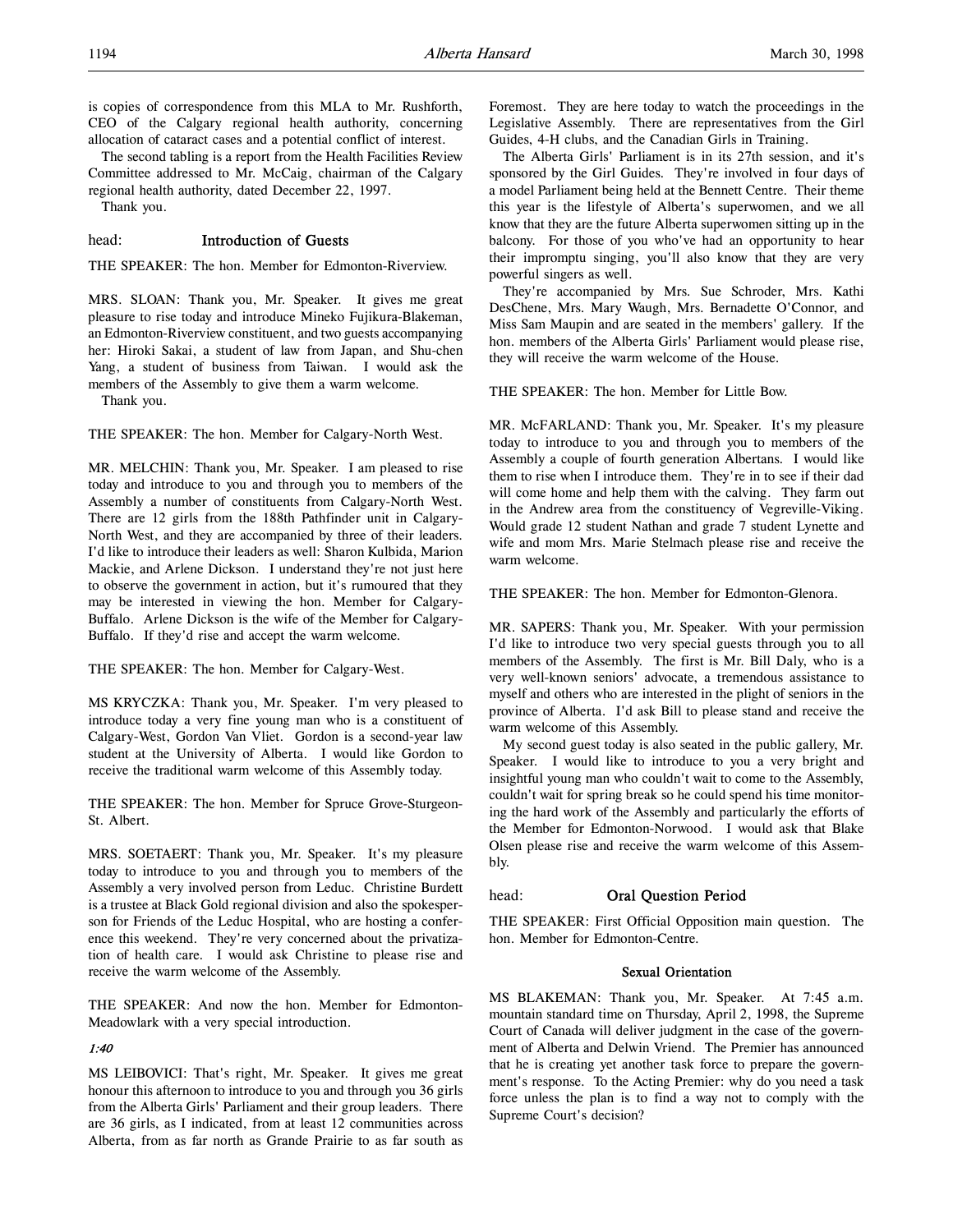MR. DAY: You know, Mr. Speaker, this is an item that's been before the courts for about seven years. The Supreme Court has spent literally months and months on this particular item. The proper response would be to have the decision looked at – typically these could be 100 pages or more – with people who are closely involved with it from the perspective of their own departmental responsibilities and then options presented not just to our caucus but in fact to the citizens at large so that there can be input from around the province. It is a very standard process to have a committee put together to look at a situation like this and come forward with the options.

MS BLAKEMAN: My next question is also to the Acting Premier. Will the government commit that any changes to the Alberta law required to comply with the court's decision will be dealt with in the Legislature during this spring session?

MR. DAY: Well, it's in anticipation of something, Mr. Speaker. We don't know what that ruling is going to be or if in fact there would be any cause to have any law changed.

MS BLAKEMAN: Okay. My final question is to the Minister of Justice. Will the Justice minister undertake that he will not invoke the notwithstanding clause to deny Albertans protection from discrimination when they attempt something as simple as finding a job or a place to live?

MR. HAVELOCK: Mr. Speaker, as the Premier has indicated publicly, he's asked four ministers to review the decision in depth. We will be doing that. I believe it's inappropriate at this time to discuss options of any sort because it's very difficult to respond when one doesn't know what the original decision is. Rest assured, nevertheless, that we will examine the issue very closely. We will bring options forward for full discussion at caucus.

THE SPEAKER: Second Official Opposition main question. The hon. Member for Calgary-Buffalo.

#### Hospital Services

MR. DICKSON: Thank you, Mr. Speaker. The government's own Health Facilities Review Committee identified a number of problems at the Foothills hospital after an inspection in late 1997. These included a patient with bowel problems placed on a gynecology floor where staff were apparently unfamiliar with gastroenterology care and patients being kept in hallways of the Tom Baker cancer centre because there were no beds for them in the main hospital building. My question is of course to the Minister of Health. Since even his own committee reported that "all staff expressed frustration with the lack of available beds," why has this minister not added sufficient additional beds to meet that need?

MR. JONSON: Mr. Speaker, first of all, as part of the overall interest of government and Alberta Health in doing assessments of the situation in health facilities across the province, we do have the Health Facilities Review Committee, which does these types of reviews and provides I think, overall, very good and wellconsidered recommendations to the regional health authorities.

Mr. Speaker, with respect to the specific question regarding beds, the minister does not direct regional health authorities to add beds. I think the regional health authority is following up on the recommendations of that particular report, and as I have indicated

several times in this Assembly, a very significant amount of additional funding has been provided to the regional health authority both in the area of overall funding as well as in the area of provincewide services, which of course the Foothills hospital is very heavily involved in.

MR. DICKSON: Well, since the minister won't allow the election of members and citizens to regional health authority boards, who's going to accept responsibility when there's a shortfall in a hospital in this province if the minister won't stand to do it in this place?

MR. JONSON: Well, Mr. Speaker, the regional health authorities in this province do look at the needs of their particular system. They have been adding beds. Right here in the Capital region I believe I've outlined quite specifically the additions in beds being established here; for example, the reopening of ICU service at the Grey Nuns hospital, an additional 30 beds. So I think the action in this area is being taken.

MR. DICKSON: Well, unless Calgarians are being directed to the Grey Nuns hospital, not very helpful, Mr. Speaker.

My final question would be this to the same minister: since his committee reported that, and I quote, patients are being discharged sooner and perhaps less fully recovered than in the past, close quote, what steps has this minister taken to ensure that no one leaves the Foothills or any other Alberta hospital until they're fit and able to do so?

MR. JONSON: Mr. Speaker, this particular issue is one that is monitored by the regional health authority. In fact, yes, it's a very good point to make that no person should be leaving a hospital before they are in a condition to deal with either being sent home or going into a long-term care or transition type of situation, and that is something that the medical staff and the regional health authorities work hard to make sure is the case.

THE SPEAKER: Third Official Opposition main question. The hon. Member for Edmonton-Riverview.

### 1:50 Children's Mental Health Services

MRS. SLOAN: Thank you. If the waiting list for diabetic assessment, cardiac or orthopedic surgery for children aged five to 18 years was 331 kids waiting an average of five months, the public outrage would be fierce and immediate government action demanded. In contrast, in Edmonton today 331 children, 92 assessed at high risk of suicide or causing harm to themselves or others, wait for assessment. The most acute will wait five months; the less acute nine months. To the Minister of Health: what could possibly be the explanation for children at high risk of suicide or causing harm to themselves or others having to wait five months for assessment in this province?

MR. JONSON: Well, Mr. Speaker, I as minister have certainly indicated that we are as Alberta Health and in conjunction with other related departments putting an additional emphasis on community services vis-à-vis mental health. It is an area which I certainly think is often not given the priority it should have within our health care system. This goes back perhaps, I would say, as much as two or three decades if not more. So that is something we are putting a priority on. We have in our recently announced budget indicated that we're allocating additional funds in the area of overall community mental health care, which is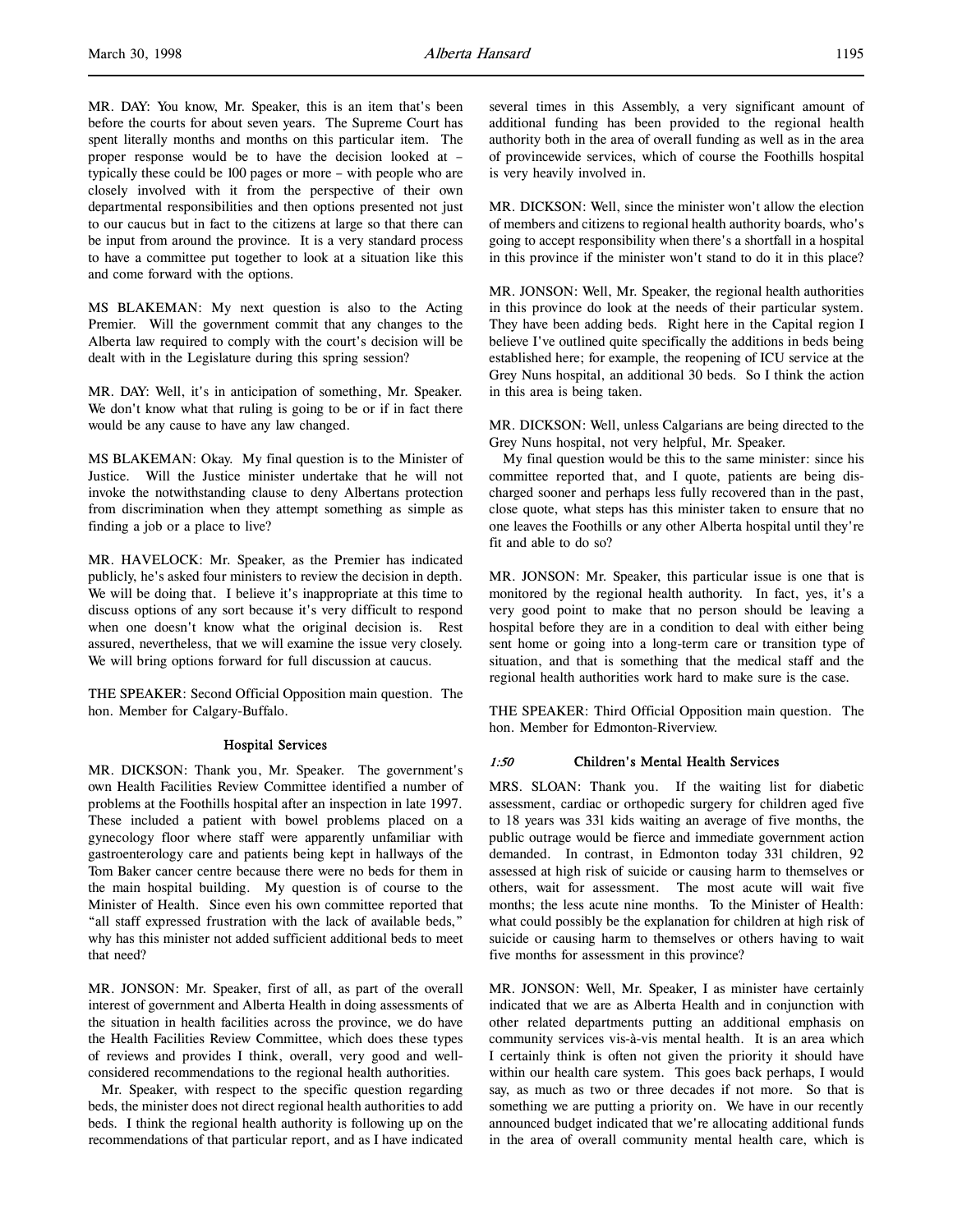designed of course to address situations such as the member has referred to in general.

MRS. SLOAN: Thank you, Mr. Speaker. I'm wondering, then, if the minister could clarify. People on the front line are saying that they've had no new funding since '94, no additional dollars since 1991. Why are these vulnerable children not deserving the comparable types of cash allocations your government makes for computer upgrading and to address orthopedic and cardiac surgery waiting lists?

MR. JONSON: Well, Mr. Speaker, there has been additional money allocated in the area of mental health and particularly in the area of community mental health. I quite frankly hope that increase can continue and be larger in the future.

With respect to the reference, I assume, to the Y2K allocation of money, I think the hon. member and other members of the Assembly realize that this, too, is directed to and important for those individuals in the health care system who are dependent upon this equipment functioning well beyond the year 2000.

MRS. SLOAN: I have difficulty, Mr. Speaker, and I would again ask the minister to clarify how he proposes that 91 children at high risk of suicide has any relationship or comparable value to upgrading computer equipment in this province.

MR. JONSON: Mr. Speaker, I'm not making any comparison in terms of the needs of children within the system. I quite frankly call on all members of the Assembly to think about the whole area of mental health and give additional priority to it, particularly as it applies to children. The point I was making is that whether it is a child on a heart monitor or a child needing the assessment referred to, certainly that should be a priority.

#### Private Health Services

MS BARRETT: Mr. Speaker, the bill that was introduced by the Health minister a few weeks ago I think needs a different name. It should be called the HRG legalization act. The bill does exactly what I projected it would do this weekend in a news release. It expands the definition of nonhospital surgical facilities to include private treatment facilities providing inpatient services. That's a hospital by any other name. Will the minister answer to Albertans who want to preserve our public system how he can justify introducing this legislation, which just paves the way for HRG and its investors to become Canada's first for-profit hospital?

MR. JONSON: Mr. Speaker, could I ask for a point of clarification? I'm not aware of any such bill being introduced a few weeks ago.

### MS BARRETT: Today.

#### MR. JONSON: Oh, that one.

Mr. Speaker, this bill of course will be before the Assembly through the usual processes of second and third readings and study in Committee of the Whole. The legislation is designed to deal very precisely with an issue that is relatively new in terms of the health care system, and that is the prospect of there needing to be a very thorough process in place with respect to the approval of hospital facilities that are out there. With respect to clinics and hospitals it outlines this very carefully, and of course, it is a bill

designed in great detail, in my view, to protect the public interest, to make sure that any kind of development that might be contemplated conforms to the principles of the Canada Health Act, to make sure that it is never contemplated for approval without having the necessary standards and quality controls. I could go on with respect to the bill, which I would intend to do of course in second reading and committee.

MS BARRETT: Well, Mr. Speaker, given that the College of Physicians and Surgeons stated in December that private hospitals pose a serious threat to public health care, how can the minister now propose changes without any public consultation and in direct contradiction to the College of Physicians and Surgeons?

MR. JONSON: Well, Mr. Speaker, I am appreciative of the fact that the college and, the last time I checked at least, the Alberta Medical Association are supportive of maintaining the Canada Health Act and a good public health care system in this province. As I indicated, the legislation is designed to put very extensive controls where previously there were none, and I acknowledge this somewhat legislative vacuum that we've had before in this province in this particular area. So I think the legislation is needed. I hope that there will be very thorough debate. Certainly any legislation can be improved, and we will have I think a very important debate on this particular bill.

MS BARRETT: Well, Mr. Speaker, considering that HRG and other private, for-profit hospitals cannot provide inpatient services involving overnight stays and that these legislative changes would set up an approval process for that very thing to happen, how can the minister state, as he did a few moments ago, that his plans do not undermine medicare?

MR. JONSON: Well, Mr. Speaker, in terms of the principles of the Canada Health Act, which are the underpinning of our current public health care system, we certainly contend that in the drafting of this particular legislation we have been very careful to make sure that those principles are not to be undermined. As I've said, this legislation is before the Assembly, and I look forward to the debate.

THE SPEAKER: The hon. Member for Edmonton-Beverly-Clareview, followed by the hon. Member for Edmonton-Mill Woods.

### Edmonton Teachers' Collective Bargaining

MR. YANKOWSKY: Thank you, Mr. Speaker. I understand that teachers in the Edmonton public school system have indicated that they will begin work-to-rule job action on April 6. Now, this is going to mean that there will be no extracurricular activities for students, including graduations. It also means that teachers will arrive just one-half hour before school begins and leave one-half hour after it ends. Students that have to arrive early or stay late will of course not be supervised. My questions are all to the hon. Minister of Education. Could the hon. minister tell this Assembly if he will intervene to help resolve this situation?

MR. MAR: Mr. Speaker, as always, throughout the province of Alberta the responsibility for negotiating teacher contracts rests with the local school board and the local of the Alberta teachers' union. The Minister of Education does not have a role in that negotiation process, but I do urge the boards and the teachers in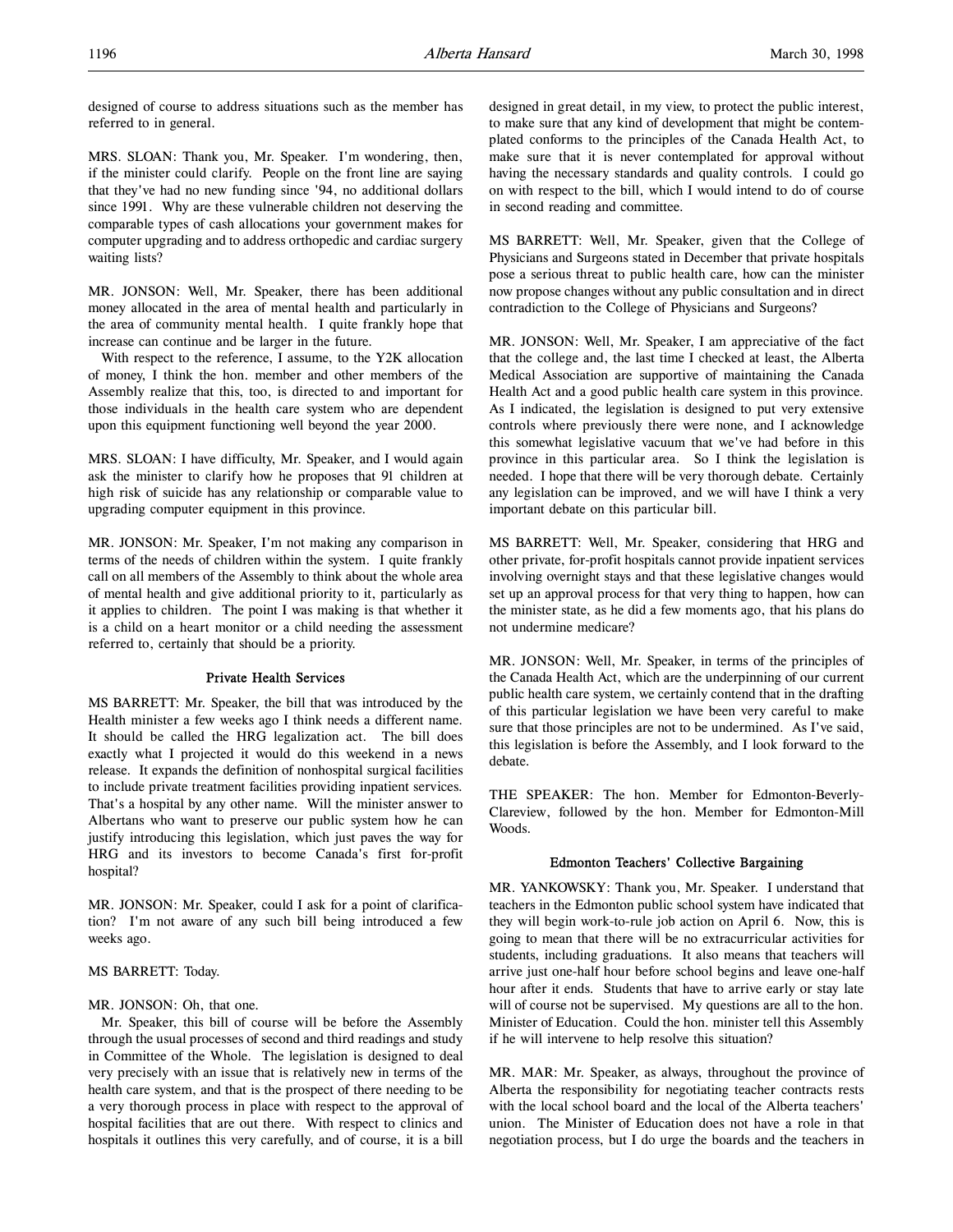this case to continue their talks, to work with their mediator, and to come to an agreement for the benefit of all Edmonton students.

### 2:00

MR. YANKOWSKY: Thank you, Mr. Speaker. Could the hon. minister tell this Assembly if Edmonton public school teachers have recovered the salary reduction they took back in 1994 and how their salaries now compare to other boards in the province?

MR. MAR: Mr. Speaker, in 1994 the Edmonton public board and the local of the Alberta teachers' union had negotiated a 5 percent rollback, and that was for the 1994 school year. By 1996-97 their contract had restored 2.9 percent of that 5 percent, and the deal that was proposed by the board and agreed to by the union negotiators on behalf of Edmonton teachers would have seen an additional 1.6 percent retroactive to September 1, 1997, and a further 1.43 percent increase starting April 1, 1998, a vision care package, and an early retirement incentive plan. Accordingly, if you add that all up, if they had accepted that deal, the teachers would have received their 5 percent back plus more. Upon review of Edmonton teachers' salaries with those in other major urban boards, they are very comparable in this regard.

MR. YANKOWSKY: Thank you, Mr. Speaker. To the same minister: will the Edmonton public school teachers' work-to-rule campaign compromise student safety in the schools?

MR. MAR: Well, Mr. Speaker, teacher job action should never compromise the safety of our students. Under the School Act teachers and principals do have an obligation to ensure that students are safe while they're at school. It is unfortunate that if there should be a strike, then schools would not be able to operate, as teachers and principals are part of the same bargaining unit. I know that the Edmonton public school board and its teachers take the obligation for the safety of students seriously, and if teachers do begin a work-to-rule program on April 6, I'm sure they will continue to make student safety a top priority. Again, that's an obligation on both parts.

THE SPEAKER: The hon. Member for Edmonton-Mill Woods, followed by the hon. Member for Drayton Valley-Calmar.

#### Private Schools

DR. MASSEY: Thank you, Mr. Speaker. In many private schools children with mild and moderate special needs or behaviour disorders simply are not welcome. Yet this September every private school will receive \$195 per pupil to cover the cost of these special-needs programs as part of their basic instructional grant. My questions are to the Minister of Education. How does the minister justify giving \$195 per pupil for special-needs programs to private schools that refuse to take children with special needs?

MR. MAR: Mr. Speaker, I think the hon. member knows that there are private schools in this province that deal with students that have particular special needs, whether they're mild, moderate, or sometimes severe. In going back to the recommendations made by the task force that canvassed the opinions of thousands of Albertans, a process was gone through, a process that was very fair, that yielded 26 recommendations. Those recommendations, again, while I might not have agreed with individual recommendations, taken as a whole represent a sensible compromise unanimously agreed to by members of that task force. In looking at the responses of both private school supporters and public school supporters, I think that is the reason why we can support the recommendations of that task force.

DR. MASSEY: Thank you, Mr. Speaker. A question to the same minister: given that public schools must report how they apply every dollar of special-needs funding, how will private schools be held accountable?

MR. MAR: Mr. Speaker, private schools are accountable for the moneys that we provide to them, and they report back to us by way of things like audited financial statements. For those people that suggest they'd like access to that information, any information that is reported back to us by private schools is subject to FOIP and will be released in accordance with the principles of FOIP.

DR. MASSEY: Thank you. To the same minister: will the minister deduct the nearly \$200 per pupil funding from private schools that refuse to educate children with moderate and mild special needs?

MR. MAR: Mr. Speaker, in response to the hon. member's question, at the outset I return to my first response. Again, there may be individual recommendations that I might not accept from the task force, but taken as a whole, it is a sound report, and that is the reason those recommendations were accepted by this government.

THE SPEAKER: The hon. Member for Drayton Valley-Calmar, followed by the hon. Member for Edmonton-Calder.

### Rural Physicians

MR. THURBER: Thank you, Mr. Speaker. In my constituency of Drayton Valley-Calmar a situation is developing that is very important in reference to the health care of my constituents. This is coming about primarily because of the lack of rural physicians. In the past two to three years the number of physicians in the town of Drayton Valley has dropped from 14 to seven. The key to this unfortunate situation is that by May 1 there will not be an anesthesiologist in practice in Drayton Valley who wishes to participate with the hospital. To the Minister of Health: can you or your department do anything to avoid this situation becoming a very major pressure point after the 1st of May?

MR. JONSON: Well, Mr. Speaker, overall in the province through the rural physician action plan, which is supported of course by Alberta Health and involves working with the College of Physicians and Surgeons, we are involved in endeavouring to recruit both general practitioners and specialists to rural areas where needed. So I would indicate - and I expect this has happened already – that the regional health authority involved has already contacted the RPAP office.

I would just like to comment further, though, Mr. Speaker. Anesthetists are specialists who are very much in demand all across Canada and for that matter in North America. I had a meeting recently which involved the deans of the two faculties of medicine in Alberta, and we did discuss those types of physician shortages. So it is something we will have to work on cooperatively.

The other thing I would like to mention, Mr. Speaker, is that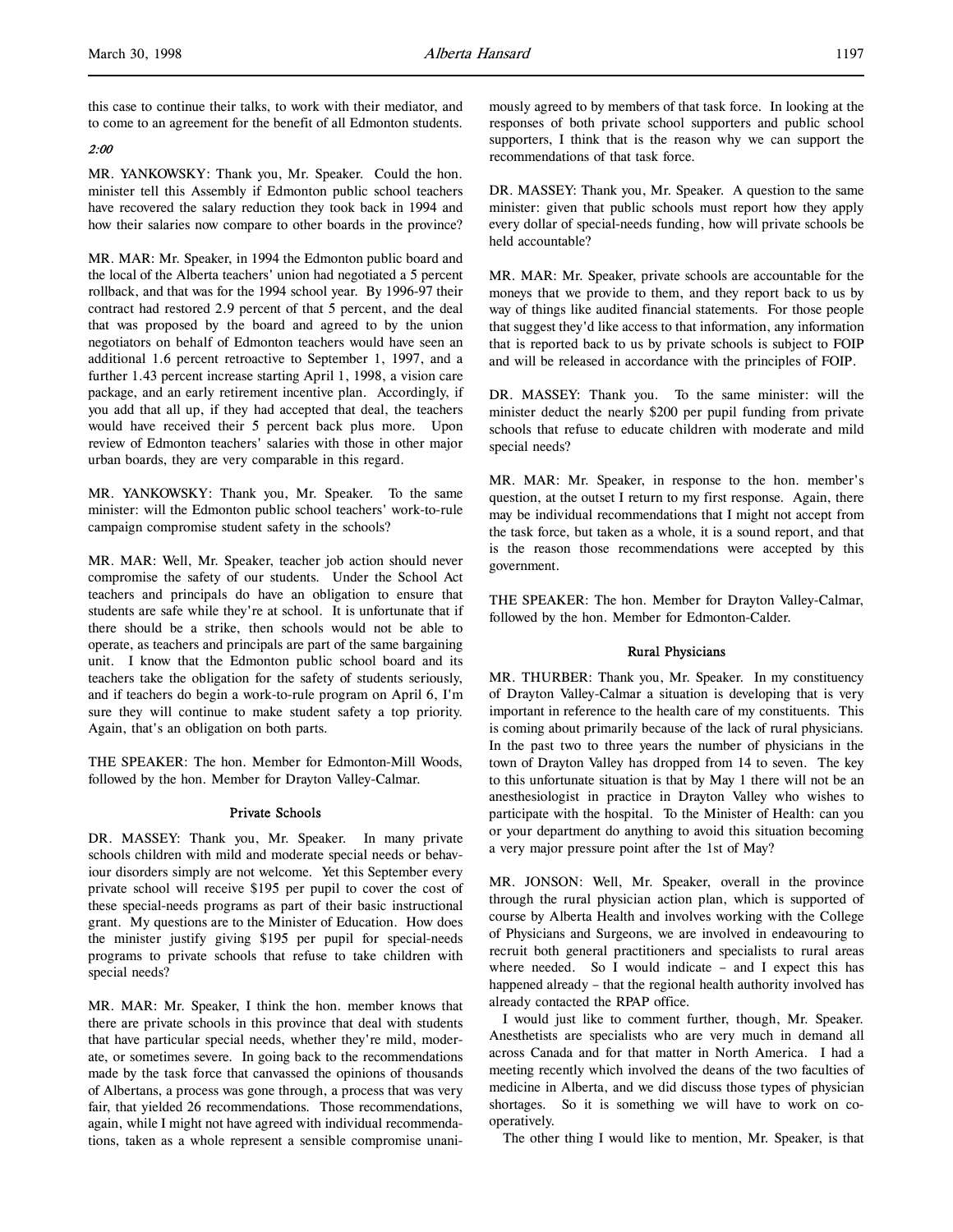there are programs available – I know a number of rural physicians in this province have availed themselves of them – which provide for a basic level of anesthetist training to rural physicians so they can practise in a rural hospital. I know there are a number of centres in the province where doctors provide this service on that basis.

MR. THURBER: Mr. Speaker, given that this scenario, as the minister has mentioned, is not unique to Drayton Valley and is provincewide as far as the lack of anesthetists is concerned, could you inform this House what specifically you intend to do to rectify this, not only on a short-term basis but in the long term as well? [interjections]

MR. JONSON: Well, Mr. Speaker, I am experiencing some interjections here. I guess there is some difficulty with an MLA questioning in the interests of his constituency.

As I indicated, we do have the rural physician action plan. There is an active recruitment effort going on right now. I'm informed that there has been actually quite a good response to this recruitment effort. Recently I was informed by the College of Physicians and Surgeons that they have had, I guess you would say, 20 or so very serious inquiries with respect to positions in rural Alberta. Interestingly enough, Mr. Speaker, of those 20 or 23 inquiries, 21 of them were from other parts of Canada, which I think indicates that it is not just a matter of endeavouring to recruit foreign physicians, but certainly it would seem that they are being successful in recruiting Canadian physicians to these spots.

MR. THURBER: Thank you. Mr. Speaker, given that there has been a rural doctor recruitment plan in place for a number of years, could you inform the rural residents of this province what incentives or changes to this plan are being proposed to maintain and preserve health care in rural Alberta?

### 2:10

MR. JONSON: Mr. Speaker, there are two specific things that I would like to mention. One is that over the last few years there has been an expansion of what is referred to as the locum program to help with weekend and holiday relief for rural physicians, particularly where there are only a very small number in a particular hospital area.

We have also provided some relief, Mr. Speaker, to certain physicians who are graduating and willing to practise in rural Alberta, relief in the form of help with student loans. As I think is generally known, although still a matter of discussions and negotiations with the AMA, the government is looking at least at a modest on-call program for rural physicians.

THE SPEAKER: The hon. Member for Edmonton-Calder, followed by the hon. Member for Wainwright.

### Electric Utilities Deregulation

MR. WHITE: Thank you, Mr. Speaker. On March 18 the Minister of Energy informed the Legislature that all benefits from existing generating plants would be returned to the customers under the government's electricity reregulation policy. But Mr. Ron Southern, the chairman of Alberta Power, has shown that there's as much as \$8.7 billion worth of benefits that should flow through the pockets of the utilities companies to the customers.

Even the government's technical reports have spelled out that there will be some anticipated residual benefits after the arbitrary deadline imposed on this policy by the minister. Will the minister now agree with Mr. Southern and establish a review process to assess how much residual value is left in the existing generating plants that should be returned to the customers?

DR. WEST: Mr. Speaker, we have been down this road over an arduous task of hiring consultants and working with the stakeholders over the last period of some four years, but on this issue here at least the last year we had the key players, including Mr. Southern's company, involved in this. The three major ones sat at the table a long time until they couldn't agree anymore. We had stakeholder meeting after stakeholder meeting with them until we got down to the nitty and gritty of having to put in assumptions that were prudent and fair to all players, including the consumers of Alberta. When we put those into the formula, we came up with a 20-year contract that would address the majority as far as fair and prudent definition went to the residual value owing to the people of Alberta.

Now, somebody can put any assumptions they want into the formula and come up with any figure. I just have to say that if you could wisely forecast that there was that type of dollars left in the contract after 20 years and take the contract out to 40 years, then you should be in a different business than producing electrical power.

MR. WHITE: Given that the consultation was complete and full with the three major power producers but not with the citizens of this province or the consumers of this province, will the minister now agree to table immediately the reports that he has in his possession to show that there is no residual value or at least the full exposure of those reports so that customers need not worry about the gouging of this policy change to their pockets?

DR. WEST: Mr. Speaker, during the process with many of the consumer-based groups and the independent power producers, the cities and municipalities, and the REAs, we made them aware of the assumptions that were made by the London Economics group that did the research for us. As I say, we'll continue to work with them to discuss those formulas that we have used in bringing forth our 20-year time frame.

MR. WHITE: If the minister will not table those reports, will the minister then at least allow the population of this province time to review the effect of these policies and set this bill over to another fall session?

DR. WEST: Mr. Speaker, there is no doubt that there has to come a time and place when decisions have to be made as we move forward into the future. We have worked on the Electric Utilities Act arduously since 1994, and discussions on EEMA have taken place over the last 14 years. We had a 10-year review that was hard enough in this province. To set this act over now and to delay it again would just allow those people to orchestrate their positions as they prepare themselves for a market-based electrical economy. It would allow them to orchestrate themselves more to, I think, the detriment of the province of Alberta and to the detriment of the consumers in this province.

THE SPEAKER: The hon. Member for Wainwright, followed by the hon. Member for Edmonton-Gold Bar.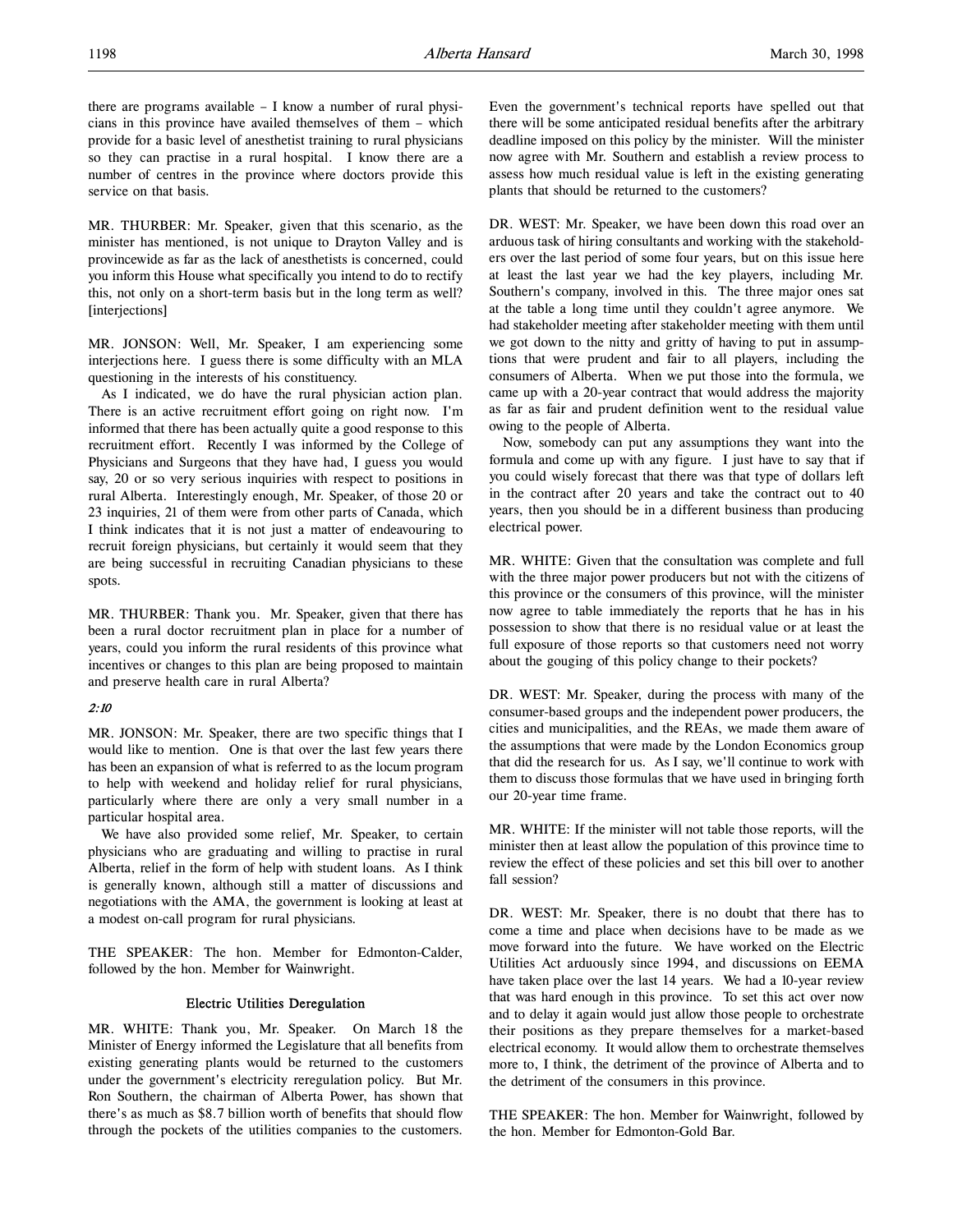#### Grain Marketing

MR. FISCHER: Thank you, Mr. Speaker. My question is to the minister of agriculture. In the fall of 1995 the Alberta government conducted a plebiscite among Alberta farmers on marketing choice for their wheat and barley. It is now 1998, and Alberta farmers still are not allowed marketing choice. Could the minister of agriculture explain why it is that Ontario wheat producers, who will soon be voting on a proposal to allow for marketing choice, can effect change under their provincial jurisdiction but we in Alberta do not have the same rights as those in Ontario?

MR. STELMACH: Mr. Speaker, in 1995 we held a plebiscite in the province of Alberta to gauge the opinions of farmers as to choice in marketing their grain. Clearly farmers indicated they would like choice, not to eliminate the Canadian Wheat Board but to have the Canadian Wheat Board as one of the purchasers, allowing the farmers to decide where and when they'd sell their grain. The same strategy was implemented in the province of Ontario, and in Ontario in fact the producers are ready to go to a producer vote and once and for all decide the issue of marketing.

With respect to what's taking place in our province, unfortunately, recently through closure Bill C-4, an amendment to the Canadian Wheat Board Act, was passed. It was voted on by members, Ontario MPs and Maritime MPs, and has declaratory powers over not only the province of Alberta but Saskatchewan, Manitoba, and northern B.C., not allowing us any marketing choice. What we're attempting to do is again bring forth the issue to the Senate committee that will be meeting here on April 21.

MR. FISCHER: So will the minister, then, be making a presentation to the Senate committee hearings in either Edmonton or Calgary on Bill C-4 and demanding that the bill be amended so that we can reflect the results of our plebiscite?

MR. STELMACH: Mr. Speaker, about three weeks ago the hon. Member for Livingstone-Macleod and I traveled to Ottawa to meet with Minister Vanclief, intergovernmental minister Stéphane Dion, and members of the Official Opposition and the Senate. Part of the reason for our visit was to ask the parties there to delay passage. Before we got there, the bill was passed, so we asked them to delay proclamation of the bill until Justice Estey brings forth all his recommendations with respect to transportation of grain and grain handling. We feel that the two are interrelated. You can't split the two, and once and for all we have an opportunity to finally bring some efficiency and productivity into the transportation system.

I'm quite sure, Mr. Speaker, that when you were just tall enough to run under your father's kitchen table, transportation was an issue at that time. Farmers complained about the lack of efficiency, and we're hoping we're going to bring this to an end. So, again, on April 21 we're going to make a submission to the Senate asking them to delay proclamation until December 1998 so Justice Estey can bring the recommendations forward, and let's implement them and bring some efficiency back.

MR. FISCHER: Yes. Thank you. You're meeting with Justice Estey to explain why the farmers need changes in both transportation and grain marketing. Will you get that message across to them?

MR. STELMACH: Mr. Speaker, we're going to make every effort to bring the message to the Senate. One of the messages we want to bring to the Senate is to allow the Canadian Wheat Board to purchase at port, whether it be Churchill or Vancouver, so that we can pull the grain to port rather than push it, the way it is. Today when the Canadian Wheat Board buys that grain at the elevator point, there is really no responsibility on behalf of the grain company or the railway company to move that grain to port. As a result, all of those inefficiencies are built into the system. All of the reports so far indicate that there is a \$16 to \$18 per tonne inefficiency in grain marketing. So it's a substantial amount of dollars that the farmer is not gaining today. They're letting it fall through their fingers: inefficiency. So we'll bring that message very clearly to the Senate here in Edmonton on April 21.

THE SPEAKER: The hon. Member for Edmonton-Gold Bar, followed by the hon. Member for Wetaskiwin-Camrose.

### 2:20 LPNs' Collective Bargaining

MR. MacDONALD: Thank you, Mr. Speaker. There are still more problems for the Department of Labour. Frustrated teachers in Grande Prairie, in Battle River, and here in Edmonton are threatening job action. Negotiations with 1,200 LPNs are stalled in the Capital health region. My first question today is to the Minister of Health. What financial support has the minister provided to the Capital health authority in order that they may offer the LPNs a settlement that is consistent with the pattern of settlement to hospital support staff last week and the LPNs at the Cross Cancer Institute?

MR. JONSON: Mr. Speaker, I think as almost all hon. members are aware, we do provide funding on an overall formula basis to regional health authorities for them to operate the programs needed by the health care region. Of course, an important part of that is to pay and provide benefits to their staff and, from time to time as agreements come up for renegotiation, to renegotiate those agreements. In terms of the additional funding that has been announced for the regional health authority here in the Capital region, that funding has been announced, and the regional health authority is working on these negotiations in that context.

MR. MacDONALD: Thank you, Mr. Speaker. My second question is also to the Minister of Health. What is the minister personally doing to help avert any possible LPN job action to ensure that Alberta's sick are not affected by this government's dismal labour relations?

MR. JONSON: Mr. Speaker, I've outlined the overall system of funding for regional health authorities for the hon. member. Also, it's my understanding that according to the labour legislation of this province there is a process of collective bargaining, of mediation, which as I understand it is currently taking place. We certainly hope at the level of mediation that an agreement can be reached, but if that does not occur, there is a process – I think ultimately a very fair process, as I understand it – of third-party arbitration. That is open to the parties involved in this labour negotiation, although I certainly hope of course that collective agreements can be reached at the bargaining table and, if not, preferably at mediation.

MR. MacDONALD: Thank you. Mr. Speaker, my third question this afternoon is to the Minister of Education. Why has there been no money in education to restore lost wages to the teachers, resulting in this possible job action in the city?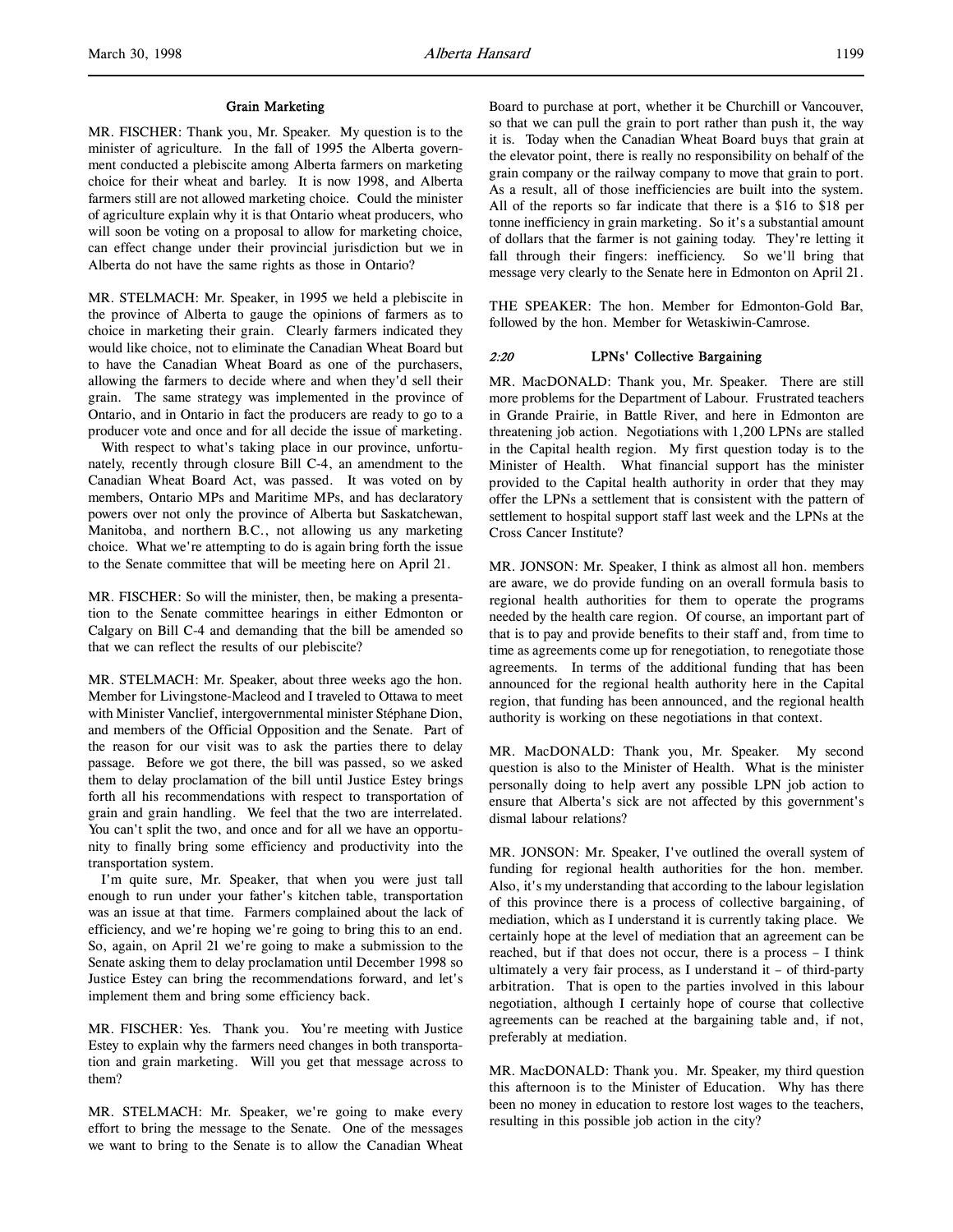### Speaker's Ruling Unrelated Supplementary

THE SPEAKER: There is a consistent rule that there should be some flow with the questions and they should be in a similar type of subject. We've moved off there, hon. member.

 We're moving on to the hon. Member for Wetaskiwin-Camrose, followed by the hon. Member for Spruce Grove-Sturgeon-St. Albert.

### Intermunicipal Planning

MR. JOHNSON: Thank you, Mr. Speaker. My questions are directed to the Minister of Municipal Affairs. Section 11 of the subdivision and development regulation under the Municipal Government Act sets out restrictions on country development within the vicinity of urban municipalities. While some municipalities have developed intermunicipal planning agreements, others are having difficulty. My first question: could the Minister of Municipal Affairs confirm that section 11 of the Municipal Government Act will not be extended beyond March 31 of this year?

MS EVANS: Yes, Mr. Speaker, I can confirm that section 11 of the MGA will conclude on March 31.

MR. JOHNSON: My second question to the same minister: what has Alberta Municipal Affairs done to help municipalities finalize their intermunicipal development plan?

MS EVANS: Mr. Speaker, historically rural and urban municipalities that had conflict appealed to the provincial government to resolve their conflict in a very costly process. Section 11 in the Municipal Government Act regulation defined that municipalities may address land issues in a partnership but they must address at least conflict management so that in fact they would be able to resolve their own problems at the local level. In February and March we have held five sessions with every municipality represented: over 374 delegates. For one of the first times in Alberta in municipal government sponsorship we have put both rural and urban municipalities together, hoping by the joint consultation and the process of working together that they will resolve some of the issues, address their fears, and be able to proceed in a co-operative framework with their intermunicipal planning.

MR. JOHNSON: My final question with respect to the municipalities still working on these agreements: does the minister expect that intermunicipal co-operation will deteriorate between rural and urban municipalities after section 11 lapses tomorrow?

MS EVANS: Mr. Speaker, on September 1, '98, all municipalities must have an intermunicipal plan in place with their neighbours. We expect an acceleration of the planning process. We know there are some hurdles to be achieved, but many municipalities have proceeded very well, with the help of facilitators when the going got rough in some cases. Overall, I'm very confident that they'll have achieved their objectives by September 1.

THE SPEAKER: The hon. Member for Spruce Grove-Sturgeon-St. Albert, followed by the hon. Member for Calgary-Fort.

### Protection of Privacy

MRS. SOETAERT: Thank you, Mr. Speaker. Last week

government members voted to defeat Bill 210, Protection of Personal Information in the Private Sector. Their chief argument was that there is already a federal initiative under way to regulate privacy protection. My questions are to the minister responsible for freedom of information and protection of privacy. Why did the government not even make a submission to the federal government's consultation prior to the March 27 deadline?

MR. SMITH: Well, I think the topic of submissions is very timely, Mr. Speaker, and I would invite the hon. member to make her submission to the all-party committee on the review of freedom of information and protection of privacy legislation resident in the House. I look forward to that.

MRS. SOETAERT: Mr. Speaker, my second supplemental to the minister. If you won't support Bill 210 and you won't make a submission on behalf of Albertans to the federal process, just who represents Albertans when it comes to protecting their most . . . [interjection] Personal privacy. And I have a right to finish my question before you answer, Mr. Minister. [interjections]

THE SPEAKER: Hon. members. Sit down. In order for somebody to participate in here, you have to be recognized by the Speaker. The Speaker did not recognize the Minister of Labour. Now you're recognized. Do you want to respond?

MR. SMITH: Mr. Speaker, the answer of just who represents Albertans is very clear. Albertans through an all-party committee in 1993 and the legislation that came forward as Bill 1 in this House – it's very obvious that at one time some parts of Alberta were represented by 32 members of the opposition in the Legislature when we started. I think today that number is 63. So what we do know is representation has changed from the government side being 51 to now being 63.

MRS. SOETAERT: No point, Mr. Speaker.

THE SPEAKER: The hon. Member for Calgary-Fort, followed by the hon. Member for Edmonton-Mill Creek.

#### Economic Growth Pressures

MR. CAO: Thank you, Mr. Speaker. Alberta and Calgary specifically have experienced tremendous growth both in economic activities and in population. Together with other Albertans Calgarians have made a very significant, if not the largest, contribution to our province in terms of paying taxes. My question is to our Provincial Treasurer. There has been a lot of talk that Calgarians don't get their fair share of our tax dollars. Can the Treasurer explain to me and my constituents if that is true?

2:30

MR. DAY: Mr. Speaker, tax dollars are collected and then distributed around the province in an equitable way to deal with all the essential services that Albertans need. When we talk to people in Calgary, we do often hear that they feel, for instance, that Edmonton receives more dollars than they do. Then we do from time to time hear reports from people in Edmonton who suggest in fact that Calgary gets an unfair share and a greater share than Edmonton does. It's tough to compare. It's built on need, and it's built on various situations.

Calgary, for instance, this year will be receiving something like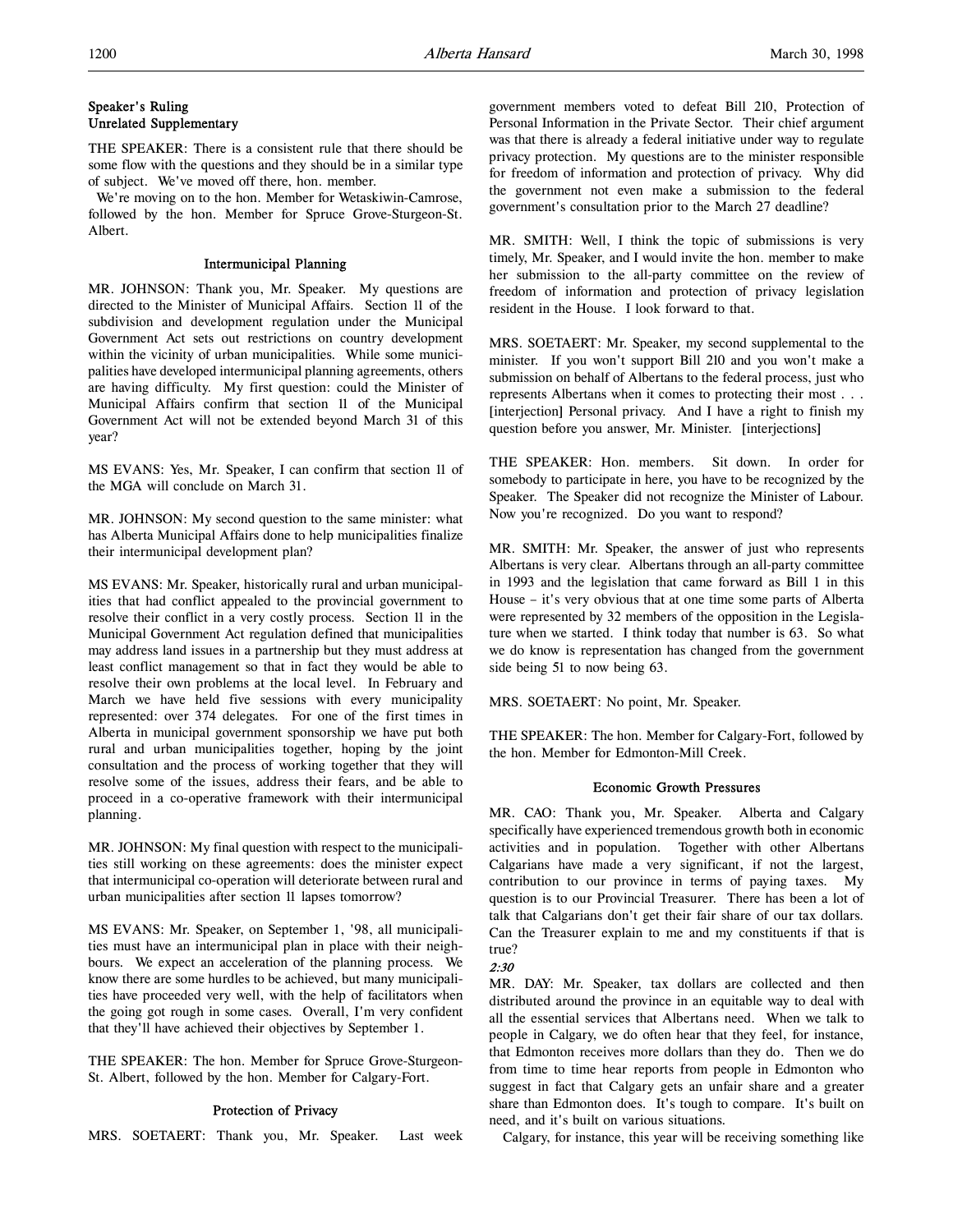2.5 billion provincial dollars. That comes from all around the province. Edmonton will be receiving about \$2.7 billion. So sometimes someone in Calgary might then react and say: well, Edmonton gets more dollars than we do. When you look at certain factors, for instance in health, that's true because they serve a larger area in the northern part of the province. Social services: they have more demands than in Calgary because the economy at times is more buoyant in Calgary than it is in Edmonton. So there are a number of different factors at play, but I can assure you that it's an equitable distribution and a lot of money going to both cities. As I said, to Calgary about \$2.5 billion.

MR. CAO: Thank you, Mr. Speaker. My second question is also to the Treasurer. When you talk about infrastructure funding, considering the growth in the population of Calgary and the rest of the province, what specifically are you doing about infrastructure needs in Alberta?

MR. DAY: Mr. Speaker, the Premier has convened a committee of elected officials from around the province and technical people to look at this whole challenge. It is a challenge, but it's also an opportunity. As has already been said, we're going through tremendous growth in this province. The economy is growing at a very exciting rate. When that happens, it does put more pressure on infrastructure. With some of the developments in the Calgary area and Calgary expanding as it is, that creates a demand on your infrastructure, but it's no less a demand than Fort McMurray faces or Grande Prairie faces or Red Deer or Medicine Hat and out in the rural areas where there's resource development. There's significant demand that is going on.

I think we've got a group of people who are capable of coming up with some options in terms of funding these pressures. That's being worked on by officials right now. They'll be reporting back in six weeks or so, and we'll take those reports to our caucus colleagues and see what are the best ways to fund these pressures that are the result of the tremendous growth that we're going through right now.

MR. CAO: Thank you, Mr. Speaker. My last question is also to the Treasurer. Is there room for the province to help out those communities who are facing increased growth pressures?

MR. DAY: Well, I think there is room, Mr. Speaker. Already we've addressed the area of increased growth. You know, in the province for the upcoming year taxpayers will spend over a billion dollars just on infrastructure. That's related to roads and hospitals and schools: over a billion dollars.

I'm still interested to hear reports daily of people who travel here from other provinces, and they're literally amazed at even our present infrastructure. They talk about the fabulous road system. They talk about the incredible infrastructure on our campuses. This is known and talked about in other places, other provinces, and even by people from around the world. They marvel at the strength of the infrastructure we have. We do, however, have pressures that are brought on by growth. We are going to address those. We're going to maintain the world-class and first-class infrastructure system that we have.

#### Recognitions

THE SPEAKER: Five members today have indicated their desire to participate in recognitions. We'll go in the following order: the

hon. Member for Calgary-Bow, followed by the hon. Member for Edmonton-Riverview, followed by the hon. Member for Calgary-Egmont, followed by the hon. Member for Edmonton-Ellerslie, and then the hon. Member for Calgary-Buffalo.

The hon. Member for Calgary-Bow.

### Leonard Blumenthal

MRS. LAING: Thank you. I would like to congratulate Leonard Blumenthal, CEO of AADAC, for his 32 years of service in the field of addiction. Leonard joined AADAC as a counselor in 1966 and, after serving in a variety of positions, was named CEO in 1988. Leonard has represented Canada on the United Nations Commission on Narcotic Drugs since 1993, as a member of expert committees of the World Health Organization and the inter-American commission on drug dependence of the Organization of American States and is a member of the International Council on Alcohol and Addictions board of directors since 1990. In 1993 Leonard received the medal of distinction from the Governor General and was awarded the white eagle feather by the Nechi Institute in recognition of his expertise and dedicated years of service. Leonard is well known for the work he has done for aboriginal people.

Congratulations, Leonard. You have served AADAC and indeed all Albertans with distinction provincially, nationally, and internationally. We wish you all the best on your upcoming retirement. You will be missed.

THE SPEAKER: The hon. Member for Edmonton-Riverview.

#### World Cup Swimming Championship

MRS. SLOAN: Thank you, Mr. Speaker. It gives me great pleasure to rise and recognize today four outstanding Albertans and athletes. Members of the University of Calgary's swim club and National Sports Centre Tara Sloan, Curtis Myden, Andrea Schwartz, and Lauren VanOosten and their coaches, Mike Blondal and Jan Bidrman, return home today after winning 20 out of 48 medals at the World Cup swimming championship. Competing in Great Britain, Sweden, Germany, Italy, and France, these young Albertans have personified the strength and spirit of our great province for all the world to see.

Individually I would like to recognize Tara Sloan, my niece and a winner of nine medals – one gold, three silver, five bronze – Curtis Myden, winner of nine medals – two gold, six silver, and a bronze – Andrea Schwartz, winner of a bronze medal; and Lauren VanOosten, winner of one silver medal.

Tara, Curtis, Andrea, and Lauren, you have inspired us with your determination and accomplishments. Congratulations and welcome home.

THE SPEAKER: The hon. Member for Calgary-Egmont.

#### Adolescent Recovery Centre

MR. HERARD: Thank you, Mr. Speaker. I recently attended the 90th graduation from serious drug addiction at the Alberta Adolescent Recovery Centre in my constituency. ARC has a unique treatment program that heals the entire family. Adolescent addicts are supported seven days a week in the homes and by the families who have successfully graduated from this program.

The 90th graduate was a lovely 16-year-old girl who sadly began using drugs at the age of nine. She had been incarcerated as a young offender more times than the judge could remember.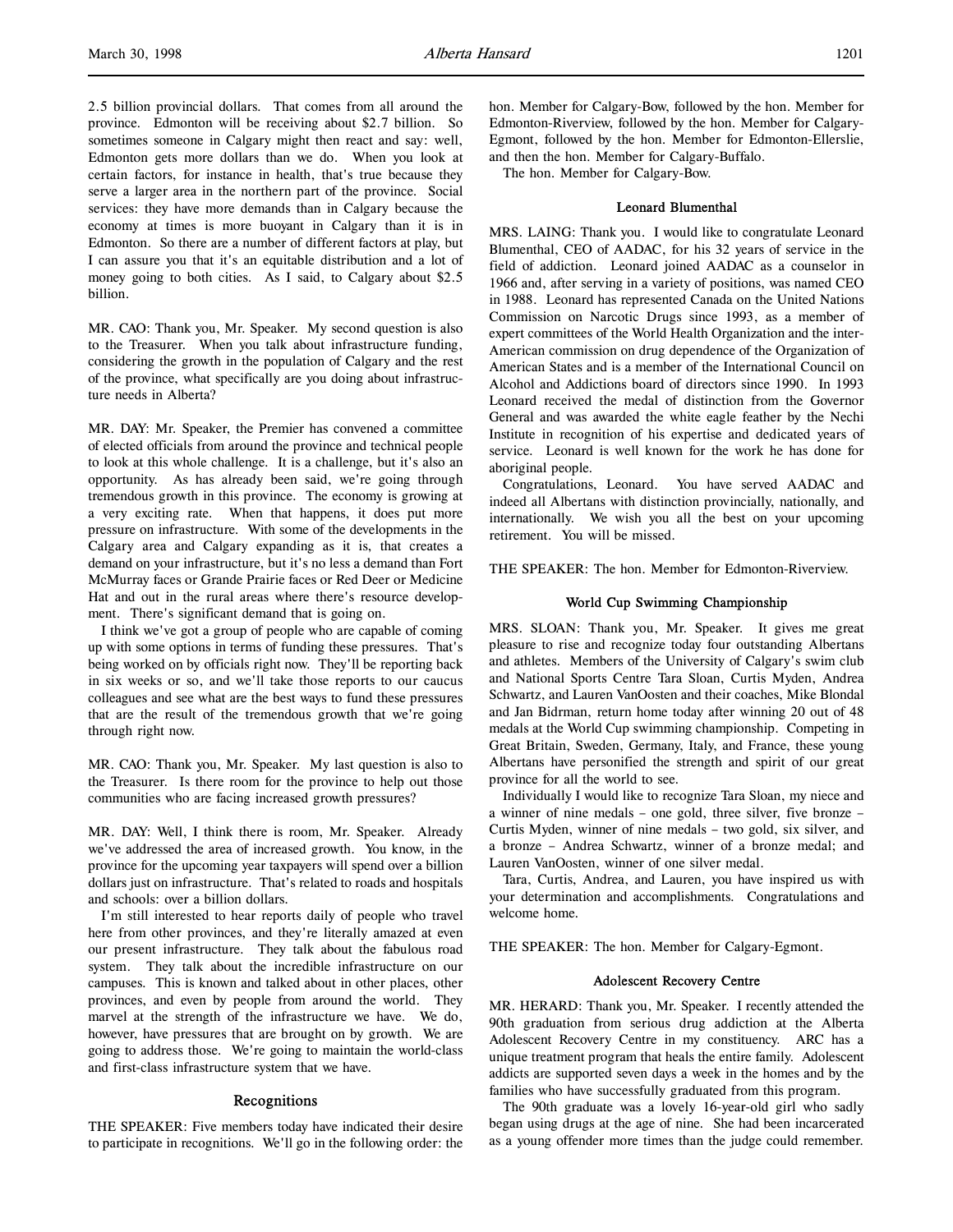She's now a great young lady who has taken ownership of her own life, and she did it against all odds. Terri-Lynn is the first ever to successfully complete this program without her parents completing the program with her. She has great inner strength and now has the tools and the will to succeed in life.

Congratulations, Terri-Lynn, and thanks to ARC staff and ARC families who took her in and made this wonderful new life blossom.

### Provincial Basketball Championship

MS CARLSON: Mr. Speaker, last week I congratulated the Sherwood Park Thunder midget boys team on winning the A division city championship in Edmonton. This week I congratulate them on winning gold at the provincials in basketball. Michael Zacour, Tony Rowe, Kevin MacAlpine, Devin Stacey, Keith Miller, Craig MacAlpine, Richard Vandergriend, Josh Valladares, Glen Handley, Tyler Hatch, Matt Mang, and Jordan Mador, coached by Gord MacAlpine and Mitch Oviatt, won the gold in a nail-biting game that went down to the final basket.

I would like to congratulate all the athletes and their coaches for their efforts this past weekend. The young people in every division worked hard and exhibited a high calibre of skill and sportsmanship. The Alberta community basketball association, their volunteers, and referees provide an invaluable service to the community at large in addition to the young people who participate on their teams. They deserve to be recognized and congratulated on the completion of another very successful year.

THE SPEAKER: The hon. Member for Edmonton-Mill Creek.

### Firefighters' Awards

MR. ZWOZDESKY: Thank you, Mr. Speaker. Earlier today I had the great pleasure of attending His Honour the Lieutenant Governor of Canada's reception in honour of many outstanding Albertans who serve our community daily in the cause of fire prevention, fire safety, and fire fighting. These individuals provide an invaluable service to our communities and provide us with the confidence and security of knowing that we are well protected against the tragedies that fires can cause.

Today's recipients received long-service medals and longservice bars ranging anywhere from 20 to 30 to 40 years for their outstanding contribution at the community level. As you know, Mr. Speaker, the vast majority of our firefighters across this province are volunteers. So to all the volunteers and to all the professionals I want to extend the sincere congratulations that were extended earlier on behalf of all members of this House. In particular, I'd like to salute one of my own constituents, Captain Investigator Gary Court of Edmonton, who received the 20-year medal bar, and say thank you to him and to his wife, Elaine, for their outstanding work in this endeavour.

Thank you very much.

THE SPEAKER: Before calling Orders of the Day, might we revert briefly to Introduction of Guests?

#### HON. MEMBERS: Agreed.

THE SPEAKER: The hon. Minister of Public Works, Supply and Services.

### head: Introduction of Guests 2:40 (reversion)

MR. WOLOSHYN: Thank you, Mr. Speaker. I'd like to introduce 10 young people from the Stony Plain Alliance Church, eight students and two group leaders. The group leaders are Mr. Jordie Maxwell, who's the youth pastor, and Juliana Lee, a youth staff with him. I'd ask you to give them the traditional warm welcome of the Assembly.

head: **Orders of the Day** 

head: Government Bills and Orders

head: Second Reading

### Bill 33 Environmental Protection and Enhancement Amendment Act, 1998

THE SPEAKER: The hon. Minister of Environmental Protection.

MR. LUND: Thank you, Mr. Speaker. I would like to move second reading of Bill 33, the Environmental Protection and Enhancement Amendment Act, 1998.

This bill really has four major purposes. The first is to enhance the ability of the government to recover its costs. An example of that is costs of environmental cleanups and unpaid administrative penalties and the limited powers now available, being that the government often can't recover those costs.

The second area is to streamline and clarify the regulatory process; for instance, clarifying that waste moved onto adjacent property by natural forces is still the responsibility of the owner of the property it came from.

The third is to provide for more regulation powers. An example we would use is provision for remediation certificates.

Fourthly, to make some minor miscellaneous administrative improvements, and these include items such as changing the name of the document used to initiate an appeal to the Environmental Appeal Board.

Mr. Speaker, I believe that the foregoing adequately summarizes the provisions and the principles of the bill, and I would encourage all members of the Assembly to pass this in a timely fashion.

THE SPEAKER: The hon. Member for Edmonton-Ellerslie.

MS CARLSON: Thank you, Mr. Speaker. I'm happy to rise and speak to Bill 33 in principle. We agree with the minister in terms of this bill updating the act in some sensible ways. We think that expanding definitions to include the mining for ammonite shell is positive. Enabling federal government officials to be members of ministerial advisory committees and enabling contaminated sites, environmental protection orders, and so on to be recorded at the land titles registry is a move forward. Transferring the regulation of water well drilling from this act to the Water Act also makes sense. The additional regulations regarding waste handling are an improvement over what we had before.

We spent an hour this morning with the minister going over the specifics of this bill, Mr. Speaker, and I'm happy to say that this side of the House is entirely in support of this bill in principle.

[Motion carried; Bill 33 read a second time]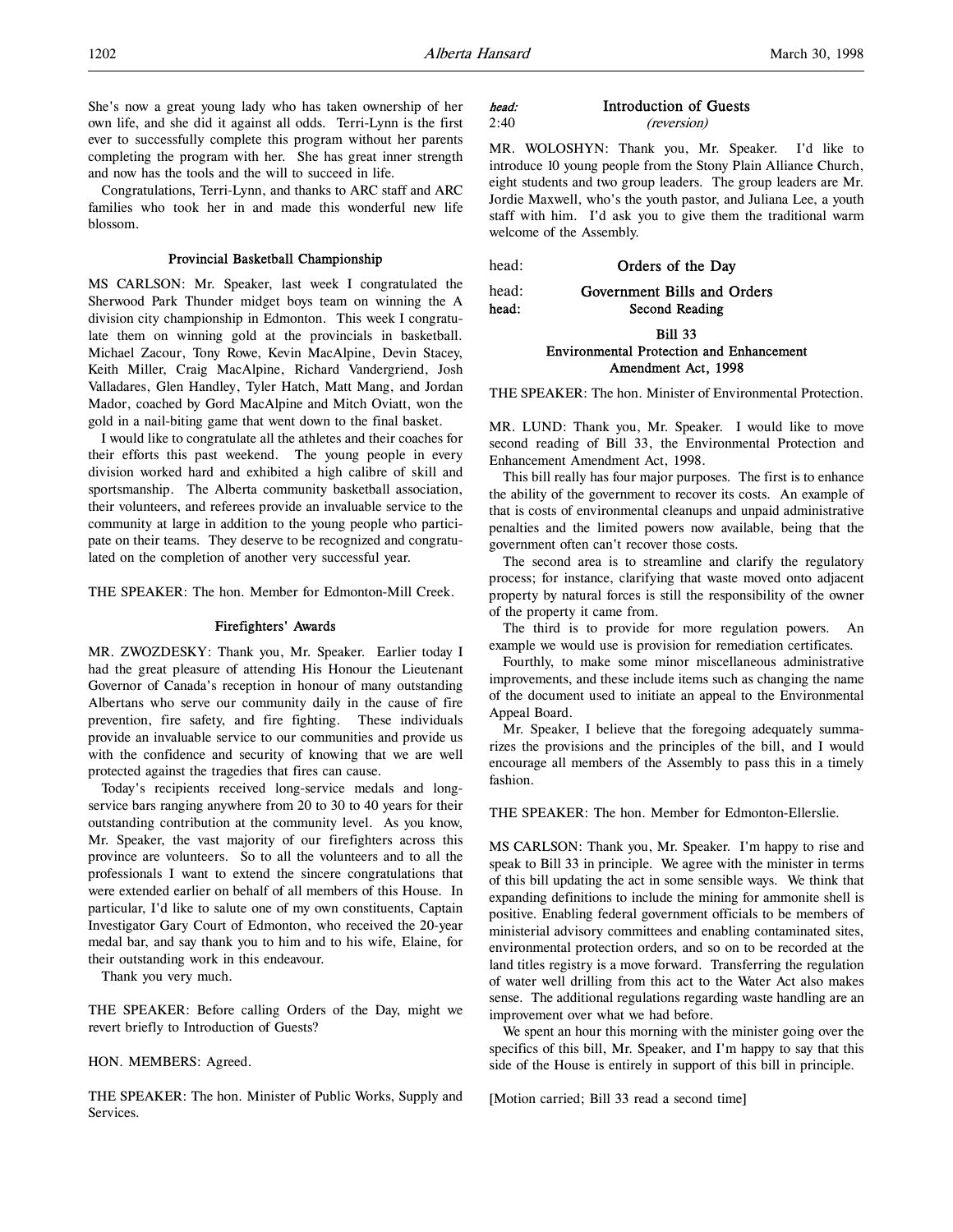### Bill 28 Drainage Districts Act

MR. HANCOCK: Mr. Speaker, on behalf of the hon. Member for Little Bow I'd like to move second reading of the Drainage Districts Act.

THE SPEAKER: The hon. Member for Edmonton-Ellerslie.

MS CARLSON: Thank you, Mr. Speaker. I'd be happy to review what this bill does to some extent so that we know what it is we'll be talking about today at second reading when we discuss this bill in principle. What it does is it completely revises and modernizes the former Drainage Districts Act, which has been repealed, and it restructures the drainage council so that its voting members are from the drainage district boards and not government employees. This is certainly a step in the right direction. It's something that the boards have been asking for and definitely addresses the needs of the community better than the previous situation, where we had government employees making the decisions. They aren't necessarily the people who are closest to the action, so to speak, in these areas and don't always have the best information and don't understand always the impact that what they're doing has on the community.

Then if you do that, I think you also need to give more powers to the drainage council. That's what's being done here, and that's a step in the right direction too. These powers were previously held by the minister. Once again, there's a lot of detail that goes on at this level. Certainly the minister isn't always hands on in this regard, so it's better held by the council itself than at the ministerial level.

You revised here the operations of the board of trustees that run each drainage district. Certainly, for the most part, we don't have too many problems with this. There are a few concerns I've got, which I'll list a little later on. It provides for appeals to the drainage council. Once again, Mr. Speaker, this is a step in the right direction. The appeals need to be heard at a level where they can have an impact on the decision-making and can take all of the consequences into account, and I think this will start to do this.

Before I get into some of the concerns we have, I would like the member who introduced this bill to take one area back to the department and answer some concerns for us so that when we get into committee, we can perhaps have the answers and won't have to get into a protracted debate on the issue. We need some clarification on section 30 here. This deals with work that's carried out in the drainage areas. We need to know how normal approvals like impact on neighbouring communities are going to be handled here. The Water Act, we think, should be what's imposed here in terms of the expectations and approval stage that we have to go to, but it isn't clearly defined in this section. So if the member could address that for us and give us some feedback on how problems in this area are going to be handled and how the approvals are going to be handled in that specific area, it would help us. It certainly isn't spelled out in this bill. We think it's a very important part, and certainly we'd be interested in looking at an amendment to strengthen that and would support one if it came forward from the government side. So if you could take a look at that before we get to committee, I would appreciate it.

I think that the object of this bill is excellent. It was to make the drainage council more representative of the people who are affected by it. Previously, the council consisted of three members that were appointed by cabinet, actual government employees. In future we understand there will be three members selected by the minister "from a list of nominees submitted by the boards of trustees" of the drainage districts. We think that's excellent. That will give representatives, we expect, from a variety of areas in the province, who will be able to bring concerns to the table and discuss them in an informed manner. At the same time, there will be one person from the Department of Environmental Protection sitting on the committee. That's also good because then they can take those recommendations forward and the gist of the conversations back to the ministry, and that should help a flow-through of information both to the ministry and back down to the grass roots. So certainly I think that it was well done. They listened to what the people who were advising them on this said and acted on it.

Certainly what this does is update the legislation. It makes its structure more comparable with modern legislation and takes out some of the outdated details that were in there and certainly some information that now we currently see being dealt with through regulations, so I anticipate that we're going to be seeing some regulations coming up with regard to this, perhaps not this session but in the fall or next spring. I'll be looking forward to reviewing those when they come forward and reviewing the operations of this new council in terms of seeing how effectively it has been operating. We're told from some of the feedback we've had that some drainage districts are awaiting this change because they want to conduct new assessments under the new regulations. So by the fall or next spring they'll be able to give us some feedback in terms of how well it's working. They asked for it. They're getting almost, as I understand, exactly what they asked for, so definitely that's a step in the right direction.

### 2:50

These drainage districts are able to set up the regulation of drainage activities and co-ordinate them, and that's good. Their task is to improve the drainage of the land. We've seen several instances in the province over the last little while where there have been problems associated with the drainage of land. Peace River has had a number of problems with the flooding they've had the last two years. We see isolated pockets of concern throughout the province when one landowner wants to drain their land and it impacts on neighbouring lands, and sometimes we see that drainage works themselves don't operate efficiently. Often we've seen instances where neighbouring landowners have been impacted by the drainage works, and that can be problem. So to have a functioning council that's got some authority, that has some impact when there are problems so they can be addressed speedily, is important.

In some areas we have erosion problems. Not that long ago here in the Legislature I asked a question about the county of Stettler, which had some major problems with one of their county roads when a landowner drained sloughs off their land, dug large culverts which flooded the road and flooded the drainage system the county had in place, causing some substantial erosion and therefore causing substantial costs to the county, which have to be picked up by the local ratepayers. That's a problem, Mr. Speaker. We want to see that that's minimized whenever possible, and when we have landowners who don't comply or make a serious attempt to comply in a timely fashion, then we need to be able to move on those kinds of problems speedily.

In this case that I'm talking about now, it took 18 months for the departments to move forward. That's way too long. That's through two spring seasons, through unseasonable types of rains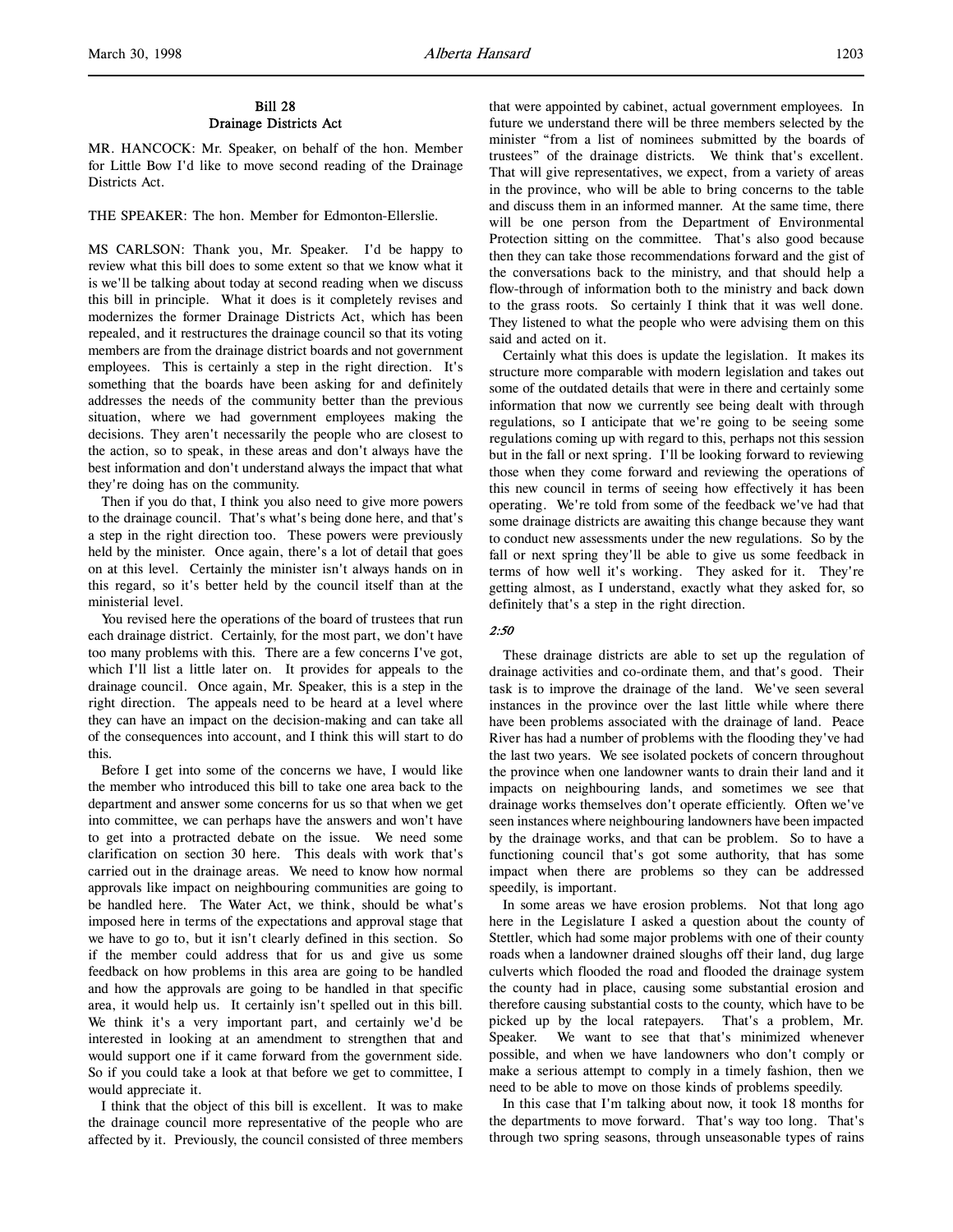that they had over those two seasons, and it caused a great deal of problems, not just for the county in terms of erosion of county roads but also in terms of the neighbouring farmer, who not only had some erosion on his land but was literally flooded out on 50 acres of his farmyard, causing some irreparable damage to equipment, travel trailers, and so on. The water was truly four feet deep.

It's interesting to note that water that's three feet deep in this province comes under federal jurisdiction in the Fisheries Act, so in fact had we not got some resolution from the province in this area, we would have been appealing to a higher ministry and asking them to step in, because it was a substantial problem.

We've had similar concerns in two other areas of the province to date. We're hoping that this council and the way it's set up will be able to find resolution to these kinds of problems in a much speedier fashion, where we don't need to get into a conflict between local landowners themselves, between them and the county, and between them and the province. Hopefully, this will address these concerns. It's nearly spring now. We'll see what happens throughout the province, and hopefully we'll be able to report back this fall in terms of how successful this has been.

There's a total of nine drainage districts in the whole province, with the first one being set up way back in 1918 and the most recent one in 1956. The legislation still stands that new ones could be put together if communities found it to be necessary. How they would do that is send the minister a petition containing the signatures of the registered owners of at least 75 percent of the proposed district. So it's good that that's left in there I think.

We have some concerns, Mr. Speaker, and they're all in terms of accountability. I'm hoping that if I address them at this stage and speak to them about the concerns we have in principle, the member will be able to get back to us before it gets to committee, and we should be able to simplify the process at that stage.

We're concerned that this bill doesn't require an automatic annual audit of the financial statements of a board of trustees. The board does have to appoint an auditor, but they are not required to have their financial statements audited unless requested by the drainage council. This seems unusual to me, Mr. Speaker. With other groups that we've looked at with similar kinds of rules and responsibilities, audited statements would be mandatory. I don't know why you wouldn't want to do it. Certainly it would seem that the board should be requesting something like this. It's something that streamlines processes and actually avoids any potential problems down the road. So in principle we would be opposed to their not having an annual audit included in this bill. If the sponsor of this bill could tell us the rationale behind not having included that, we would certainly appreciate it.

We also have a concern, Mr. Speaker, that although the meetings of the board are to be public, which is what has happened in the past, now there's a provision for all or part of a meeting to be held in camera at the discretion of the board. We were told that this may be necessary in case they have to deal with discussions around an employee. I respect that; I have no problem with that at all. But it seems to me that it would have been more appropriate in this instance to put in that specific provision rather than saying that there was no kind of a limitation at all on when a meeting could be held in camera. In the normal course of operations, if everything goes smoothly, this shouldn't be a problem, but we all know of instances in the past where boards have operated to a different tune than what the general public or the community at large may wish or want.

To avoid that kind of a potential problem down the road, it

seems to be very reasonable to have these meetings open and public. Certainly I think that's something that should be addressed here, and it isn't, so if you could explain whether this provision was just to deal with employees or if it really had more reasons for that. We think the public should at all times, unless there's some sort of specific notification about an issue that is really confidential in nature, be allowed to attend.

Following that, Mr. Speaker, there's another concern we have with accountability. The old act also required that all records and documents be open to the public during normal office hours, and now it seems that only the assessment roll has to be open for inspection by owners and occupiers during normal business hours. The books and records must only be available for inspection by the minister or a person they designate and the drainage council itself. So my question is: will the public have to request under the freedom of information this information that they could previously view just by stepping into the local office?

It's been suggested that ratepayers need to know only the affairs of the district which they can get at an annual general meeting. Mr. Speaker, I don't think that's substantive enough. I think the information that's shared at a general meeting is general in nature, and there may be many instances when ratepayers in the area may need or want more specific details. It seems to me that we're moving away from the openness and direct accountability in the past, and it seems to me that that would be definitely a step backwards in this regard. I'm wondering if that could be explained to us. I'm truly wondering why this would be, because it seems that while you're moving forward in terms of putting the right people at the table, you're moving backwards in terms of closing the doors on who can access that information and who can participate in those discussions. So if we could get some information on that, I would appreciate it.

One other concern. There doesn't appear to be any limit on remuneration paid to the board members. A board "may make by-laws governing . . . the payment of remuneration and expenses to trustees." That is, Mr. Speaker, they're going to decide their own pay in this particular instance. I'm wondering why the act doesn't require members to be remunerated in accordance with the committee remuneration order. In principle we would have a problem with people deciding their own rate of pay. It's the same principle that we use when the discussion of MLA pay comes up. We've always advocated that this decision be sent out to a third party so that it would be made in a fair and open kind of manner. We think similar kinds of rules apply in these kinds of circumstances and that people shouldn't be deciding their own remuneration.

#### 3:00

Certainly if they went under the committee remuneration order, then the remuneration for a committee, board, or commission set up by an act of the Legislature and with the travel and subsistence allowance regulation – I think this regulation should apply to those board members. There are several schedules there with different levels of remuneration, so certainly an appropriate schedule could be selected for these people. I understand clearly that some people may be traveling a very far distance. I have no problems with them being remunerated for their travel and subsistence allowance, but once again, I just don't think they should be doing it themselves. We don't think that board members will award themselves excessive fees, because certainly they are subject to the scrutiny of the ratepayers at the annual meetings, but appearances mean a lot in this kind of an instance I believe, Mr. Speaker. When you tie that to no audited financial statements and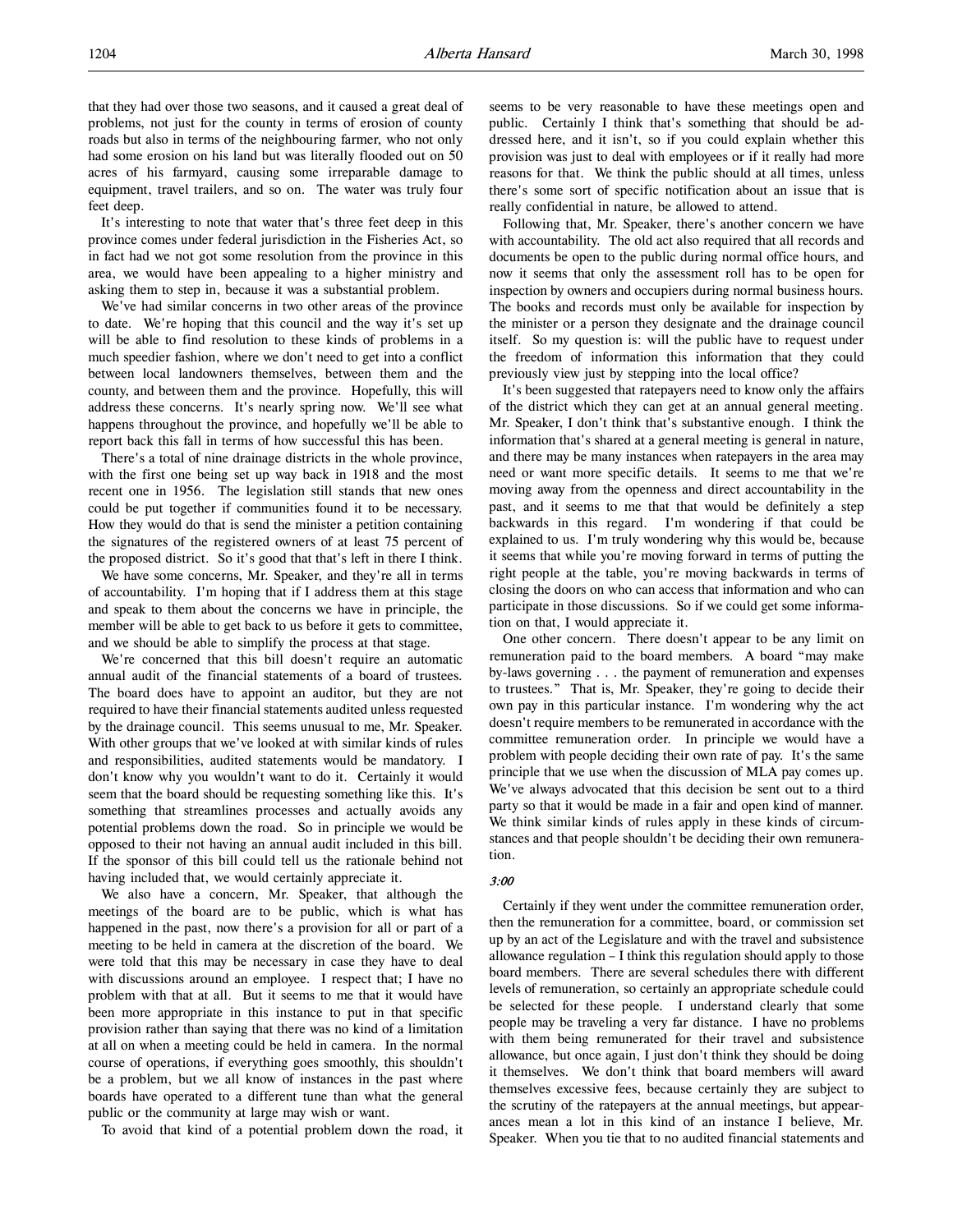the ability to have closed meetings and not opening up the books and records to the ratepayers, then it starts to have an appearance that really doesn't look very open and accountable and is a concern for us.

So if the member could review these concerns that we have and answer them for us before we get to committee, then I'm sure that in general we'll be able to support this bill in principle. We haven't got all the feedback in yet, but it looks like overall it's not a bad bill.

Thank you, Mr. Speaker.

#### THE SPEAKER: The hon. Member for Edmonton-Mill Woods.

DR. MASSEY: Thank you, Mr. Speaker. I'd like to talk to Bill 28 and the principles underlying Bill 28 at second reading. Some of those principles are ones that I think most in this House will heartily endorse. In this particular case, the focus is the drainage problems that are found in land that lies south of Westlock and north of Red Deer. So it's a narrow band across the province, and it's to those people that the government has gone to seek advice, the principle being that those local communities that are most affected by a government decision and government legislation should have a strong voice in both the solutions that are going to be proposed for the problems and in crafting the legislation that will govern them in trying to come to terms with the difficulties they face. So I think that underlying principle, that you involve those people who are most affected, is a sound principle.

I think they've drawn upon a model of governance that is very familiar within the province: the notion of an overarching council that supervises and looks after all the operations, makes decisions, and is in contact with the minister; and then at the local level, the election of trustees in each of the drainage districts to deal with local issues, make local assessments, and organize things locally where there are concerns about the drainage of land. Again, that's a model that we've used extensively in the province in a number of areas.

The whole notion of trustees is an interesting one as it's used in this bill. It contrasts in some ways with the notion of trustees in our school districts. Where school trustees seem to have lost power, the trustees under this proposed bill, if these principles are followed through on, will actually gain the kind of control that school trustees would like in terms of having financial control, some financial resources, and the ability to spend those resources based on local needs and have this all done at a local level. So there is a bit of a contrast here and, I think, a good contrast. I like the model the government has chosen to proceed with in terms of structuring the governance of Bill 28 and the drainage distance.

The bill, too, is striking in how it differs from other bills in front of the Legislature right now, in particular Bill 27. We can see two rather strong approaches to crafting legislation and deriving the kinds of principles that are going to be followed in the drafting of legislation. With Bill 27 those most affected by the legislation, consumers, seem to have been largely ignored. One of the associations has had some input into Bill 27, but for the most part, everyday Albertans have been left out of the process of devising the shape and the kinds of underlying principles that will govern power generation and distribution in the province. Instead, there has been a drafting of the legislation that is to be imposed. This is quite different, with a number of meetings being held in the drainage districts and opinions sought, the gathering of those opinions and their being brought together in the crafting of the legislation.

A number of the problems have been outlined by my colleague

for Edmonton-Ellerslie, but I think that if you look at the bill, the kinds of safeguards that have been built into it are healthy. Local trustees will be in the position of maintaining, operating, or abandoning drainage works as they see necessary, and they'll have the same power as government engineers. They'll have the right to solve local programs by using adjoining land if it's needed for drainage works. They can build bridges and fences. They can do all the kinds of infrastructure things that are needed to improve drainage systems and to relieve any problems that landowners may be facing. They can also, if need be, carry drainage works outside the district. It's a kind of power that's needed if they are to deal with drainage problems effectively, because those problems have wider implications geographically and geologically.

The principle of the bill is that landowners have a right to appeal. The decisions can quite rightly be challenged by the landowners. That's something that I think is a mark of good legislation, that there is an appeal process or mechanism built into the legislation at the beginning, before those kinds of problems surface.

The way in which the trustees will acquire the resources, the kinds of funds they need to carry out the work they're mandated to take care of, is carefully detailed. I think the principles of fairness and openness are principles that pervade that kind of process as it's outlined in the bill. It shows how the assessment rolls will be prepared, and if there are errors, it lays out the procedures for correcting those errors. It lays out the notification of assessment, and it talks about the ways in which those assessments will be collected.

#### 3:10

The kinds of time lines involved in making appeals of the assessment and other actions of the trustees are laid out rather carefully, and the underlying principles of the bill related to reviews and appeals I think are well done. So in terms of the underlying principles, I think the bill has outlined a set of principles that are solid. I think those principles were adhered to in the drafting of the legislation, and we'll have an opportunity in Committee of the Whole to take a look at the details of the bill, relate them back to the underlying principles, and I think at that time may suggest some changes or some improvements. I think for the most part we all agree that the bill has done a very good job of laying out principles and then crafting legislation that takes and exemplifies or is true to those principles.

So with those comments about the principles, I'd conclude my remarks, Mr. Speaker.

THE SPEAKER: The hon. Member for Spruce Grove-Sturgeon-St. Albert.

MRS. SOETAERT: Thank you very much, Mr. Speaker. I'd like to speak just briefly to the Drainage Districts Act. At the close of this bill we may hear from the sponsor of it. To be quite honest, I've had to do a little homework on this. I guess that's the joy of being in politics and being in the Legislature: you learn something new every day.

These drainage districts were set up in 1918 to make sure that the use of the land and the drainage of the land were properly monitored. That's interesting for me because much of my area is rural. It would be interesting if there was a drainage district around the Big Lake area. There would be quite a hue and cry. Or is there one for that area? There certainly would be many people interested in it; put it that way. I was looking at this and thinking: now, is this farmers? Farmers are environmentalists,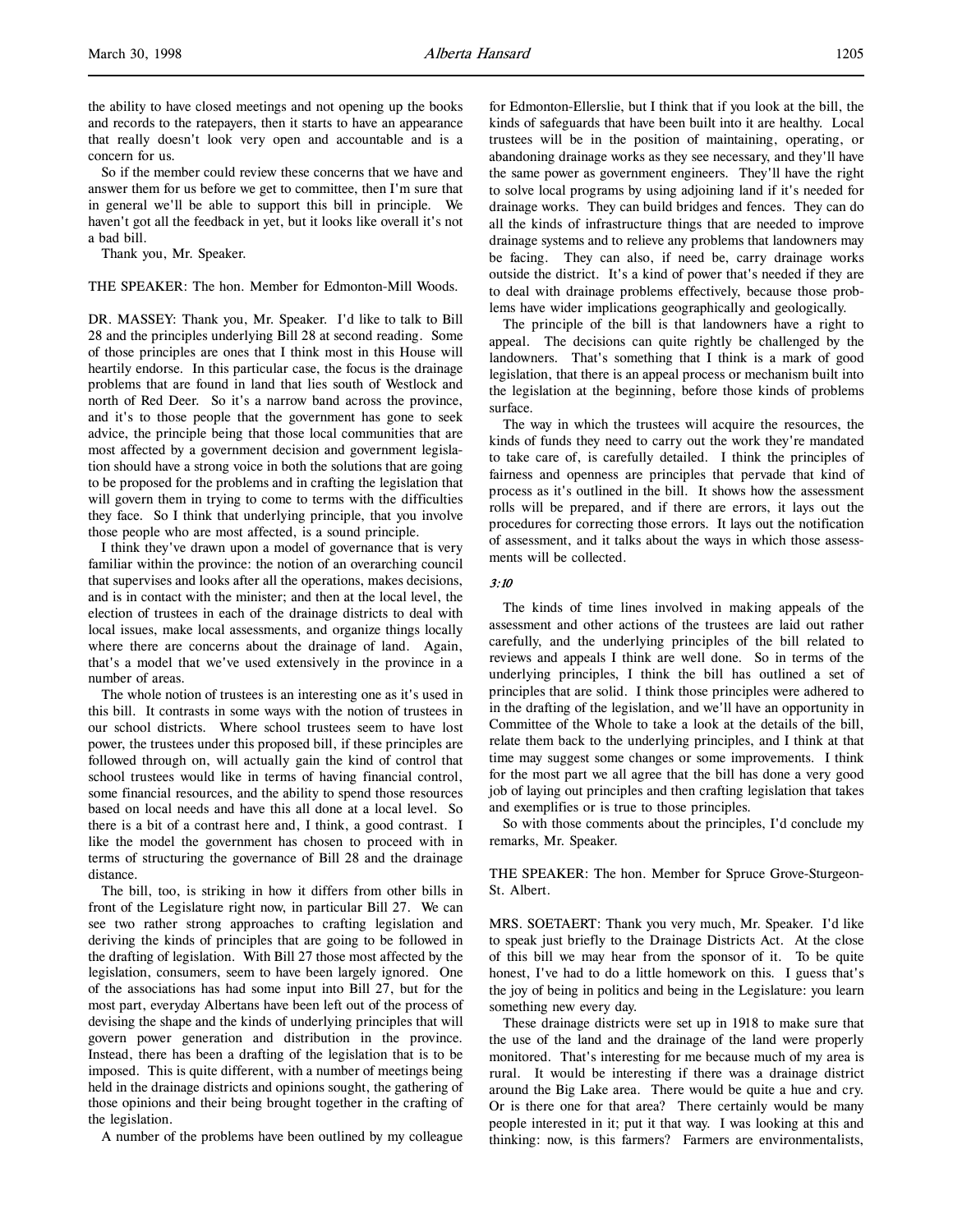Some of my questions might be to the sponsor of the bill. I realize there aren't drainage districts set up in the Peace River area. Now, would they fall under a different piece of legislation, or are they looking at setting up a drainage system? Certainly that's an area that's had very wet years, and I'm wondering if there's any way – I mean, you can't control the rain, but maybe you can control the route that the water drains off the land. Maybe that is something that is being looked at in the Peace country.

I realize that within this legislation there are ways that you can set up a drainage district. That is within the power of this legislation. I'm just wondering if the sponsor in his research on this – is this an issue that the people up in the Peace country and Athabasca are even looking at? Is it handled under something different? Certainly I know he's well aware – mind you, being from southern Alberta, I'm sure this isn't too much of an issue: the proper drainage of land. However, that doesn't mean we don't care about all parts of the province. Are they looking at, possibly, drainage districts to maybe help with some of the extremely wet years? That was just one of my questions as I was doing some homework on this act. I think it updates this piece of legislation; it's probably in need of that.

One of the questions that part of the bill has and that I'm sure will be answered, maybe not in second reading but maybe in Committee of the Whole, is about the annual audits of the financial statements. It isn't an automatic annual audit, so I'm wondering if that isn't an amendment that should be put in. Even though it's arm's length from the minister and appointed from different people that have been recommended, I am sure that in an accountable system certainly that would be expected as an annual audit.

I am wondering what remuneration will be paid to these board members. I know there are different charts, graphs, et cetera, expenses that are paid for different board members for different activities. So I'm wondering if that will be settled within the regulations or if it's a set formula that would be put into the legislation. That's just my question to the sponsor of the bill.

I'm actually looking forward to the comments of the sponsor of the bill just to see why this came about, why it's being changed now, what concerns have been brought forward, and any specific information on Manawan. That's always of interest to me because it's one that is near my riding that we are often at. So I look forward to committee. I'm interested to see if something's going to change on the annual audit process and if there are going to be some specifics on remuneration.

With those few comments, Mr. Speaker, I appreciate the opportunity to speak to Bill 28.

THE SPEAKER: The hon. Member for Edmonton-Glengarry.

MR. BONNER: Thank you, Mr. Speaker. It's a privilege to rise today to speak to Bill 28, the Drainage Districts Act. I am also looking forward to comments in Committee of the Whole by the Member for Little Bow, who will brief us on this particular bill.

In looking at the bill, at first glance it looks like a bill that is needed. It is a bill that has to be updated, and I'm also encouraged by many other things that I see in the bill. I do have a few questions and concerns on the bill.

In looking at this bill, I think it is good that it will revise the Drainage Districts Act. In doing this, perhaps one of the best issues I see here is that it is representative. The people who actually make up the new committees will be members selected by the minister from a list of nominees submitted by the board of trustees of the drainage districts.

Secondly, Mr. Speaker, I also like the makeup of this, that there is a representative from the Department of Environmental Protection. I do feel that particularly in Alberta, particularly with the changes we're experiencing with our weather, we could see situations arise somewhat as they have in recent months in California, where their weather pattern has changed drastically. I would think they would be considering a bill of this nature at this time as well or at least updating whatever they had.

Now, then, when we are talking about drainage as well, Mr. Speaker, presently on the prairies we have approximately one centimetre of erosion for, I believe, every 10 years. Another interesting fact on this is that with erosion, whenever we double the speed of moving water, we increase the amount of erosion to existing topsoil and whatever by four times the amount. It's increased fourfold. So running water does have a tremendous impact on our arable lands and is something that we do have to protect in the province. It was very good to see that there are stakeholders who will be representing all of these people involved with this hill

### 3:20

The second thing I like about this bill is that it was requested by the drainage council to be revised and to be updated, and it represents the stakeholders. Certainly when we have the stakeholders involved in any piece of legislation, the ultimate outcome is going to be much better.

As I mentioned earlier, I do have some questions, and these are primarily on accountability. As some of the hon. members have mentioned earlier, the bill doesn't go far enough as far as requiring an annual audit of the financial statement by the board of trustees. We've seen concerns even today in question period how, particularly when we're using public funds for things like private education or in this particular case for a board of trustees, there should then be ongoing and specified periods of time when these audits should be completed.

As well along the lines of accountability, there is now a provision for all or part of the meetings of these particular people to be held in camera. It is at the discretion of the board, and again this flaunts the lack of openness. It tends to lead us to what is going on in there. I like the idea that it does protect whatever is being discussed about employees. It should be specified that when we have sensitive issues, then of course they can go in camera, and all others should be out in the open so we do have a greater amount of accountability.

The old act, when it came to accountability, Mr. Speaker, also required that all records and documents be open to the public during normal office hours. Now it seems that only the assessment roll has to be open for inspection by owners and occupiers during normal business hours. Again, if we have to go to something like the freedom of information act in order to get information, it leads to long time delays, and this is, again, one of my concerns, particularly when it comes to accountability.

Another concern when it comes to accountability with this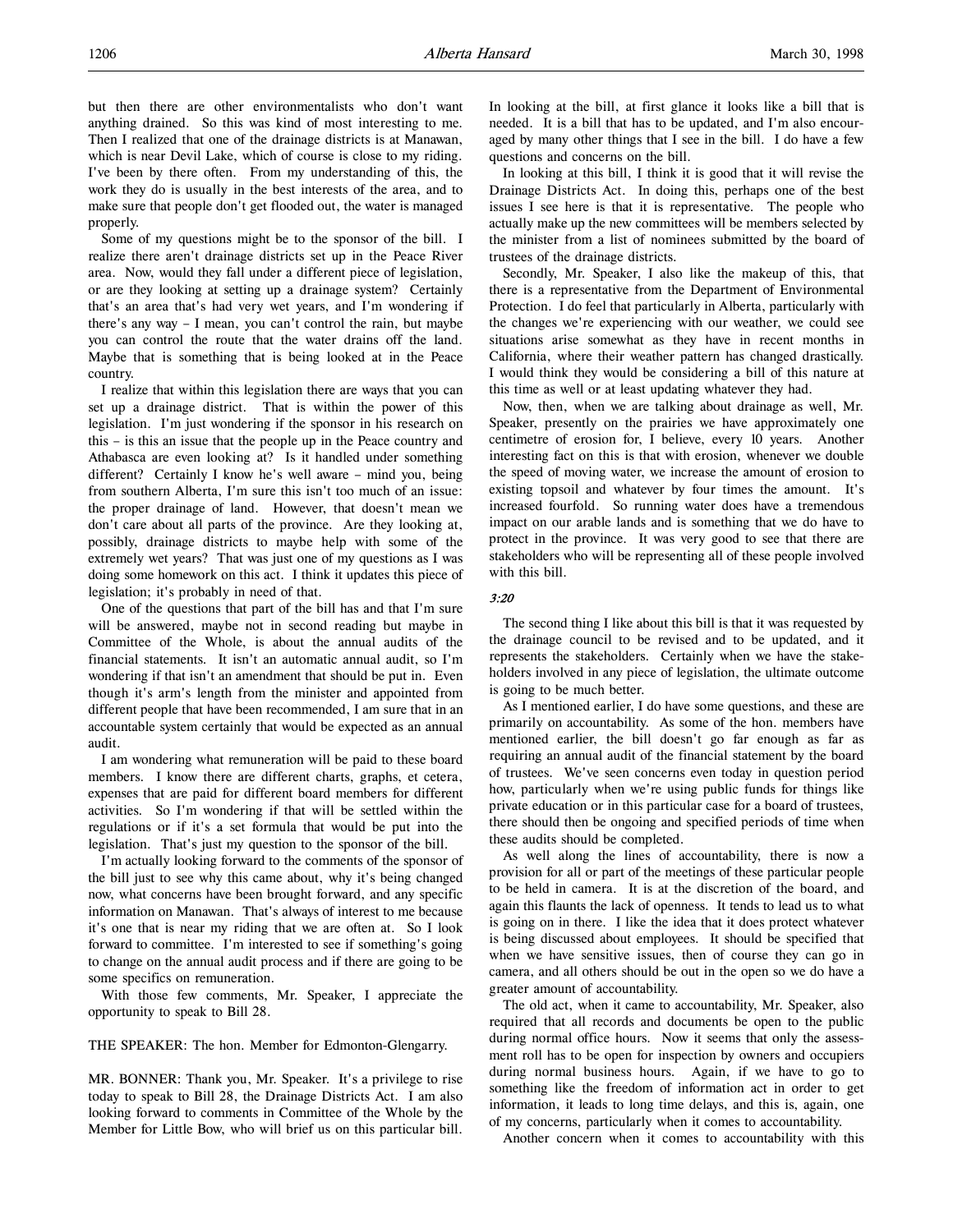particular bill is that there does not appear to be a limit on the remuneration paid to the board members. A board "may make by-laws governing . . . the payment of remuneration and expenses to trustees"; that is, they decide their own rate of pay. I think one of my major concerns is particularly what we saw happen with the Workers' Compensation Board, where we had the CEO making an exorbitant amount of money and getting incredible increases, a situation where they seemed to be out of control. I would hope that on this particular board this would not happen.

In closing my comments on this particular bill, I do like the fact that this legislation is going to be updated and it will enable the drainage districts to operate certainly more efficiently and effectively. It reflects the wishes of those who are elected to operate the drainage districts and their members. I hope that particularly my concerns with accountability we can look at in Committee of the Whole and can ensure that these boards are open and accountable.

With those comments I would like to close my discussion on Bill 28. Thank you, Mr. Speaker.

THE SPEAKER: The hon. Member for Edmonton-Castle Downs.

MS PAUL: Thank you, Mr. Speaker. It's with pleasure that I stand and speak to Bill 28, the Drainage Districts Act. In reviewing the bill, I found that the revisions are to the liking, I suspect, of more of the public who are represented and need to have input. It makes representation to this bill by people who are actually affected.

Previously the council consisted of three members appointed by cabinet and who were in fact government employees. In the future there will be three members selected by the minister "from a list of nominees submitted by the board of trustees" of the drainage districts. I think, Mr. Speaker, that that speaks very well for this bill being more accountable and having input from people who are actually affected.

Also, the drainage districts were set up to enable the coordination and regulation of drainage activities. Mr. Speaker, their task was to improve the drainage of the land. We must ensure that drainage works operate effectively so that landowners are not adversely affected by drainage works and there is no erosion.

Mr. Speaker, there are nine drainage districts in total, and they are located in the area north of Red Deer and south of Westlock. The areas which this bill is addressing are Big Hills Lake, Big Hay Lake, Cameron, Hay Lakes, and a few others. There are about 600 people who directly benefit from the activities of the drainage districts. A drainage district can be set up by sending the minister a petition containing the signatures of the registered owners of at least 75 percent of the proposed district. The new legislation still provides for the establishment of new districts if required.

This bill is revised at the request of the drainage districts council and the boards of drainage districts. It reflects what they want for the efficient, effective operation of the drainage districts. Mr. Speaker, there was an opportunity for input at least at three public meetings, and unfortunately we do not know if any objections were raised at these public meetings. We do not know of any correspondence or complaints made at the public meetings.

There are a few concerns, and I think they've already been raised by a few of my colleagues. However, one point that needs to be addressed is that of accountability. There seems to be, Mr. Speaker, no limitation put on the in camera sessions that can be

held, even if discussions with regard to employees are taking place. That raises a concern because the meetings are actually held in public, as they have in the past. Now that there are in camera parts that are covered in the bill, that sort of leaves the question as to how much time that would actually entail.

The old act also required that all records and documents be open to the public during normal office hours. Now it seems that only the assessment roll has to be open for inspection by owners and occupiers during normal business hours. Mr. Speaker, the books and records must only be available for inspection by the minister and the drainage council. Where does that leave the public? Will the public have to request under freedom of information the information which they could previously view by stepping into the local office? That sort of raises another question of accountability, and I'm sure that would be addressed during Committee of the Whole.

### 3:30

There also seems to be some sense of concern – and I would express this concern as well – that there doesn't appear to be a limit on the remuneration paid to the board members. A board "may make by-laws governing . . . the payment of remuneration and expenses to trustees." That is, they decide their own pay.

[The Deputy Speaker in the chair]

So my question in that respect is: why does the act not require members to be remunerated in accordance with the committee remuneration order? This order just stipulates the remuneration for the committee, the board, and the commission which were set up by an act of legislation and with the travel and subsidies allowance regulation. Shouldn't this regulation apply to board members? There are several schedules with different levels of remuneration. So which schedule is going to apply for this group?

So with those few comments, Mr. Speaker, I'm pleased to see that there is an updating of this legislation, which will enable the drainage districts to operate more efficiently and effectively. I think there are a vast number of concerns in the northern regions of Alberta, and I'm pleased that this bill reflects the wishes of those who are elected to operate the drainage districts and their members. I would stress that we ensure that these boards are open and accountable.

Thank you, Mr. Speaker.

THE DEPUTY SPEAKER: The hon. Member for Little Bow to close debate.

MR. McFARLAND: Thank you, Mr. Speaker, and thank you to the members of the opposition who have asked some questions. I have taken note of the questions that you have raised. If I can't answer them right now, I will commit to giving you information before we get into Committee of the Whole.

I would like to reiterate some of the things you yourselves have mentioned. One is that this is an act that the drainage districts and the drainage council themselves have requested. You are quite right; there were three public meetings, and there was very strong support for the recommendations they've asked to be incorporated into the bill to bring it up.

I guess the first thing was lessening the role of the government in the routine activities of the districts. Placing a greater responsibility on the districts themselves, Mr. Speaker, was one of the paramount issues. Secondly, they wanted the act streamlined so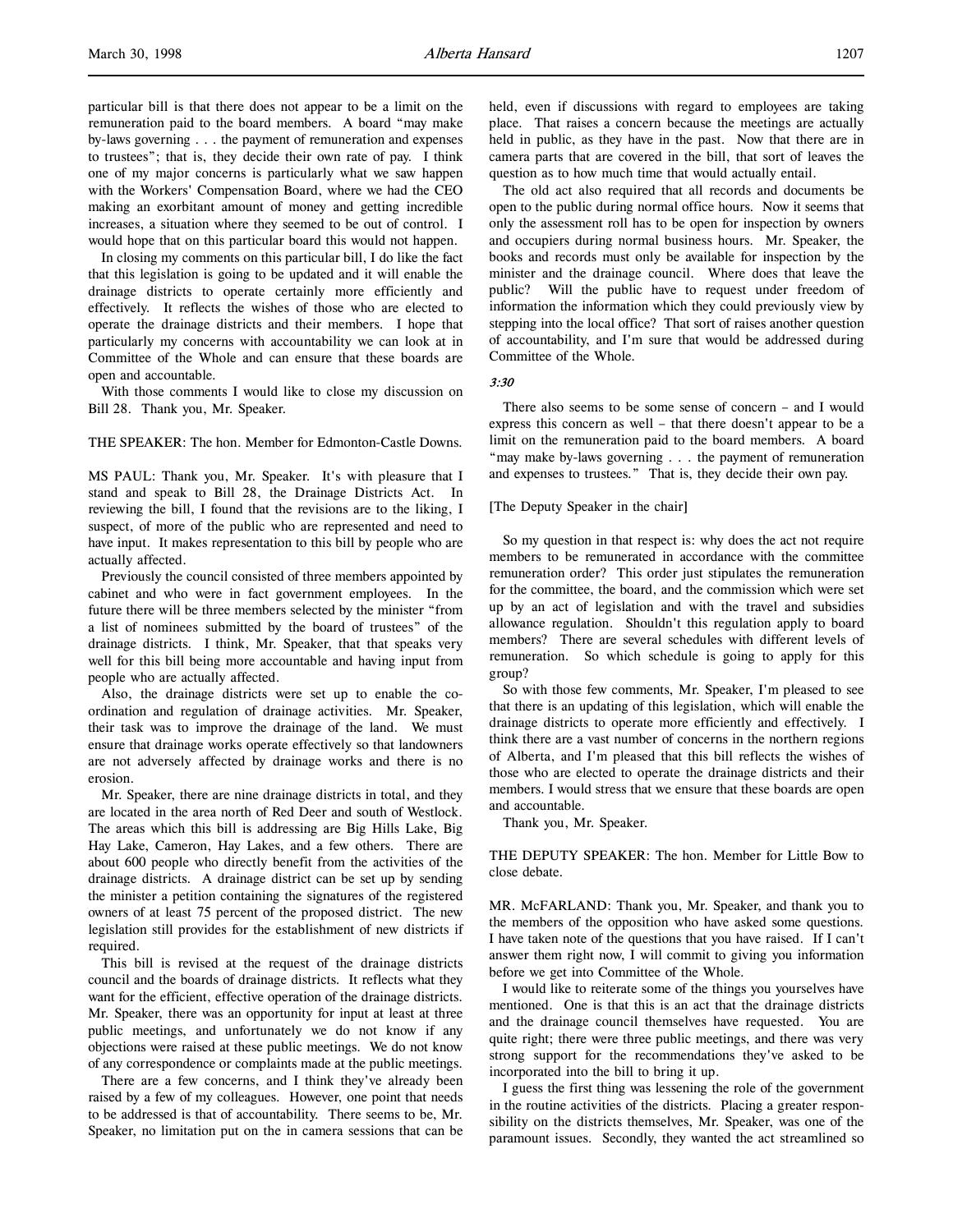that they could provide more efficient use of their administration, and I think that's more than adequately reflected when you look at the change from three government members to three district members. We've had a number of comments about the impact on the neighbouring communities. Between now and when I get you the information, if you could refer specifically to section 33(3), I think that gives you the gist of what they're actually trying to do, and if there's any adverse impact outside the district, the powers they may have to go in and rectify it even quicker than the local municipality may have the desire or the priority to do. So they're wanting to make sure everything is done properly, that it's done in a very responsive way.

The other question that came up and I've heard quite a bit is on the remuneration. I will check it out for sure, but it's my understanding that even though they do get provincial funding for the drainage, that's for the engineering and the construction, and it wouldn't be anything that's allowed for in any of their per diems, if you want to call it that.

So in effect what they'd be doing through their own assessment that they charge themselves as members of the drainage district if they chose to pay an exorbitant fee to themselves for sitting on a board to administer themselves – they're answerable to themselves – it would basically be robbing Peter to pay Paul, because it's coming out of their own assessment fee off their land. But I will double-check that and get back to you.

Lastly, they also wanted to be able to respond, as I said before, quickly and efficiently to local drainage concerns. That's something the municipal governments aren't always able to respond to as quickly as this individual drainage district or all nine of them might be able to.

We've had a couple of comments as well on the public meetings. I believe it's the intention for the public meetings to go in camera, as you've indicated, only for personnel reasons. If I could use an example. In irrigation districts where water users pay the fee, they too are invited to come to any of the meetings. I am not aware myself of any time that an irrigation district has gone in camera in front of a group of ratepayers who were there to ask questions. I would hope that wouldn't be the case with the drainage districts.

I'll check out the accountability on the automatic audit and the rationale that you brought forward, how it could be incorporated or if, in our view, it's already being addressed in the act.

If I have missed any, I'll go over my notes again and I will check Hansard and try to get you some information before we go into Committee of the Whole.

With that, if it's appropriate, Mr. Speaker, I would like to move that we call the question on Bill 28 in second reading.

[Motion carried; Bill 28 read a second time]

#### Bill 36 Credit Union Amendment Act, 1998

THE DEPUTY SPEAKER: The hon. Member for Medicine Hat.

MR. RENNER: Thank you, Mr. Speaker. It's a pleasure for me to rise today to move second reading of Bill 36. I want to cover a few of the main points in the bill and discuss in broad terms the principles behind this bill, and I look forward to a much more indepth discussion at the committee stage.

This bill really is designed to bring the rules under which the credit union operates in the province of Alberta in line and to create a more level playing field with other banking institutions in Alberta and nationally and internationally.

The credit union is somewhat unique in that it is incorporated under an act of the Alberta Legislature, but it operates in a competitive environment with chartered banks, trust companies and, here in Alberta, the Alberta Treasury Branches. So it is necessary that from time to time the legislation affecting the credit union be reviewed and updated to bring it in line with changes that have occurred in the marketplace or have occurred in other pieces of legislation that govern the competitors of the credit union.

There are a number of things that are covered in this bill, but one of the high points includes clarifying the credit unions with respect to FOIP legislation. As all members know, freedom of information and protection of privacy is something that we need to deal with as it affects government agencies, and the credit union, being a quasi-government agency, needs some clarification on how this legislation affects them. Members will find in reviewing this legislation that there is exception given to the credit union from the freedom of information legislation, and that puts them on the same basis as the Alberta Treasury Branches and the amendments that were made to that legislation last year. There also is a section in this bill that deals with the obligation of the credit union to protect the information they hold on behalf of their client. So while on one hand we exclude the credit union from the freedom of information and protection of privacy legislation, this bill also creates a comfort level for the members of a credit union that the private information the credit union holds is protected under the credit union legislation.

There's also a fair amount of space, for lack of a better term, in this bill that's allocated to dealing with removing the highly prescriptive requirements with respect to lending and investments that have been in place in the legislation regarding credit unions and replacing them with the much more current terminology of prudent lending or prudent investment standards. This is again an industry standard. There are in fact industry standards that deal with prudent investment and prudent lending. At the same time, it's also recognizing the maturity of the credit unions and the fact that they are getting much more sophisticated and do have the ability to make some decisions at the management level within the credit union rather than being so prescriptive under existing legislation.

#### 3:40

So while the legislation allows credit unions to move towards prudent investment and prudent lending standards, it will also require them to develop internally a policy they would be required to follow. That policy would be approved by the regulatory authority, the Credit Union Deposit Guarantee Corporation. So while we're moving towards the reality that there is sophistication, there is the ability for credit unions to make many more of these decisions at the local level, we still recognize that the Alberta government does have a stake in credit unions and through CUDGC will continue to play a role in approving the policies that are adopted within the credit union.

In conjunction with the regulations that are being developed concurrently with this bill, this bill also will allow credit unions to expand their business opportunities. I'd like to make particular note, because I did receive some phone calls over the weekend on this issue, that one of the areas that credit unions will be allowed to offer services to their members and to the public in is the area of registries. There was some concern, particularly by registry agents but also by a number of other individuals who contacted me on the weekend, that the perception was raised in the media, in the newspaper, that all credit unions upon passage of this bill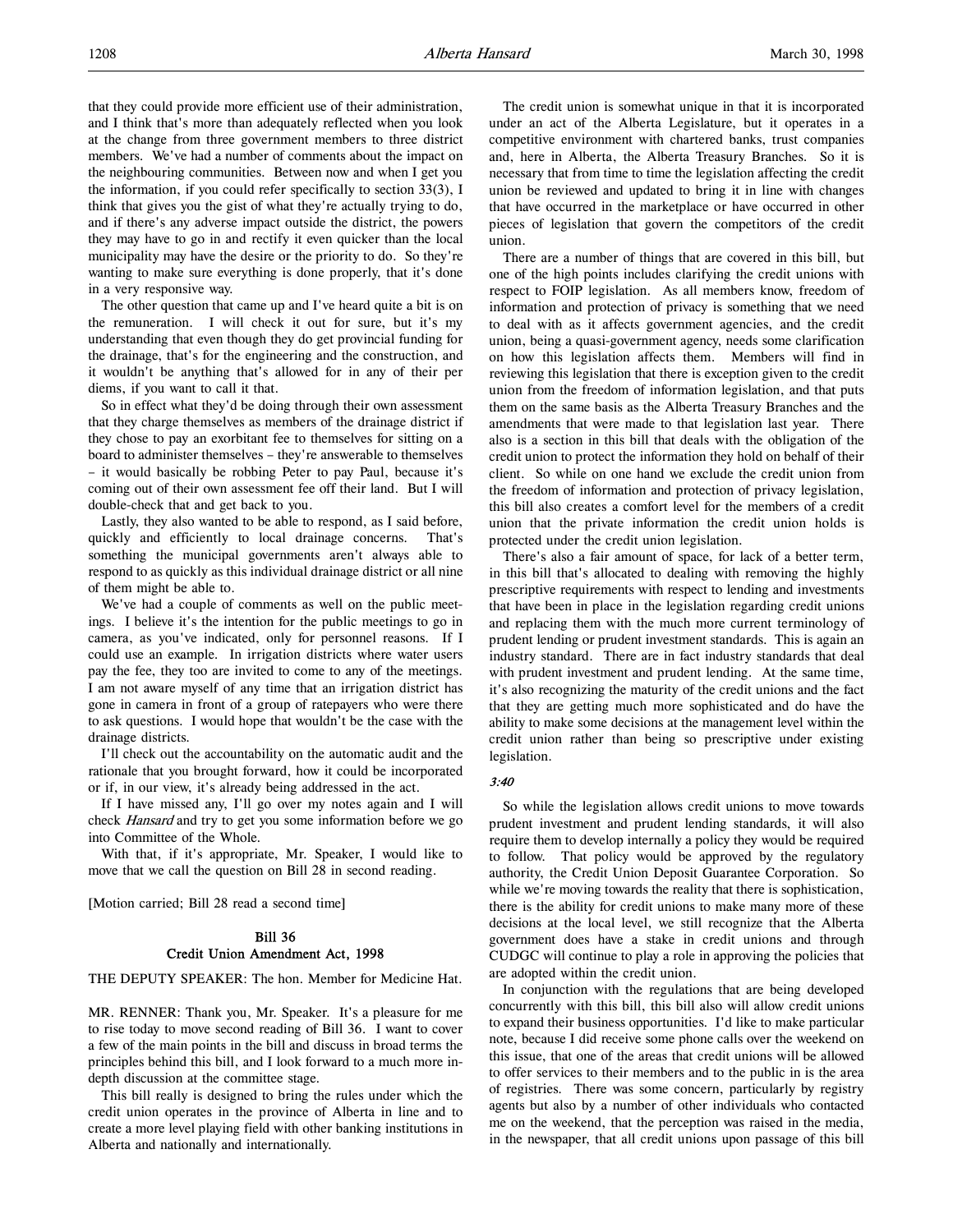would automatically be able to offer registry services. Well, that's not in fact the case, Mr. Speaker.

What credit unions will be able to do, like many other businesses, when a registries location becomes available, when Municipal Affairs puts out a request for proposals for registry agents, is that if they wish, they will be able to be one of the businesses that can put in a proposal. So there will not be registry agents automatically in every credit union. There may not be registry agents in any credit unions. But it will mean that like insurance companies, which house some of the registry agents – in fact, I understand there is even a registry agent located within a car dealership – the credit union will be on a level playing field with those businesses and will be able to put in a proposal when a registry agency opens up. Those agencies open up as a result of an expanding market and a proven need for additional capacity or if one of the existing licensees ceases to operate the business and it becomes necessary to put out a request for proposals to replace that agency. So that's the only time the credit union would be involved.

A credit union will also be able to work on real estate management, for example, if they so wish. There are a number of areas where there will be opportunities for credit unions, but again the intent is to create a level playing field and provide them with opportunities that exist in other financial institutions.

There's also a provision in this act that will further define the small credit union. Under existing legislation a small credit union is defined as a credit union with assets less than \$2 million. In essence, in many of the industrial sectors they will have an employees' credit union. You might have an employer that has 300 or 400 or 500 employees, and those employees oftentimes will get together and form a credit union that's separate and apart from other credit unions but is still part of the overall credit union movement. The way in which that small credit union is governed is different under the legislation. There are some differences, and one of the main ones is with respect to the requirement to have an external auditor.

Members I'm sure are aware that the costs involving an external auditor are fairly substantial. With a credit union with relatively small assets, the difference between being able to pay a dividend and not being able to pay a dividend to members could well be the costs involved in an external audit. So this bill will move the provision in the definition for a small credit union from \$2 million to \$5 million in assets, but at the same time that will be with respect to the provisions for an external auditor.

Some of the other areas that have to do with the governance of credit unions between \$2 million and \$5 million remain unchanged as a result of this legislation. There also will be a provision for the small credit unions that choose to use an internal auditor, and this will be on a motion that's passed by their members. That individual will have to be approved by the regulator. There also will be provision for that individual to produce a management letter so that any inconsistencies or any concerns that the individual has may be drawn to the attention of the board of directors of the credit union. This will be referred to as an internal operations report.

There also will be some minor changes as they affect, again, some of the prescriptive nature of existing legislation. For example, credit unions will be able to determine their own policy with respect to overdrafts. Again, that really is consequential to the whole concept of prudent lending standards. Currently credit unions are restricted, when borrowing is required on behalf of a credit union, to borrowing only from Credit Union Central. This

legislation will again level the playing field and will allow credit unions, when they have borrowing needs, to access the broader marketplace. I think this is healthy from the point of view of the individual credit unions, but I think it also will ensure that Credit Union Central is competitive and that the interest rates they charge are competitive rates.

The rest of the bill really deals with issues that are either redundancies, whereby the legislation includes dates and specific terms that were put in place years ago during the restructuring of credit unions, or else consequential amendments that are required to the legislation as a result of some of the other aspects that I've just been discussing.

So I really think that pretty much covers the principles of the bill, and I look forward to discussion on the bill. As I said earlier, I certainly would be prepared to deal with it in a little bit more detail when we get to this bill at committee stage.

With that, I encourage all members to participate in debate.

#### THE DEPUTY SPEAKER: The hon. Member for Edmonton-Mill Creek.

MR. ZWOZDESKY: Thank you, Mr. Speaker, and thank you to the hon. Member for Medicine Hat, who is sponsoring this series of amendments to the credit unions of the province under the title of Bill 36, Credit Union Amendment Act, 1998.

Mr. Speaker, I have several comments to make with respect to this bill. If you will allow, I would just like to go on record saying to the sponsor and to his capable assistants who participated in the drafting of this legislation how grateful I am and other members of our caucus are for the excellent briefing which we were able to participate in last week. It's been my experience over the last year, since these types of technical briefings really got started, that they provide tremendous insight into not only the bill itself but also into the rationale and reasons behind the changes that are being proposed in a bill such as this. I believe it goes a long way toward providing the type of co-operation that oftentimes goes unnoticed. Her Majesty's Loyal Opposition has the task, of course, of being the watchdog, but at the same time we also have the task, I think, of rising to the other challenge, and that is to be as co-operative as possible when we see something that advances and moves the cause of good government along the way. I believe this bill does in fact do that.

#### 3:50

There is something to be said, Mr. Speaker, about the very positive business climate in which we are fortunate enough to live in this province, and that positive business climate is given rise to and contributed to when we have legislation that is fair, that is even, that is equal and results in similar opportunities to people in similar businesses. If we are vigilant to maintain that particular positioning, I think Alberta will always continue to be strong in the type of environment we're able to create. I would always say that in order to let free market forces prevail, we have to have the kinds of circumstances that provide for level playing fields, as we say, and that certainly is what I believe this bill is about.

In a nutshell, Mr. Speaker, this bill impacts about 180 or so different outlets across the province in almost 100 of our Alberta communities, and it's interesting to note that there are many communities in Alberta where only the credit union is available as a financial institution. I believe there are at least a couple of dozen like that, and I think we have a similar situation with respect to Alberta Treasury Branches.

Now, both of these made-in-Alberta institutions contribute an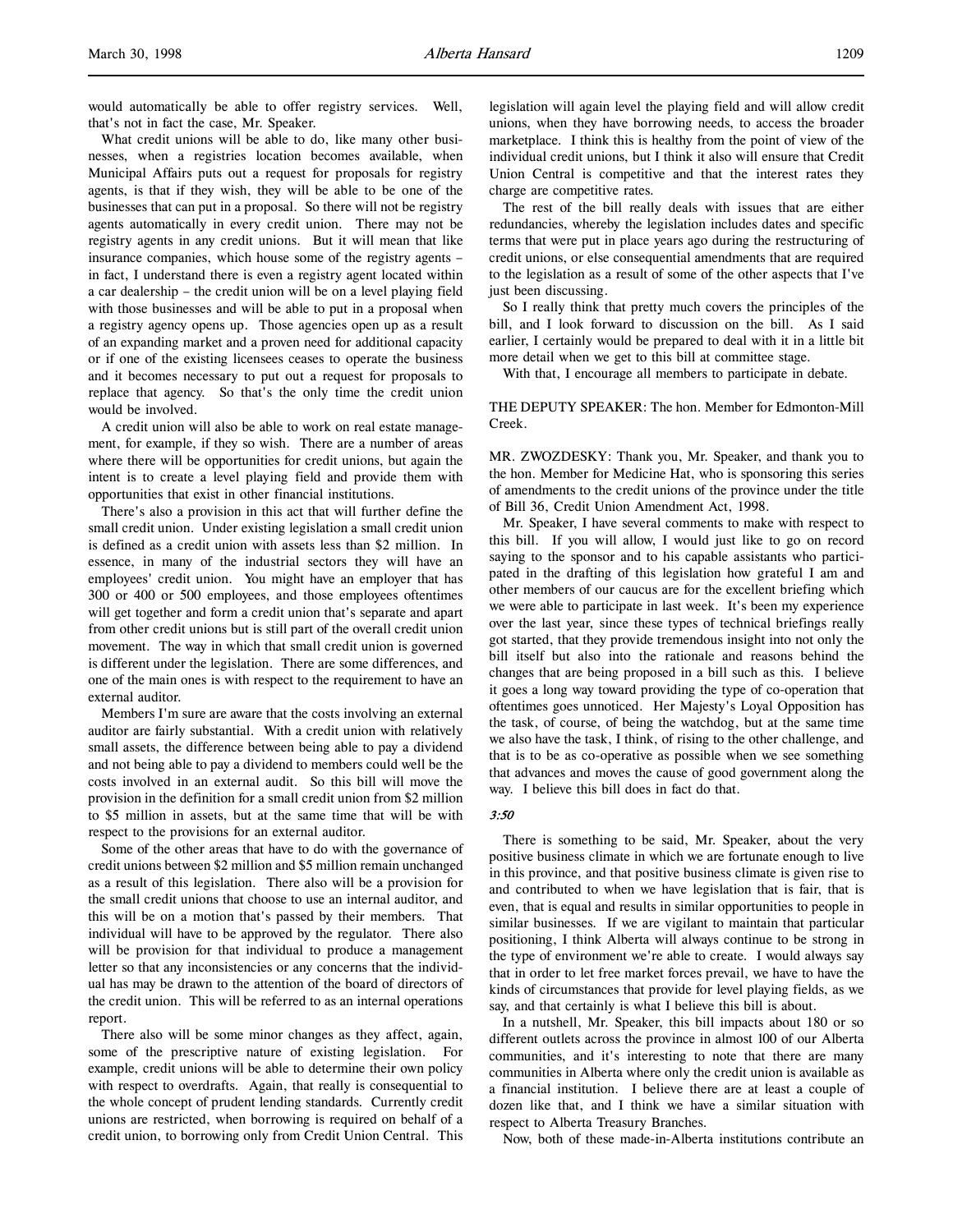immense amount of positive operations and positive services for the thousands of people who are now actively members of one or the other. In the case of the credit unions we know that there are at least half a million, if not more, individual members who have participated in these services, so the changes we're making through this bill affect a very large number of our brothers and sisters out there.

In fact, the credit unions are quite a success story. I was interested very much, as we were discussing this bill last week, to have attended their annual general meeting, which was held here in Edmonton, at which time some of the changes to the act were discussed and some of the specifics, as alluded to by the sponsor, were in fact addressed and presented to the larger membership, all in the hopes of course that the bill would succeed here in the Legislature and that the changes would be ushered in forthwith. So I'm happy to say, hon. Speaker and hon. member who is the sponsor, that the changes that we see forthcoming here I think for the most part are extremely good and likely are also in agreement by the people who are going to be affected, and that is the operators of the credit unions and certainly the members.

The other interesting thing about the credit unions that surprised me somewhat and is directly impacted by some of the changes in this bill is with respect to the rather large and ever increasing portfolio of agricultural loans to, obviously, the farming community, where we see loans increasing something in the order of about 16 to 20 percent during '96-97 and even into '98. I think that if you took a longer look at that increase, Mr. Speaker, you'd probably recognize that the total increase since 1992 to the agricultural sector loans portfolio by credit unions amounts to something in the order of over 50 percent. I think that's rather tremendous and rather phenomenal growth, and it shows that this particular financial institution has kept pace with the times not only in urban Alberta but also in rural Alberta, where, as I said earlier, financial services would otherwise be void.

In that respect, too, I know that we have a number of small towns and villages, hamlets as they were, that benefit from the proximity to a credit union. I just wanted to extend thanks and congratulations to the credit unions in general for the extremely good business that they do and in particular for the range of services they provide to our small business community. We all know that small business contributes extremely significantly to our well-being and to the economy of our province. In fact small business is the economic generator. So when we have a situation like we do today with Bill 36 to advance that need and that assistance to small business, certainly we should embrace it.

Now, the spirit of Bill 36, as has been noted, does create this more level playing field, as it's been described, and I like that, Mr. Speaker. I recall when we were in this House over the last year or two or three talking about the Alberta Treasury Branches and how important it was for them to become more competitive, how important it was for them to have a more level playing field with the chartered banks, and I think we accomplished that. I think we participated very positively in that particular turn of events, and I think we have the same ability to do so here with the credit unions. I don't think there have been that many significant changes, if at all, to credit unions in certain aspects for at least two years, but more importantly, not for about nine or 10 years have we actually addressed the situation of business powers, as they're called. So I want to address some of those now.

It's my belief that these business powers that we're talking about will increase the flexibility for our credit unions to provide more services, to provide better services, a wider range of services, and in particular it will allow credit unions to offer the customers, who are also the shareholders and owners incidently, a wider range of services with respect to registry operations, mutual funds, and other financial vehicles. The changes in this proposed act would also allow credit unions to now insure or own a mutual fund distribution corporation or a real estate brokerage corporation or a portfolio management corporation, provided of course that there's approval from the CUDGC group, which of course stands for Credit Union Deposit Guarantee Corporation, and that is an extremely vital checkpoint to bear in mind.

Another interesting part of the legislation, Mr. Speaker, deals with the simplification and the reduction of regulatory burdens on our credit unions. We talked last week with the sponsor of the bill and his staff about more and simpler prudent investment standards, I believe was the term, and I'm happy to see that theme carried through and actually appearing in the bill. There needs to be greater flexibility for the credit unions to respond to what is becoming more and more a competitive environment in the financial banking institutions, especially when you see these powers being given to the Treasury Branches, which we're also in support of, and also where the chartered banks have had some of these powers for quite some time. Then we talk about and listen to the amalgamations that are now happening at the national level across Canada, and one wonders where, you know, our smaller financial institutions like the credit unions are going to earn their livelihood as some of these larger mergers take place. So maintaining that flexibility is extremely critical, because in this case it will permit our credit unions, for example, to borrow funds from more than the original source, which used to be Credit Union Central. Now they'll have the ability to actually get out there and borrow money from whatever competitive option supplier meets their needs. That's a good move.

Another important change in the bill is the removal of that mandatory disclosure provision of compensation levels for senior executives who work at credit unions that have assets of over \$500 million. Now, that's probably consistent with the provisions that other banking institutions have, and it's definitely an issue of competitiveness. You can appreciate that once the competition knows how much you're paying your top people, it doesn't take too much for them to offer a little bit more and perhaps borrow them or in fact steal them away, which we wouldn't want to see happening. So I support that need for confidentiality in that respect.

#### 4:00

A third point here is with respect to the bestowing, if you will, of CUDGC power to permit credit unions the share redemption where the equity level is below 4 percent after 1999 as well as permitting credit unions to define their own loan policy that is consistent with the prudent investment rules and strategies referred to earlier. That can happen when we remove CUDGC's authority for credit union loan mix overviews. However, there's another issue here that allows for the removal of the CUDGC approval to open a branch at any level, and that's probably a very good move, because we can see more of these branches now opening up without having to go through the same hoops that they perhaps used to have to go through. So that should move greater access closer to the community where it's actually required.

In a general sense these business powers that we referred to are important to review on a very timely basis, and I'm not sure if there's anything in the act – at least I didn't see it – that requires these powers to be revisited every couple, three years or every five years. I don't remember if that was there, and I was actually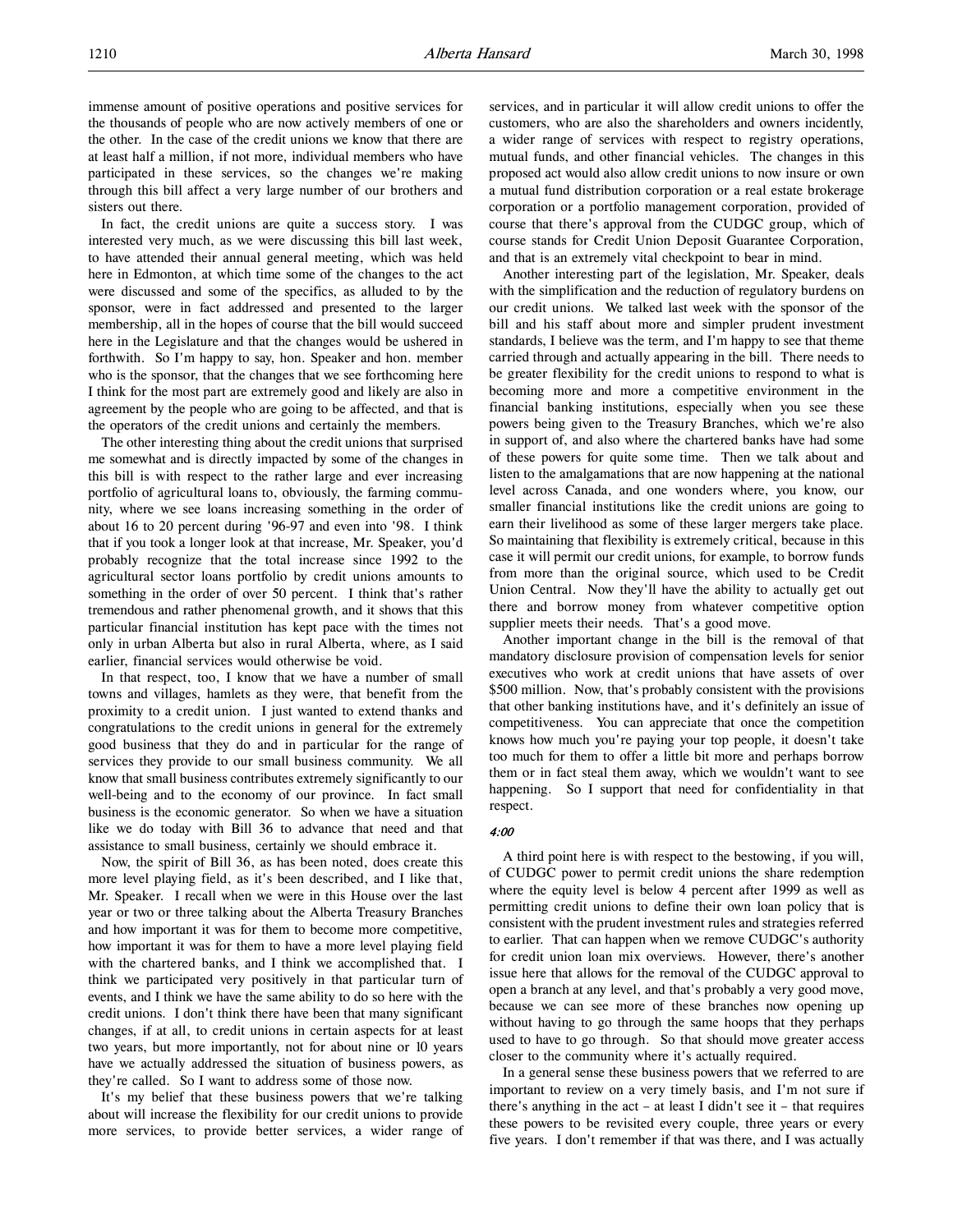curious about that and whether or not we would be reviewing this again in two or three years' time with respect to those specific powers. The powers that I'm going to comment on here are with respect to where we now will allow credit unions to provide financial services in a subsidiary corporation. These would include a corporation that is an insurer, as I mentioned earlier, or a real estate brokerage corporation or a real property corporation, perhaps a factoring corporation. It could also be a mutual fund distribution corporation or an asset management corporation, an investment counseling corporation. There's such a variety there, Mr. Speaker, that as I reviewed this, I wasn't sure that some of this stuff couldn't and shouldn't have been included or referred to in forthcoming regulations. However, I will wait until the actual regulations do come through and see if we've touched on some of those points and how they are touched upon.

With respect to the extension here for credit unions to perform the registry services where licensed by Municipal Affairs, I think that constitutes a good step. I note also that the Municipal Affairs department does have under its authority the Government Organization Act and will actually be reviewing the impact of each application on things like competition and other issues prior to actually issuing the licence for these registry services. I would assume that I have the correct understanding of that, and I think the hon. sponsor can comment in more detail on it as we go.

One other interesting point about additional protection to depositors' funds is with respect to the requirement that credit unions incorporate some of these services that they offer in a new subsidiary such as I mentioned. That additional protection to depositors' funds would likely mean that they will not be exposed to some of the additional risks as related, for example, to the insurance area. There was considerable discussion amongst some people at the meeting last week that I referred to. Now, these were more or less private discussions, so I won't mention any names, but it was noted that credit unions will not be granted the power to own an insurance agency or to own a brokerage, let's say, as a subsidiary in that respect. For the time being, I understand that's an acceptable scenario because there are so many other things that were required and we're moving forward with those, so perhaps this issue will be revisited later. I know that the hon. Member for Calgary-Lougheed has mentioned this in the House on a few occasions, and I'm looking forward to reviewing those comments again and how they may or may not apply in this case.

Another interesting part of Bill 36 refers to the changes that are being introduced so that credit unions with an asset base of less than \$5 million in total assets can by their own resolution now elect to have an internal audit done by an independent auditor instead of the traditionally audited financial statements, and I think that's good. They can opt whichever way they wish, but in this case it would be much less expensive for them to have an internal audit done if they wish. The internal audit, Mr. Speaker, as we all know, is of more benefit to members of these smaller credit unions who have not joined the credit union so much from the standpoint of becoming a heavy investor but more so just as a member who requires some financial services. This would allow them to focus indeed on how to improve their own operations from an internal aspect and provide the kind of control and management that they need at the local level.

One other important aspect of greater flexibility, Mr. Speaker, is with respect to the investments. In this instance Bill 36 definitely provides some additional flexibility in that respect. However, there is a specification in the amendments to section 101 that would limit inter credit union investment, including loans and deposits, to about 2 percent of credit union assets. I want to review that more carefully when we get to the committee stage, because I may have some additional points to raise and some specific questions in that respect.

With respect to the statutory liquidity aspect of the bill, we know that Bill 36 will now require that credit unions and Credit Union Central hold a greater of the amount that is determined by Credit Union Central to be prudent, which would likely be in the range of anywhere from 6 to 10 percent, and that a minimum of 6 percent of the assets will have to be held in liquid form at Credit Union Central. That's likely something that will be welcomed from the standpoint of competitiveness, and it's quite consistent I believe with the percentages that are required to be held by ATB. So it's a comparable level of liquidity, and I think that's very good.

The issue of liquidity management on behalf of credit unions is something that I think everyone has a concern about. wouldn't want to see a repeat of what happened back in the late '70s, early '80s, when we actually had the asset values of credit unions fall far below their cost.

### DR. WEST: How much?

MR. ZWOZDESKY: Well, they fell substantially, hon. member, and it was at that point I think that the province actually came in and helped out, and those credit unions are forever grateful. That was mentioned at the meeting last week as well.

Mr. Speaker, I have many, many other points to raise. I hear the bell has gone, and my time is up for the time being, so I'll reserve those comments for committee stage at a later date.

Thank you.

THE DEPUTY SPEAKER: The hon. Member for Edmonton-Mill Woods.

DR. MASSEY: Thank you, Mr. Speaker. I'm pleased to have the opportunity to speak at second reading to Bill 36, the Credit Union Amendment Act, 1998. Many of us have some fairly fond associations and memories of the work of credit unions. For many families in this province credit unions were able to extend credit to them or make possible for them to obtain credit when other institutions weren't willing to do so. I remember in our household talk about credit unions and again the notion that the customers had some control over the financial institution because they were in fact part owners through the share program that credit unions made possible.

### 4:10

The other thing that was always striking about credit unions was how customer friendly credit unions could be. Before the large financial institutions discovered catering to customer needs, credit unions had discovered that, and because of, I suspect, partly the nature of their ownership they went out of their way to make sure that the customers, the people doing business with those financial institutions, were for the most part kept happy and their needs were catered to. Again it goes back partly to the client control of the financial institution. So they have a long history and I think a favourable history in our province.

This bill, I suspect, could be called the credit union coming-ofage bill because, as the mover of the bill has indicated, it tries to move credit unions to a more level playing field with the other financial institutions that it has to compete a bit with, the other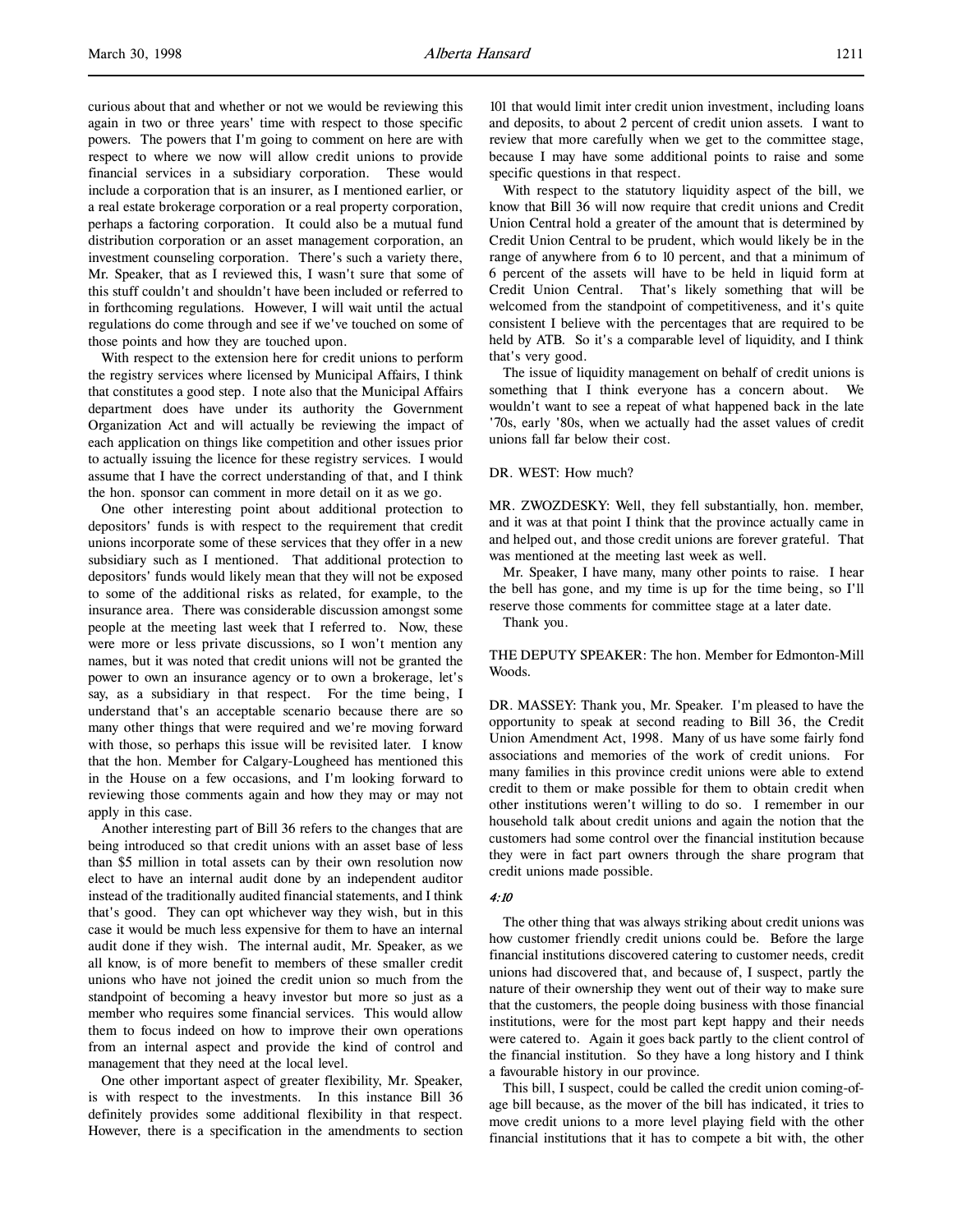institutions that are offering similar services. Yet in the past credit unions by regulation or by legislation have been constrained in how they could react in the marketplace.

It's a good bill. I think it's a proper bill to have come forward at this time, and it's also a bill that raises some questions. The principles underlying the bill I think are fairly clear. The notion that it should operate on a more level playing field – and there are examples in the bill that support that principle. In fact it's a bill where you can take the principles and then look through and find where they're supported by detail.

Being able to offer other financial services I think is a major move for the credit unions. Those of us who've dealt with banks for mutual funds and for insurance have seen the kinds of services that banks have expanded into and will recognize that if credit unions are to compete, they too must have the power to offer those services through their branches to Albertans.

Portfolio management again is part of that, and it's a huge service offered by other financial institutions. This bill will of course allow credit unions to do that, to offer financial services in subsidiary corporations. Again mutual funds, investment counseling, portfolio counseling: those kinds of services will be available with credit unions. So this notion of moving to a more level playing field I think is a good principle, and I'm glad it's one that undergirds the bill.

A second principle is that credit unions should have more control of their own affairs. I think that's again a good principle. If they are to be responsible financial institutions, then with that responsibility should come the right to have greater control over their own affairs, and that's exemplified in a number of the provisions of the legislation.

The amount of shares has already been mentioned. The requirement that credit union members must hold at least \$25 in common shares will be changed, and it will allow a credit union's general membership to determine the minimum common shareholdings to qualify as a member. So they'll have that control now over their own affairs, and that's right. The membership should determine the level of commitment they require or desire for a business to do business with a credit union and to vote on affairs and to make sure there is adequate capital in place for the conduct of the business.

Again it's been mentioned that disclosing the salaries of executives has placed credit unions at a disadvantage compared to other financial institutions who don't have to operate under the same requirements. Those with assets over \$500 million had to disclose the salaries. We may all think the disclosures of salaries is a good thing. We're all impressed or distressed, be what you believe, when the salaries of large banks are disclosed, but I think we have to remember that that's done at a national level. You don't find the bank manager's salary in a local community being made public. The requirement that credit unions do so can possibly put those credit unions at a disadvantage in a local community, where those salaries can be resented in parts of the community. Again, when their competitors' salaries aren't made public, it seems like an unfair business practice to require them to do so.

The requirements under the Freedom of Information and Protection of Privacy Act are ones that we may want to come back and revisit. I think the rationale for the change is clear, why the legislation is written as it is. The arm's-length transaction, the exchange of information between the credit union and their clients, is really very important. It would be exempted from application of FOIP, and this would then treat credit unions in the

same way that the Alberta Treasury Branch clients are treated and all other financial institutions. Again to allow for disclosure of who the clients are through the FOIP Act would put credit unions at a competitive disadvantage with other financial institutions as clients would not deal with them. So the essence of this is to treat everyone the same under the provisions of FOIP. As I said, we may come back to that with another perspective, but I think we can support the argument that whatever is done, they should all be treated the same way, that there shouldn't be exceptions.

One other comment I'd like to make and a principle that seems to undergird all of the legislation is that credit unions should operate as other financial institutions do in making their service decisions. Again, if you look at the legislation allowing them control over where branches are going to be opened in the province, control over where ATM sites will be located, it only puts them on a level playing field with other financial institutions. It gives them the flexibility, being in the kind of business they're in, they should have if they're going to serve their clients. So the notion that they should be able to operate as other financial institutions in making business decisions is an important one.

One of the balances in the bill is the whole notion of responsibility and fiscal responsibility. I think that as we watched with horror what happened south of the border to credit unions and some of the institutions there in the last decade, we were happy to know and to feel secure that there were adequate provisions in legislation that would protect clients from that kind of a thing happening here. I think the legislation has on the one hand tried to provide those institutions with greater flexibility, with being able to enter the marketplace on a more level playing field and has at the same time been able to balance that with the kind of responsibility that a government is expected to exercise in assuring clients that their financial interests are going to be protected. So it's a good balance.

#### 4:20

One of the things that I would ask – and I've never quite understood why it hasn't happened. As the regulations are developed, I've never quite understood why there was a reluctance to place the regulations before our – what's the committee that doesn't meet? – rules and regulations review committee. I would think that this might be a good bill to break that practice. The kinds of regulations that credit unions operate under are going to be important to a wide number of Albertans, and that committee I think could offer a useful service to the members of the Legislature. I think the review of regulations by that committee would offer all of us in the Legislature some comfort in knowing that the regulations that do follow from the bill are consistent with the legislation and that they're regulations that are acceptable to a large number of Albertans.

I would, I guess, suggest that this might be a good starting place for that committee to be reactivated. We indicate the members from each of our caucuses that will sit on that committee each year, and then it proceeds never to meet. It seems to me that this is a place where it could do us a good job and could help assure us that the regulations that are put in place for an area as important as financial services and the operations of credit unions are good regulations and do serve the legislation well.

So with those comments I look forward to committee stage of the bill, Mr. Speaker, and making some changes and remarks at that time. Thank you very much.

THE DEPUTY SPEAKER: The hon. Member for Edmonton-Calder.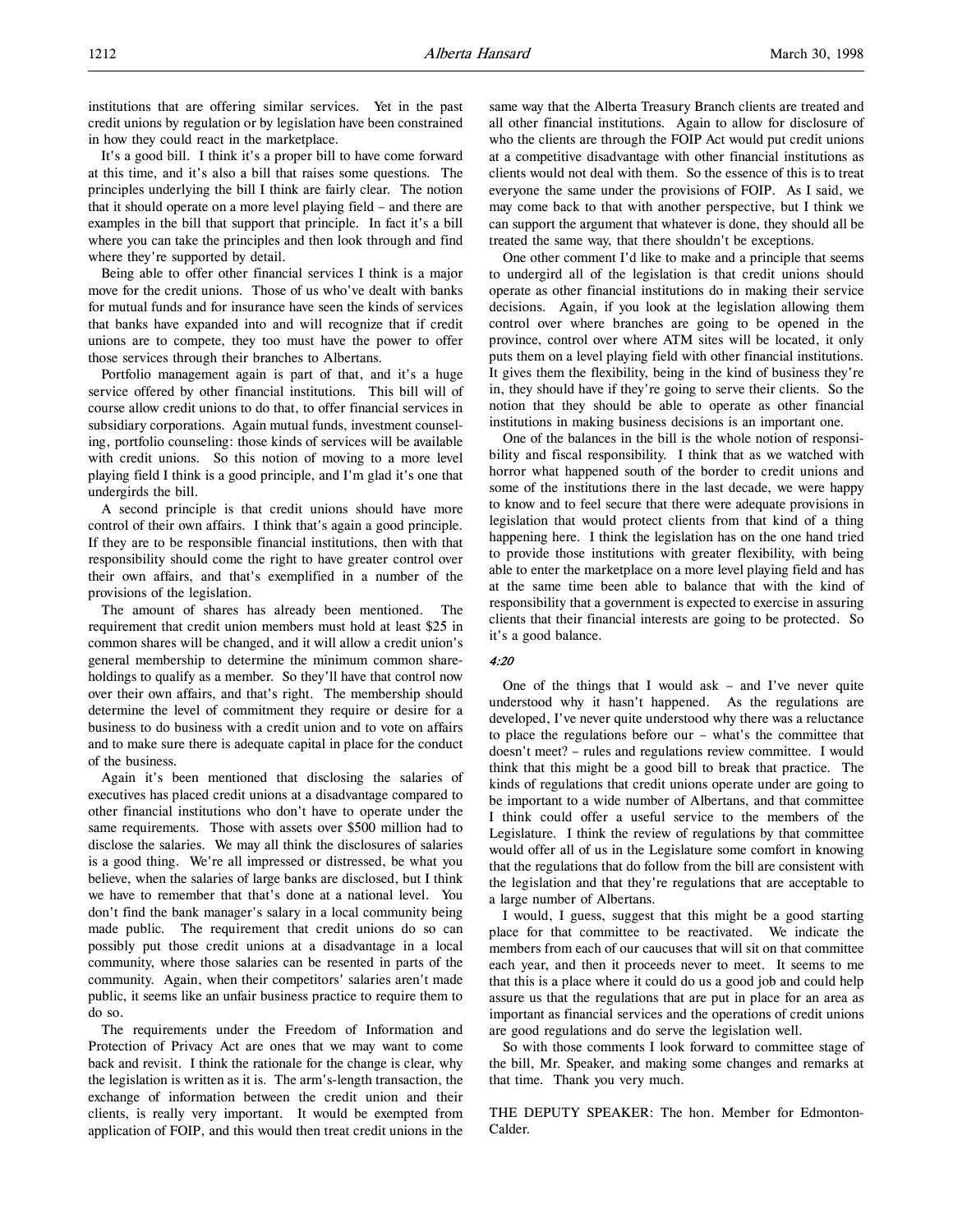MR. WHITE: Thank you, Mr. Speaker, for recognizing me and for being allowed to speak as a member of the Legislature on Bill 36, the Credit Union Amendment Act, 1998. This bill has been long in the gestation period, as it should be, because dealing with credit unions in the province of Alberta in the past, in history, has been periodically problematic in that credit unions were, in the crunch of the mid-'80s, virtually put out of business except for the saving hand of the province, that at the time decided they were worth keeping. They have shown now that in fact that was a good decision.

The history of credit unions throughout western Canada, of course, has been a mixed one. A lot of the need for credit unions was taken over by the Alberta Treasury Branches at the time. We all know what the need for those was. The branches were in every small town and enabled the rural and farming communities, particularly when transportation was difficult, to have their banking needs met with deposits and mailing off cheques and the like.

Now, that need has diminished somewhat over time. But the need to have another alternative to the big banks, something much closer to home, that an individual consumer feels much more comfortable with – and being an equity shareholder, as it were, in a credit union, however small that might be, allows those people to participate and to manage their own affairs in a manner that they see fit, within the rules of course.

This piece of legislation is by and large designed to display the coming-of-age, if you will, of the credit unions from the mid-'80s to now. They have been responsible in paying down their debt to the province and have kept very current and in fact in the last five years have been very, very progressive in looking for `innowaitive' ways of dealing with their membership. [interjection] `Innowaitive.' Yes, right. That's creative licence for a new word in the business.

I want to deal with one of the areas that I'll have some questions on a little later, but first I'd like to deal with the relationship of a member to their credit union and the products that they're allowed to market and sell. This bill opens up a new range of opportunities that I thought were already in existence in large measure. I have some relatives that deal with the Capital City – I think they call it that now – credit union. They tell me that they have been investing for some time in something called ethical funds. That would be a fund generally of the nature that we collectively refer to as buying shares in firms that do not deal in the sale of cigarettes perhaps or the manufacture of cigarettes and don't deal with manufacturers that have offshore labour that some people might consider slave labour. These people have been investing in these through these credit unions for some time. I didn't know it at the time, but I thought that just recently the chartered banks were allowed to do that, and these people got right into it. This bill, I understand, allows them to do those things, but I didn't know that they were not allowed to beforehand. So I'm a little taken aback that they were allowed to go into that area without the proper legislation in place. That may be one effect of this legislation.

Now, the area that somewhat concerns me is the registries. As you know, the history of the registries was – and rightly so; this side of the House agreed wholeheartedly – that the registries in fact could be privatized. Our objection then and still is now: what are the enduring rules of operation of a registry, and what were the rules at the time? This government rushed so headlong and went so fast into the privatization of registries that they forgot to do all those necessary things, like informing those that are

interested in providing the service what the deal was. To this day they don't know exactly what the deal is. For example, their current rule is that any one group of shareholders can only offer services at two locations throughout the entire province. I suspect that the regulation was set in place so as to keep some large monopoly from taking over these registries.

#### 4:30

Well, this piece of legislation allows credit unions to move into the area and make application. Does that indicate now that there's some major policy change in the works? Where's the hard-andfast rule? Why would this piece of legislation be so permissive in allowing businesses that are certainly many times over larger than the small registry offices – is this not akin to the alcohol distribution, that this government did too, where all of a sudden: where are the rules in that? The first thing we objected to on this side of the House was: what's the rationale here? Is it to maintain these liquor sales operations for small operators, and if so, then is it going to be a hard-and-fast rule that Safeway, Save-On-Foods, and the big box stores are never going to be allowed to be in the business? Well, if that be so, then write it down somewhere. That was the understanding that these people had that got into that business, and what is happening today?

#### [The Speaker in the chair]

I know the Minister of Municipal Affairs has taken some pains to talk to the owners of these registries and understand their difficulty and understand the thin margins that they're under. She in fact inherited this piece of legislation and regulations that relate to registries from a predecessor and had to do a lot of fixing with these people. I recognize that the margins are so very skinny that it cannot be an exclusive business. There's very few – I only know of two in the city – where in fact their entire business is registration and they just can't make it anything else. Some of them have used their staff to do other things, sell insurance and that sort of thing, and have to to maintain the office. This margin is painfully thin, as it should be, and that's exactly the way it should be operated. It provides the most efficiency to the customer. The difficulty is every time you put up something else that could be larger than life in their competition. They know how to compete amongst themselves, but they certainly have a great deal of difficulty with a very large player knocking at the door, and that's what this piece of legislation does. It says that we're coming.

Yes, you'll tell me that there are two credit unions that today are operating as registries. Yes, in very small towns. In fact, they were in business and grandfathered into the registry business because in fact the department didn't have anybody close at hand to distribute licence plates and the like in a smaller town. It was a reasonable thing to do at the time, and it is a reasonable thing to do today. But putting this major cloud of uncertainty over the heads of all these small businesspeople – unless there's something in this bill or around this bill and the regulations that fall from it that says specifically what the desire of Bill 36 and the credit unions as it relates to registries is, then I have some difficulty with it.

As I heard the proponent of this bill put forward, it merely allows these people to make application. Well, if it allows them to make application, why? Why would they be allowed to make application if there wasn't some expectation that they would be allowed to get into the business? That comes down to somebody's judgment and certainly not in legislation. Somebody's judgment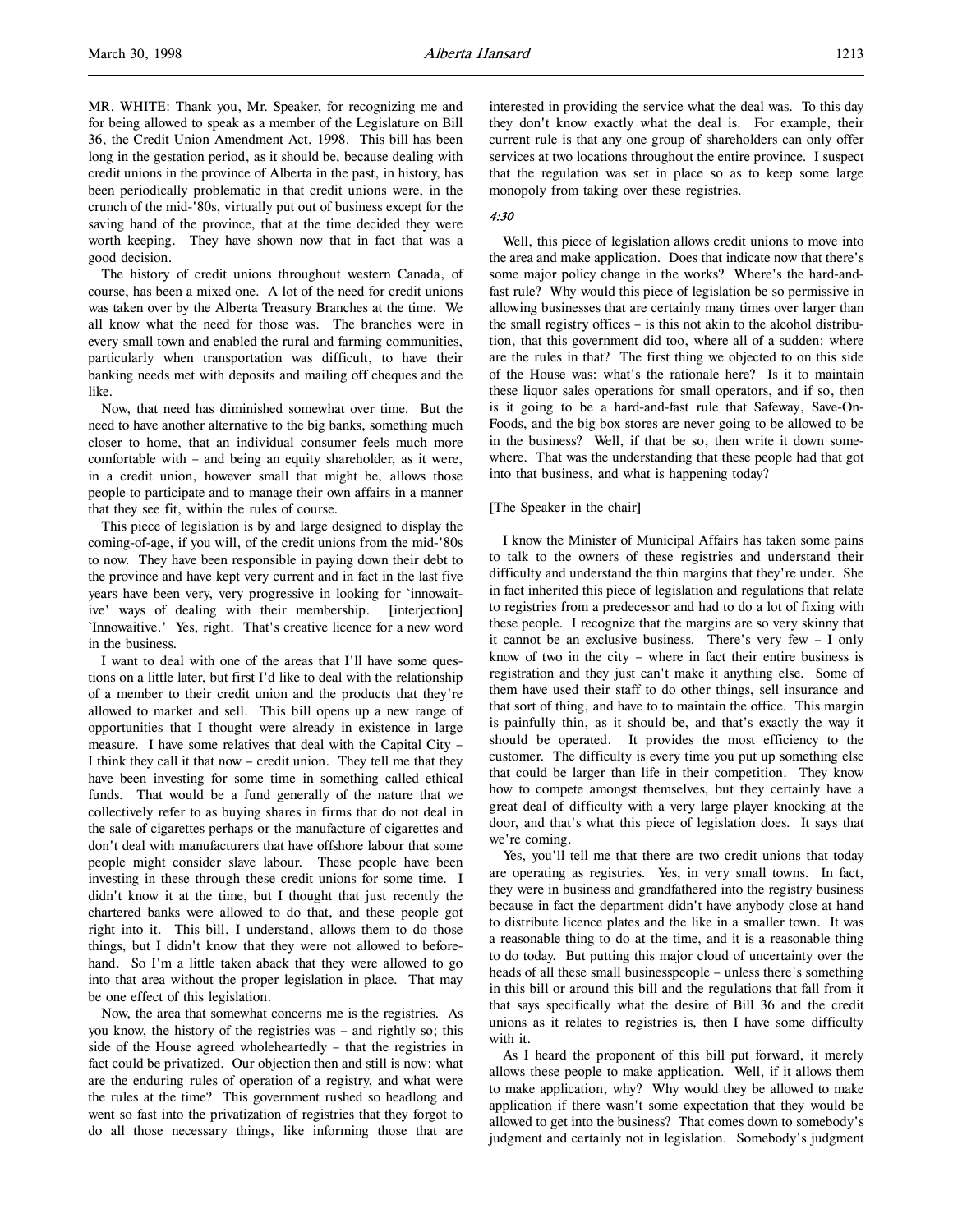somewhere down the road is going to say to a credit union of whatever magnitude, "You are allowed to have a registry," and the floodgate is now open. If you have one, then how can there not be more?

I'd say that if you're going to separate businesses and keep businesses operating efficiently in a deregulated market, then make sure that any of the regulations and the rules that are in place stick for a good length of time. This piece of legislation opens that crack that wide, enough to get one through. Those people that provide these services have made it known to me, three different people now – two that I know called me, and I called one to find out where they sat on this matter – that they're all a little apprehensive. I suspect that the association these people belong to provincially should probably, before we get out of committee, be in touch with the minister and then through the minister perhaps to the proponent of the bill to see if there's some reason for modification here.

There's another area in the same part of the bill that concerns me also, and that's as it relates to freedom of information and the disclosure of same. I'm not sure offhand which section it is; it's section 16(1) I guess. In that general area is discussion of the FOIPable applications and the exemptions from that, as there should be, between a member/client and the credit unions.

Now, one gets into a registry, and there are some rules as it relates to registries. The commissioner for freedom of information and privacy has clearly pointed out to the registries that they specifically are not allowed to disclose to financial institutions some information that is available to them through computer through their access to the government files. Well, here is a financial institution and here is a registry. Do they have two separate rules that they must follow depending on which keyboard they're at? It begs the question. I would like to have the answers to those questions prior to going into committee so as to know whether in fact some modifications are required to that section or to the deletion of those sections that relate to the credit unions and their applications, through the Minister of Municipal Affairs to her branch, that deal with the granting of registry licences.

I should like now to return more to the main bill, to some of the areas that I know could well be brought into question. Quite frankly, I don't know the answers. I just had those representations made to me. Now, the recognition that a much more level playing field – it can never be perfectly level of course. But these financial institutions offer a great deal of service to their customer base and in fact in most of the province are in a major expansion mode. Because they are not the big five banks and they do provide these services and can provide competitive loan rates and mortgage rates to their shareholders, from the customer point of view it provides them with the comfort that there is somebody at the other end of that loan that actually is from the community that is going to stay in the community and is not automatically transferred out. It does make a fair bit of difference.

If you can level that playing field much more than it is currently, it can be nothing but good for the financial institutions across this province and the service that they provide, and in large measure that's what this bill is intended to do. I would think it can be akin much more to a coming-of-age of these institutions, not completely yet because there's still some areas where the government is, rightly so, holding back and saying, "No, we'll just go a little further down this road of recovery and growth," to allow them to prove themselves a little more perhaps.

I point out the area that I particularly like, and it's not having the regulatory agency that currently regulates the opening of credit union branches and ATBs, as we speak, give complete approval of an application for a branch or an ATB. Well, that's a business decision really, and it should be left to the business. Yes, under this bill it will require those decisions to be reported, I imagine under certain time constraints. But the business decision is, then, made by the institution as opposed to the regulator, and that cuts down of course on red tape. Any red tape that can be cut down on has to flow through as savings to the consumer.

#### 4:40

The minimum share stipulations certainly were not all that onerous of course, but it's still a concern for many that want to carry a soccer team's or a hockey team's accounts in the credit union, and with the \$25 minimum share it does make it rather difficult to balance those.

The compensation disclosure is another area. I don't know the origin of that portion of the original bill, but it certainly is amended to the betterment of all under this act, and I would therefore support it.

The recognition of those fledgling credit unions or small credit unions that operate at the end of the road, if you will, where a small company town or a very, very small farming or logging community can actually have a mini banking institution, if you will, right close at hand and still operate with exchange and moving cheques back and forth and have a part-time person operate and do all those things, is of major import to the provision of these kinds of services. There is one section in the act that allows these small credit unions to not have to on a regular basis provide the full, complete, audited statements as the larger institutions should provide.

With the smaller institutions the rationale, I suspect, is that the smaller institutions are regulated by their members, duly elected from their membership, and they would have an audit committee that would be substantial, would have the wherewithal to understand what is transpiring and therefore have no need of an audit that would be provided by a certified accountant or a certified general accountant. Authorizing the investments, too, and maintaining the control and the size of those investments and the redemption of shares and the unclaimed balances and all of those provisions should and could be reviewed by the rules and regulations committee, if it were ever called, sir.

Thank you for your time.

THE SPEAKER: The hon. Member for Edmonton-Glengarry.

MR. BONNER: Thank you, Mr. Speaker. I rise today to speak to Bill 36, the Credit Union Amendment Act, 1998. The hon. Member for Medicine Hat has certainly done a lot of work here in trying to bring credit unions up to speed with our other financial institutions. It seems that when we look at the development of credit unions in the province of Alberta, there were certainly some good reasons why in the past there were such stringent rules for credit unions. But as time has gone on, the credit unions have certainly changed and the competitive environment here in the province has also changed. So these particular changes in this bill will bring them up to speed with the others, and it will provide an environment where there is no one advantage for one institution over another. I think what this will also do is it will protect the consumer in all of these issues.

So I think there are some very positive gains in this particular bill. I would certainly, at first glance, think this is a bill that we could support, that I could support, and I would of course reserve that until we've had the opportunity to look at this particular bill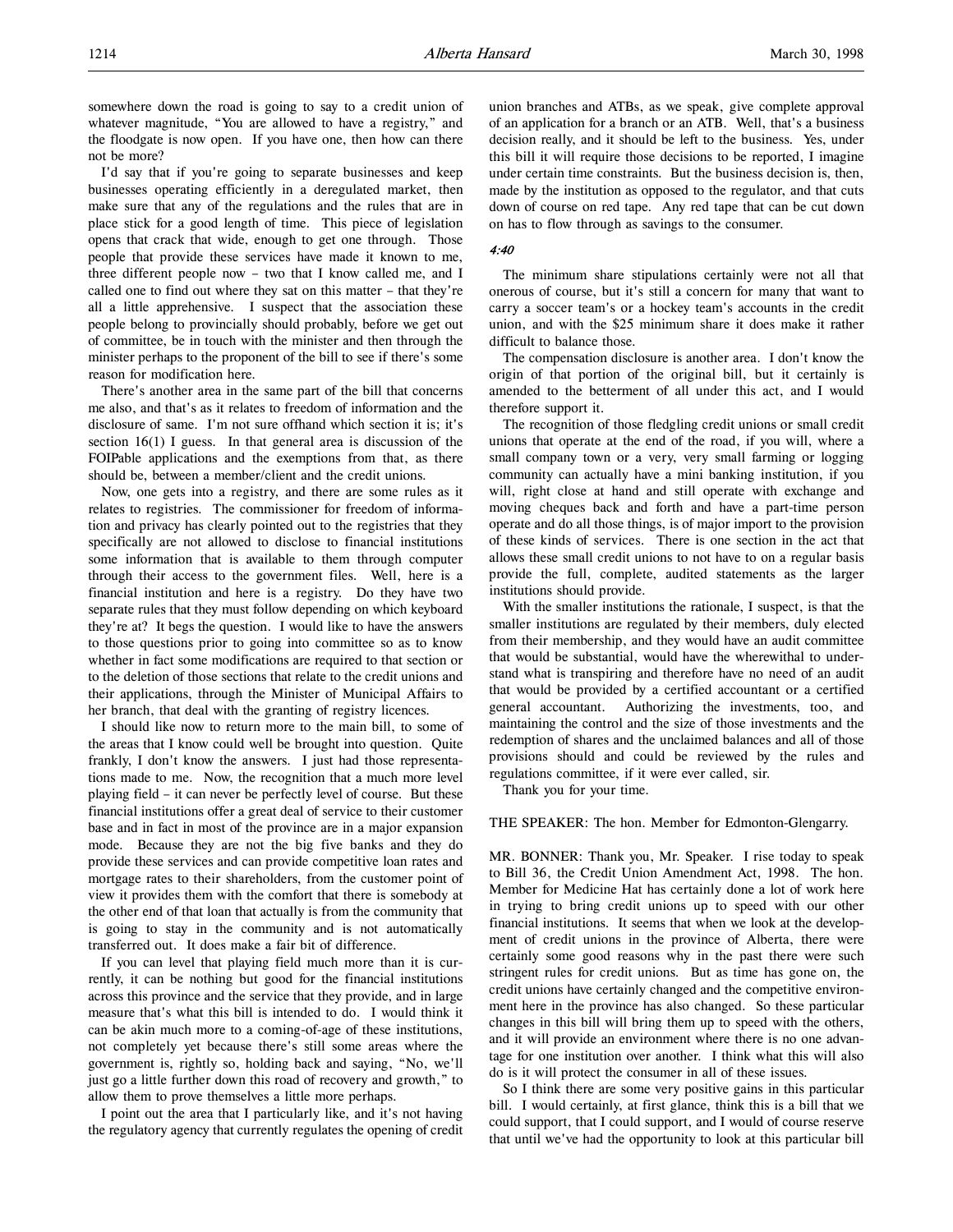in Committee of the Whole and have the input of all members of the House, whether it be the Member for West Yellowhead or wherever. I'll certainly be interested in seeing what sorts of comments those people have when it comes to debating this bill as well.

If there ever was a time in Alberta when we do need a bill such as Bill 36, it is now. We had the news last fall that two of our major banks were considering amalgamation. I think there have to be some changes in order to protect our smaller financial institutions and allow them to do business on the same level as the larger institutions. We have certainly seen that the larger institutions are closing down branches across this province which are smaller, which are not as economically viable, and it opens up a niche in there where we can have credit unions and Alberta Treasury Branches filling a much-needed service to the people of Alberta. Mr. Speaker, this is particularly true in Small Town, Alberta. In discussions with the stakeholders last summer, they were quite concerned about some of the things that this bill does appear to be addressing. So I again must say that this is a step in the right direction, and it will allow our credit unions to be competitive.

Then in my discussions with some of the stakeholders, they came up with an interesting little statistic, that 80 percent of the moneys in financial institutions are put there by only 20 percent of the population and that the remaining 20 percent of the moneys in financial institutions is put there by 80 percent of the population. So when we think of the number of people that do use our credit unions, of course representing the smaller investors, then I do believe that this is a very, very good bill.

In looking at Bill 36, there are two mechanisms that meet the objectives, and these are the enhancement of business powers and the reduction of restrictive regulations. These are presently a burden to the credit unions, so this will remove some of those burdens and make it more equitable for those to compete with major competitors, our chartered banks and the Alberta Treasury Branches. Under the Credit Union Act credit unions are prohibited or restricted from providing a variety of financial services which are offered by competing financial institutions. The ability to act as a trustee, an investment portfolio manager, and real estate brokerage functions will be extended to the credit union system. They will then be able to keep pace with the ever changing financial environment in the marketplace.

#### 4:50

There are a number of specific major changes in Bill 36. Now, these business powers under current legislation restrict credit unions to offering the following services only. They can offer financial services wholly or primarily for their members. They can also act as a custodian of property. Under the current legislation they can also engage in tax preparation services, and they can also act in trust services for self-directed RRSPs, RRIFs, and RESPs. Another thing that current legislation allows credit unions to do is act as financial leasing corporations if the residual value exceeds 50 percent of the purchase price. An affiliate service corporation can provide services to credit unions that are stakeholders. Also, a subsidiary of a credit union may undertake the following activities: those businesses that a credit union can do, securities dealer, act as a service corporation, loan and trust corporation. Bill 36 will, again, expand the business power opportunities and will allow the credit union system to compete more effectively and efficiently with other deposit-taking institutions to increase their profitability, their customer and equity base.

Again, all of this is beneficial when we look at these expanded

services, and it also protects Albertans who invest in these. It gives them a wider range of services that they can have. Particularly an important part of these changes is that people in Small Town, Alberta, will have not only the services of banks that happen to remain there or any Alberta Treasury Branches but also of credit unions that wish to move into this market.

Now, another reason why we do require these changes for credit unions is that there were changes to the Bank Act in 1992 and also to the Alberta Treasury Branches Act in 1997. These changes to these two particular institutions left the credit unions behind. What this particular bill will do, then, is it will expand the principle of regulation 13 to allow a credit union to perform registry services where licensed by Municipal Affairs under the Government Organization Act. Municipal Affairs would review the impact of each application on competition and other issues prior to issuing a licence.

Bill 36, Mr. Speaker, will also allow credit union employees to sell mutual funds and other portfolio management services as set out under the terms and conditions of the Securities Act. Particularly with savings accounts, the way they now stand, the returns to people with moneys in savings accounts is exceptionally low compared to what we have experienced over the last two decades. So this will give consumers certainly another avenue to invest their moneys to get maximum return on their savings. Rather than putting them into the savings accounts, they can buy securities, mutual funds, whatever.

Bill 36 removes to an arm's-length measure the transactions, those involving credit unions and the government, and they would now be subject to FOIP. These arm's-length transactions, Mr. Speaker, would allow for an exchange of information between the credit union and their clients. They would be exempted from the application of FOIP. So this here is another advantage to Bill 36, that there will be the confidentiality of information.

Under this proposed report the bill will address the issue of the minimum member share. Currently credit union members must hold at least \$25 in common shares. Bill 36 will allow the credit union general membership to determine the minimum common shareholdings to qualify as a member, and membership should determine the level of commitment to do business with a credit union and vote on its own affairs. There is a need to ensure adequate capital is in place. As well, Mr. Speaker, Bill 36 would make credit unions with assets over \$500 million subject to the same resolution requirements as credit unions with under \$500 million in assets. Senior executives of Credit Union Central would continue to be disclosed.

Now, again, Mr. Speaker, in moving on to the issue of statutory liquidity, liquidity requirements are consistent with those of the Alberta Treasury Branch. So, again, the credit union system has been put on the same level playing field as the ATB, and it will certainly make it much fairer. Again, another good step, and this step will also allow Credit Union Central to manage liquidity on behalf of the credit unions and as part of a national liquidity pool for credit unions operating in Canada.

The redemption of common shares is another thing that is addressed in this bill, and it will also improve the credit unions' ability to raise capital as investors will not be scared off from investing in credit unions due to the lack of a liquid market.

Another issue that this bill will address is the unclaimed balances. Currently credit unions may take an unclaimed balance under \$100 into income after a period of two years where efforts to locate the account holder have been unsuccessful. Credit unions cannot impose any charge for maintaining these accounts,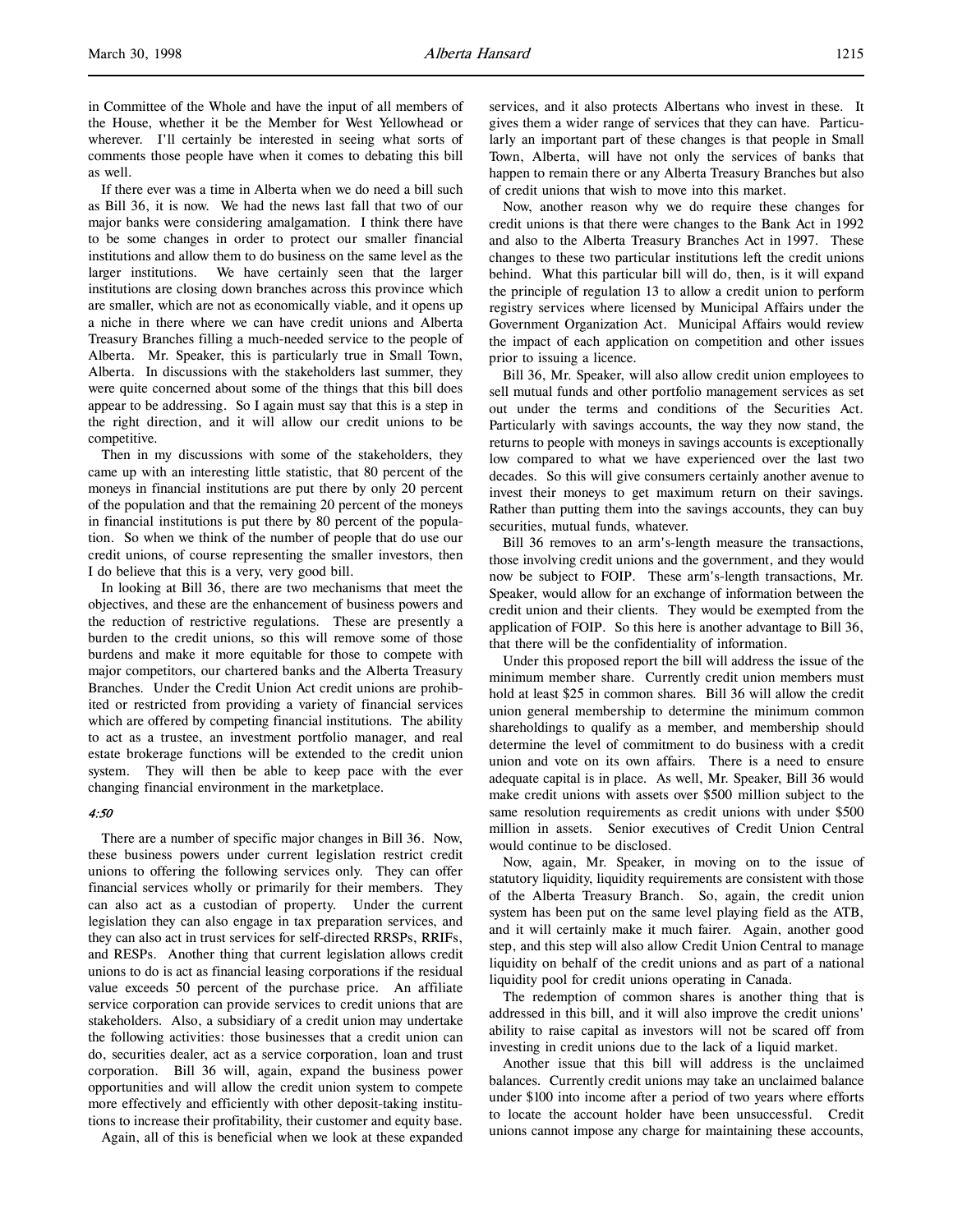and inactive accounts earn interest at 3 percent. Now, then, under Bill 36 credit unions will be allowed to charge inactive accounts the same charges as would be incurred if the accounts were active to allow credit unions to pay interest in an amount equal to that which would be paid if the account were active, or at an annual interest of prime less 3.75 percent, with a minimum of 1 percent. Again, the cost to maintain accounts is comparable, and the credit union is capable of making the same return on the amount deposited.

When we look at overdraft loans, under current legislation credit unions cannot grant an overdraft without a loan agreement where the amount borrowed would be in excess of a limit approved by CUDGC or where it would exceed \$10,000. Now, Bill 36 would delete this restriction in order to allow credit unions to be more competitive, as they'll be in a better position to accommodate preferred customer loan requirements prior to documentation.

Another point that Bill 36 will address is that currently when we are looking at loans and guarantees for individuals, a credit union cannot make a loan to an individual who is not a member, except where the individual represents a member, the loan is purchased, or where another credit union cannot provide that service to that member. Bill 36 will allow credit unions to use a loan program in addition to purchasing loans in an attempt to attract new members. Now, this is a very good change in that it will allow credit unions to expand their base, not only for members but as far as attracting new moneys.

When I look at this bill, Mr. Speaker, I believe that the changes outlined in Bill 36 will help achieve a more profitable credit union system by removing legislation and regulatory impediments to competitiveness and by removing these restrictions on business powers and inflexible regulatory requirements in the areas of investment, borrowing, and liquidity. Bill 36, Mr. Speaker, must be seen as part of a continuing process of consultation between the government and the credit union system. It will level the playing field within the financial services sector and reduce the regulatory burden, creating a climate for profitability, investment, capital accumulation, and competitiveness.

#### 5:00

So with those comments, Mr. Speaker, I would at first glance certainly like to say that I would reserve my approval of the bill, but I certainly think I will. I do look forward to future comments by the members as they debate this bill and also to looking at it in Committee of the Whole.

With those comments, Mr. Speaker, I will close my comments on this bill.

#### THE SPEAKER: The hon. Member for Edmonton-Glenora.

MR. SAPERS: Thank you, Mr. Speaker. The credit unions of the province of Alberta should be congratulated for doing a pretty good job over the last number of years of lobbying government and as well lobbying opposition members as to their desires and their vision for credit unions for the future in this province. Their lobbying efforts have obviously paid off, because even though it took them some time, they have managed to convince the government that there were some necessary changes to be made to the legislation that governs their operations.

I have been critical, I should add, of some of the lobbying of Credit Union Central over the last little while. One of the things that they did that I thought was kind of curious was that in one of the last promotional pieces that they developed to ask for some

changes to their legislation, they had asked all the people that were interested to send back a self-addressed reply card that was part of the promotional piece to the Member for St. Albert, who was identified as the Edmonton caucus chair. I had to point out to Credit Union Central, whose offices I think are in Calgary, that the Member for St. Albert might be the Edmonton area caucus chair for the government and not for the Official Opposition. Of course, it's the Official Opposition that so effectively represents the majority of the people of the city of Edmonton, which also happens to be the home of the largest credit union that makes up part of that Credit Union Central family. Anyway, I was glad that they were interested in that criticism and ensured that they would be a little bit more sensitive next time around.

Now, Mr. Speaker, before I go any further in my comments, I have to declare for you and for all members of the Assembly and for anybody who may be reading Hansard that I'm treading upon a conflict of interest when I speak to this bill. My three children are depositors in Capital City Savings and they have – I think they call them Jurassic accounts, which are the kids' accounts. For each deposit that they make, they get a share in Capital City Savings. So my three children will be the direct recipients of any changes that come about as a result of this legislation that may enhance the business operations of Capital City Savings. While it's not a direct benefit to me, it may be to my children. So at this point I will stick to speaking to the principle of the bill, and I will be seeking permission from the Ethics Commissioner regarding whether or not I have to abstain from any further detailed debate of this legislation. [interjections]

I didn't hear what the Minister of Economic Development had to say. Perhaps she could say it louder or she could send me a note.

MS CARLSON: Or she could participate in debate.

MR. SAPERS: Yeah. She could wait her turn and participate in debate.

There are a couple of things about this bill in general. I think it's been pretty well established, Mr. Speaker, that the intent of this bill is to put credit unions on par in several aspects of their business with other deposit-receiving institutions and other financial institutions. The streamlining, the simplification, the modernization are all quite laudable, and of course we will support this initiative in the general sense. We do have some questions about any deregulation that comes from this government because of some of the rather serious problems that have been created by other deregulation activities of the government: CKUA and liquor retailing and some of the other things that have been very problematic and probably some others still to come maybe with electricity deregulation.

When I looked at this bill, there were a couple of things that caught my attention right off the bat. One of them is the continuing distinction between those credit unions that have assets under \$500 million and those that have assets over \$500 million. While I understand that there are substantial differences in the kind of regulatory regime one might want to have because of just the magnitude of the business, the exception that's being extended in this act is the one that talks about compensation levels. I'm just wondering about that, and I'm hoping that the sponsor of the bill or somebody else from government can tell us why it is that depositors in a credit union or supporters of a credit union where the assets are less than \$500 million would have a different expectation about knowing the compensation level of senior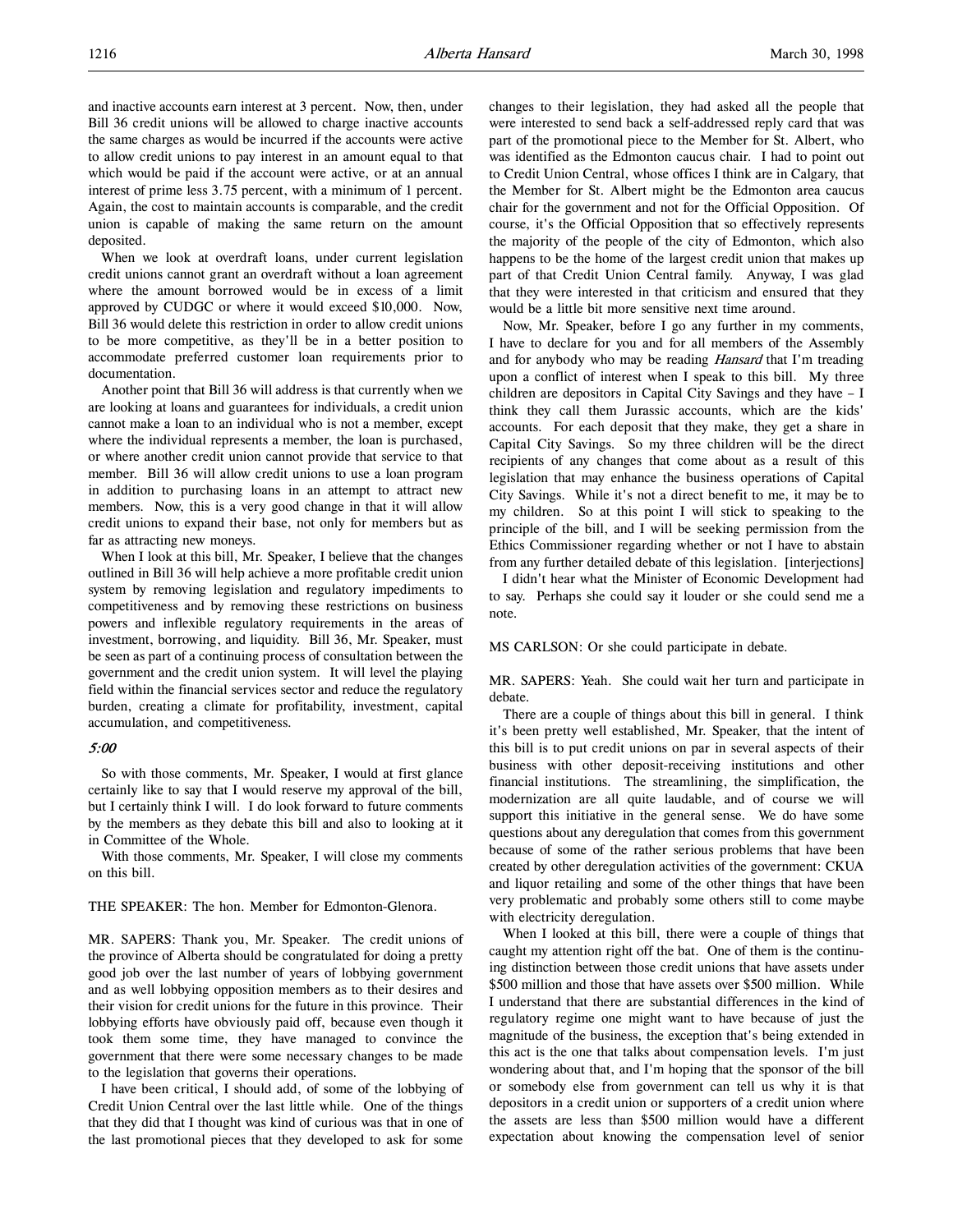executive versus those with assets of more than \$500 million?

The chartered banks, as you know, make it a habit these days to disclose compensation levels. So I'm just wondering why, you know, particularly because, Mr. Speaker, I hear so often from this government preambles to tablings saying things like: keeping with the spirit of being open, accountable, and transparent. So keeping in the spirit of the government wanting to be open, accountable, and transparent, perhaps they could explain why there'd be this one little bit of secrecy being maintained. If there's a good reason for it, I'd be happy to hear it. If there isn't a good reason for it, perhaps the act could be further amended to correct the deficiency in the drafting of the legislation.

The other issue that caught my attention immediately, Mr. Speaker, has to do with the charging of fees. You know, I note that the chartered banks have recently undertaken through their association a multimillion dollar advertising campaign letting the world know that chartered banks are really friendly places to do business and that people just misunderstand them and that their fees are all very reasonable. Even in the face of that commitment to advertising and public communication and telling the stories on behalf of the banks, most people that I talk to think that fees charged by financial institutions are too high, that there are too many of them, and that they're often too hidden. People always get their statements, and they're hit with a big surprise at the end of the month when they see all of these little charges, all these debits adding up. They have no idea really where they came from.

With that backdrop in mind, I see that this act allows for reasonable charges or fees to be levied on unclaimed balances and perhaps some increases in other fees as well. So I'd be very interested in hearing from the government what they heard from stakeholders in this regard, if anything, and what information Credit Union Central may have provided that they needed more flexibility in the introducing of fees. It could very well be again that there's a legitimate case to be made. On the other hand, Mr. Speaker, if the people of this province would expect anything from this Assembly, they would expect us to be vigilant that they were not being gouged as consumers. They would want to make sure that at the very least the questions were asked and an opportunity provided for the answer to be given in a way that the answer would be on the record and would be subject to review by anybody who had an interest in the subject. I would hope that that information will be forthcoming.

Likewise, I would hope that we will receive a little bit more information on the additional exposure of the Credit Union Deposit Guarantee Corporation, if any, that may come about as a result of this act and what the smaller players in Credit Union Central will have to say. It could very well be that the larger credit unions may feel one way and the smaller credit unions an entirely different way about this particular change. I didn't hear that when the hon. member who was sponsoring the bill rose to speak at second reading, and I haven't seen anything come out of the government's Public Affairs Bureau that would address that question either. So it would be of interest to me and I know to many, many other people to see some statement on the record addressing that issue.

#### 5:10

The credit unions currently under the Credit Union Act have faced these restriction or prohibitions in their areas of business for quite some time. I'm wondering about the plans in terms of implementing changes that may flow if Bill 36 becomes law in this province and whether or not things will be phased in and

whether or not any discussion or consideration has been given. I ask that question in particular reference to the issue to do with registries that has been raised by my colleagues. If the legislation will allow a credit union with multiple branches to designate two of those branches to house registry services or registry departments and those branches set up in a locale that may already be serviced by a number of small registries where their sole business is a registry service, I'm just wondering whether or not that is seen as fair.

Now, I guess you've got to walk a fine line here when you're talking about interference with business and what might be considered fair, but businesspeople in this province have been encouraged by government policy to take certain risks, whether it's setting up a corner liquor store or whether it's setting up a corner registry service. If they've been encouraged to take that risk given some understanding about what the environment for their business might be for some time to come and that environment changes not because of anything that was predictable but simply because of a government change in policy that wasn't well broadcast beforehand, then it seems to me that government has an obligation to minimize the impact of that policy change. Of course, one way that you can do that would be to phase in a change or phase out an operation, much as, just simply by way of example, Mr. Speaker, the Alberta Liberal policy on video lottery terminals, which would simply be to phase them out over three years following a provincewide plebiscite on the vote if that was in fact the direction that the people of Alberta decided to go.

So we would like to see the government make some comment, if not some commitment, on what the time line would be for operationalizing the changes that are contemplated by Bill 36. Would they be immediate, and how much of that would be left to regulation? If, of course, the real meat of this legislation, the phasing-in, is being left to regulation, then unfortunately the people of Alberta will be cheated out of any real involvement in that process, because as is always the case with this government, regulations are only talked about at cabinet meetings. They are discussed and promulgated and then passed behind closed doors.

You know, we're talking about credit unions, and we're talking about things that effect a tremendous number of small depositors, and you would think that the regulations are something that would be seen to be justified, to be heard in an open debate, in an open forum. In that regard, Mr. Speaker, we would of course encourage the government that if there are regulations to be passed in connection with Bill 36, they be referred to the Legislature's Standing Committee on Law and Regulations, which is a committee that has been struck. It has all-party representation, and it's really at the whim of government to call that committee to order. We would hope that they would do so in connection with Bill 36 when the time is appropriate.

Mr. Speaker, the success of any changes in the business environment will be judged by history. Certainly some of the changes contemplated by Bill 36 have been a long time coming. On balance, as I said at the beginning of my comments, this hon. member and in fact I believe my colleagues in the Official Opposition are generally in favour of the direction. It's getting more and more difficult, though, to give a blanket endorsement to a legislative initiative on the part of the government because of, particularly in this session, the number of bills that have come forward that have been unfortunately very flawed. We think that they may be flawed because of the political pressure being put on the hardworking men and women that actually draft the bills. Of course, their numbers have been thinned as well, and there just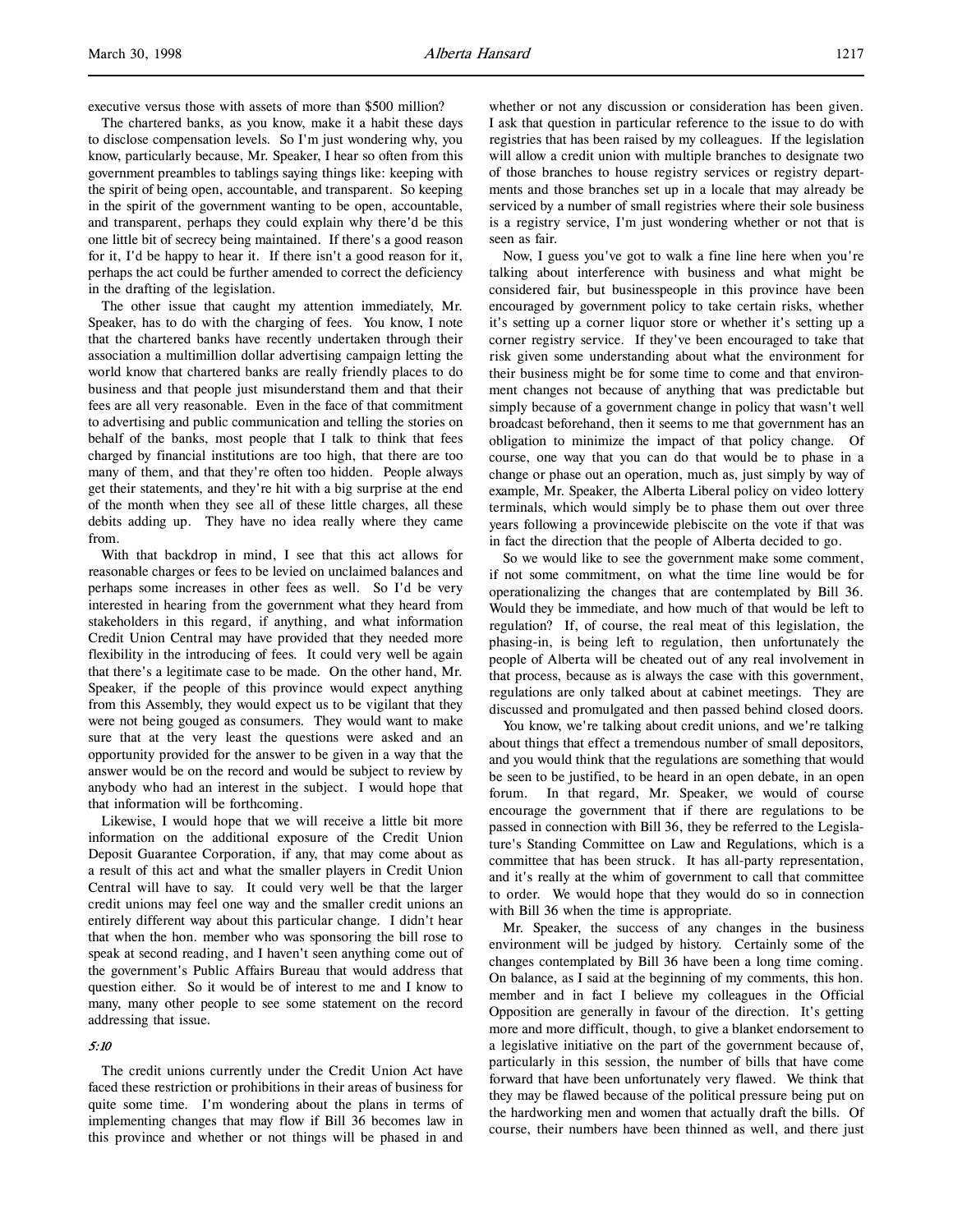simply aren't as many people to do that hard work as there used to be or as in fact there still should be. So the result is that the Legislature gets bills that aren't in the best form, and we end up seeing a number of amendments. When I look at Bill 36 and I see some good intent here, I am encouraged, but then I look at the detail and get discouraged because it seems that there again are some opportunities here for some rather significant deficiencies in the drafting. So I expect that Bill 36 will enjoy some rather robust debate at the committee stage.

Given that expectation, I won't dwell on any particular sections of the bill, because I know we'll have a chance to do that detail work when the bill does pass from second reading to committee. I know that the sponsor of the bill has been paying close attention to the comments entered into debate this afternoon, and I hope that when in fact we do proceed to committee, he will be encouraged to kick that section of the debate off by responding to some of the questions that have been posed already. That should shorten somewhat the committee process for this bill. Of course, in the interests of efficiency we are always interested in shortening the debate and getting on with the business that requires a more lengthy discussion.

Mr. Speaker, I appreciate the opportunity to speak to Bill 36 at this juncture, and I look forward to responses from the government on some of the matters raised.

#### THE SPEAKER: The hon. Member for Edmonton-Ellerslie.

MS CARLSON: Thank you, Mr. Speaker. I'm happy to rise and speak to Bill 36, the Credit Union Amendment Act. Certainly, there was an effective lobby by the credit unions over the past couple of years to bring this act forward and make the changes that we see highlighted throughout this bill. Certainly, it was important for those changes to happen, I believe, if credit unions were to succeed and retain their place in the province if not potentially expand. With the added services that have been allowed through the more traditional banks in the country, credit unions are being placed into a position where they were simply not competitive. They wouldn't be able to retain their market share. In fact, I'm sure they would be losing it because of alternate services offered by other banking institutions. So it was, in fact, critical that they get this kind of recognition and support from the government in this area.

So for the most part, to me it looks like in principle I don't have too many problems with what's going to be occurring in this bill. Certainly, there's been no doubt that over at least the past five years we've been calling on the government to examine legislative and regulatory regimes of financial institutions at all levels in this province, and that includes the Alberta Treasury Branches. We see the results of what's happened in the last couple of years with the massive write-downs and problems at the Treasury Branches because they didn't have a proper legislative structure in place and they didn't have an arm's-length requirement.

Credit unions have got, really, the opposite kind of problem. They needed more tools in order to be able to compete in the marketplace. They've effectively lobbied, they are getting some of them, and that's a step in the right direction, Mr. Speaker. I'm certainly happy to see some of those in this bill. Definitely, if they can't be competitive in a financial services kind of environment, they will not be able to sustain their viability over the long run. That would be too bad if that happened, because there are many, many Albertans who participate in the credit unions and

who really believe in the integrity of this system and want to participate in a share basis like that. It gives them some ownership in the kind of banking institute that they're dealing with, which is a far cry from the arm's-length, cold kind of reception that most of us get from traditional banks. In the credit unions you feel like you're sharing a part of the accumulated wealth that they acquire over the years. Certainly, you don't get that same feeling with traditional banks, who are raking in those incredible profits year after year. So at least with the credit union you certainly don't feel like you're being gouged in your banking arrangements. Many people support that kind of a move, and certainly we as a caucus support their role in the province in parts of the banking institutions.

Credit unions have seen some problems over the past few years. With the rapid expansion that happened here in the '80s, they also rapidly expanded and crashed in many instances in many areas in terms of real estate loans and other kinds of business loans, but to their credit they worked very hard on a recovery program and came back to really a very solid state, doing what many businesses would do in that kind of situation: stabilized themselves, resolved their liquidity crisis, re-established themselves in the marketplace, and started to regain market share. Now they're not only wanting to regain market share, they're wanting to move in and be a player with some of the major banking institutions, and for that I applaud them.

So I'll be supporting this at second reading, and I'll be looking forward to other comments in committee.

#### 5:20

THE SPEAKER: The hon. Member for Spruce Grove-Sturgeon-St. Albert.

MRS. SOETAERT: Thank you, Mr. Speaker. I just wanted to make a few brief comments about the credit union because I appreciate the interest that people show in the credit unions, that it's very much, you might call it, a local endeavour across the communities. I know the big banks seem to make all the big decisions in the province, but there's no doubt that the credit unions have a very important role to play in our communities. At first glance at this bill, it looks like it will give them a more level playing field and an opportunity for them to do business much like the bigger banks but maybe, I would venture to say, on a more personal level.

I would venture to say that Bill 36 as it stands looks like it's one worth supporting, and it certainly gives the business powers under different sections, more opportunities for the credit union to be involved in financial services wholly or primarily for its members: acting as a custodian for property, engaging in tax preparation, trust services for self-directed RRSPs, RIFPs, RESPs, which of course are changing as soon as that federal legislation comes in, which I think will be quite an advantage for those of us with children looking at going to university or college – those will certainly be advantageous for us – acting as a leasing corporation and an affiliate to service corporation to other shareholders.

Generally, Mr. Speaker, from what I've gathered and what I continue to learn as we look at all these different changes in legislation and as we all take the opportunity to read and find out more about what these bills mean, as I'm sure every member in this Legislative Assembly has done, I will be looking forward to Committee of the Whole. Maybe the sponsor will be able to stand up and answer our questions, as I know he has done before, although in second reading if he does that, that would end second